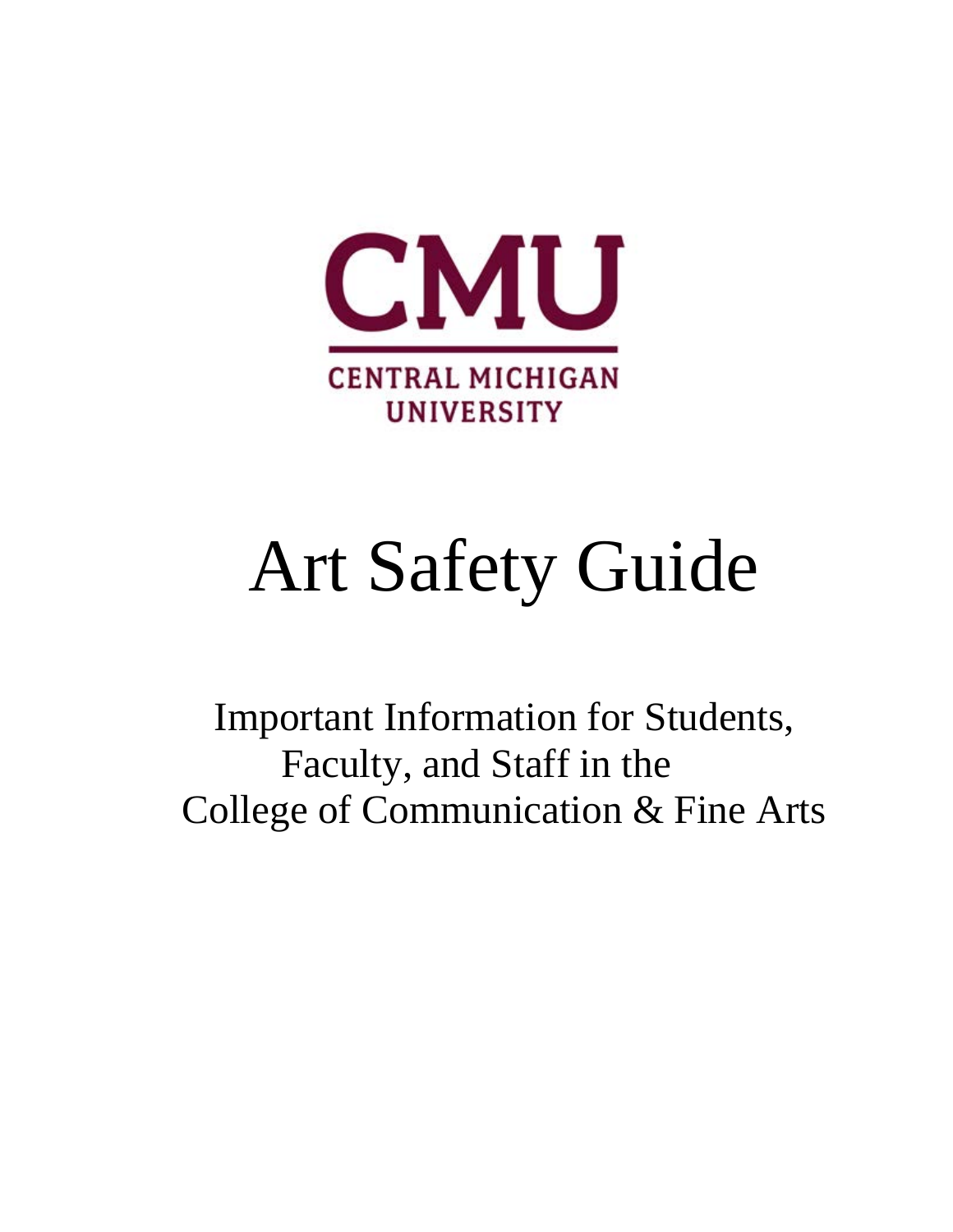### **Preface**

Central Michigan University's Office of Laboratory and Field Safety and the College of Communication and Fine Arts, Department of Art and Design has developed this Art Safety Guide to familiarize faculty, staff and students with important safety information as it relates to the visual arts. The contents of this guide have been kept concise and as specific to the CMU Art Department as possible.

Many of the campus health and safety program areas, such as Fire Safety, Hazard Communication, Personal Protective Equipment, Injury/Illness Reporting, Laboratory Safety, Shop Safety, etc. have been touch upon only briefly since more detailed information is available on the Risk Management, Environmental Health and Safety website and the Office of Laboratory and Field Safety website.

Questions, comments, or requests for additional information may be directed to the Art Department or the Office of Laboratory and Field Safety.

- Department of Art and Design 132 Wightman Hall Phone: 989-774-3025 Website: **[https://www.cmich.edu/colleges/CCFA/CCFADepartmentofArtandDesign/](https://www.cmich.edu/colleges/CCFA/CCFADepartmentofArtandDesign/Pages/default.aspx) [Pages/default.aspx](https://www.cmich.edu/colleges/CCFA/CCFADepartmentofArtandDesign/Pages/default.aspx)**
- Office of Laboratory and Field Safety 104 Foust Hall Phone: 989-774-4474 Website: **[https://www.cmich.edu/office\\_provost/ORGS/Lab\\_Safety/Pages/default.as](https://www.cmich.edu/office_provost/ORGS/Lab_Safety/Pages/default.aspx) [px](https://www.cmich.edu/office_provost/ORGS/Lab_Safety/Pages/default.aspx)**
- Risk Management, Environmental Health and Safety 103 Smith Hall Phone 989-774-7398 Website: **<https://www.cmich.edu/fas/fsr/rm/Pages/default.aspx>**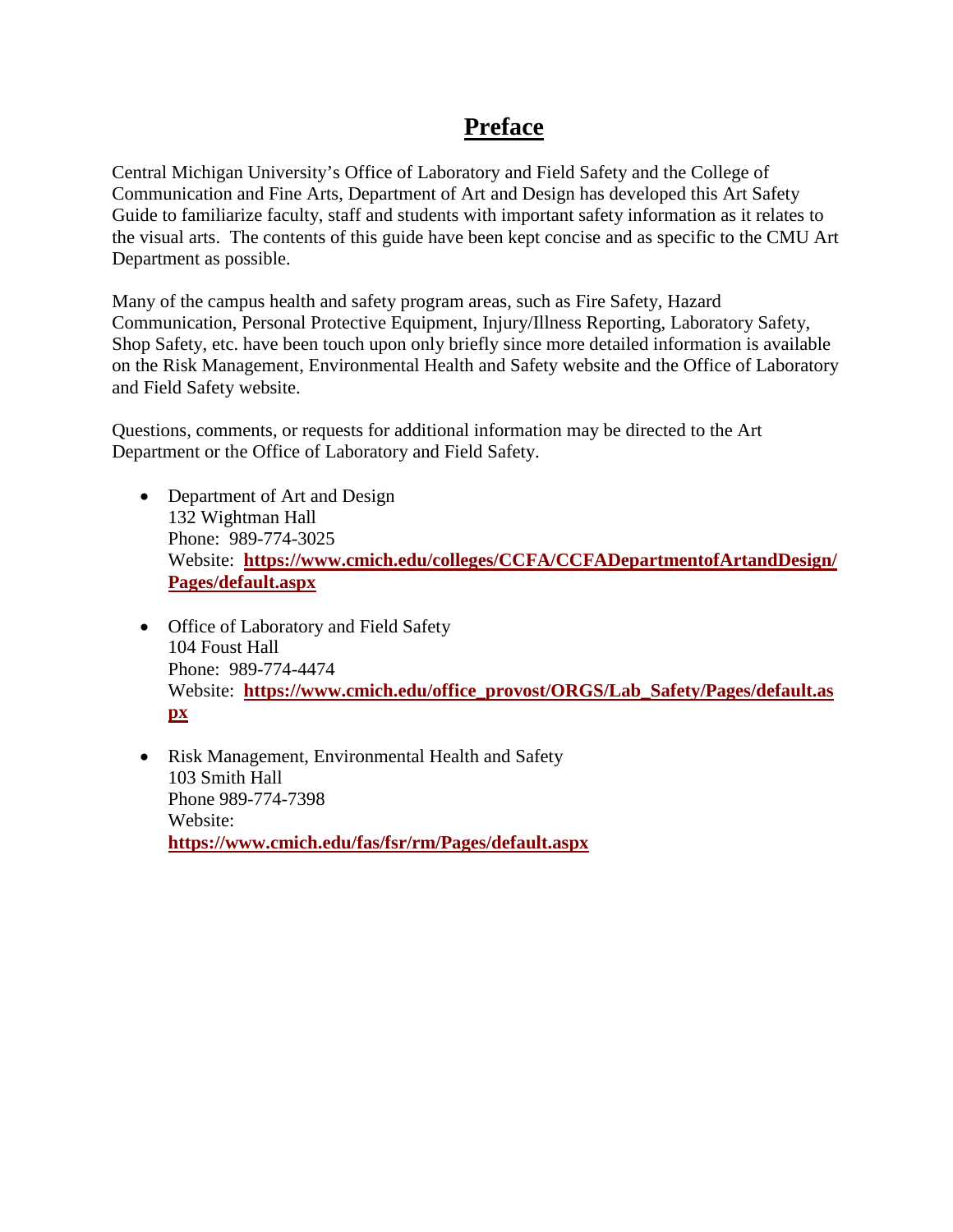# Central Michigan University Art Safety Guide

# Table of Contents

| General Information                                                 |
|---------------------------------------------------------------------|
| Potential Hazards (Chemical, Physical, Mechanical, Fire/Shock, Hand |
|                                                                     |
|                                                                     |
|                                                                     |
| Personal Protective Equipment (PPE) and Clothing12                  |
|                                                                     |
|                                                                     |
|                                                                     |
|                                                                     |
|                                                                     |
| <b>Studio Safety Hazards and Precautions</b>                        |
|                                                                     |
|                                                                     |
|                                                                     |
|                                                                     |
|                                                                     |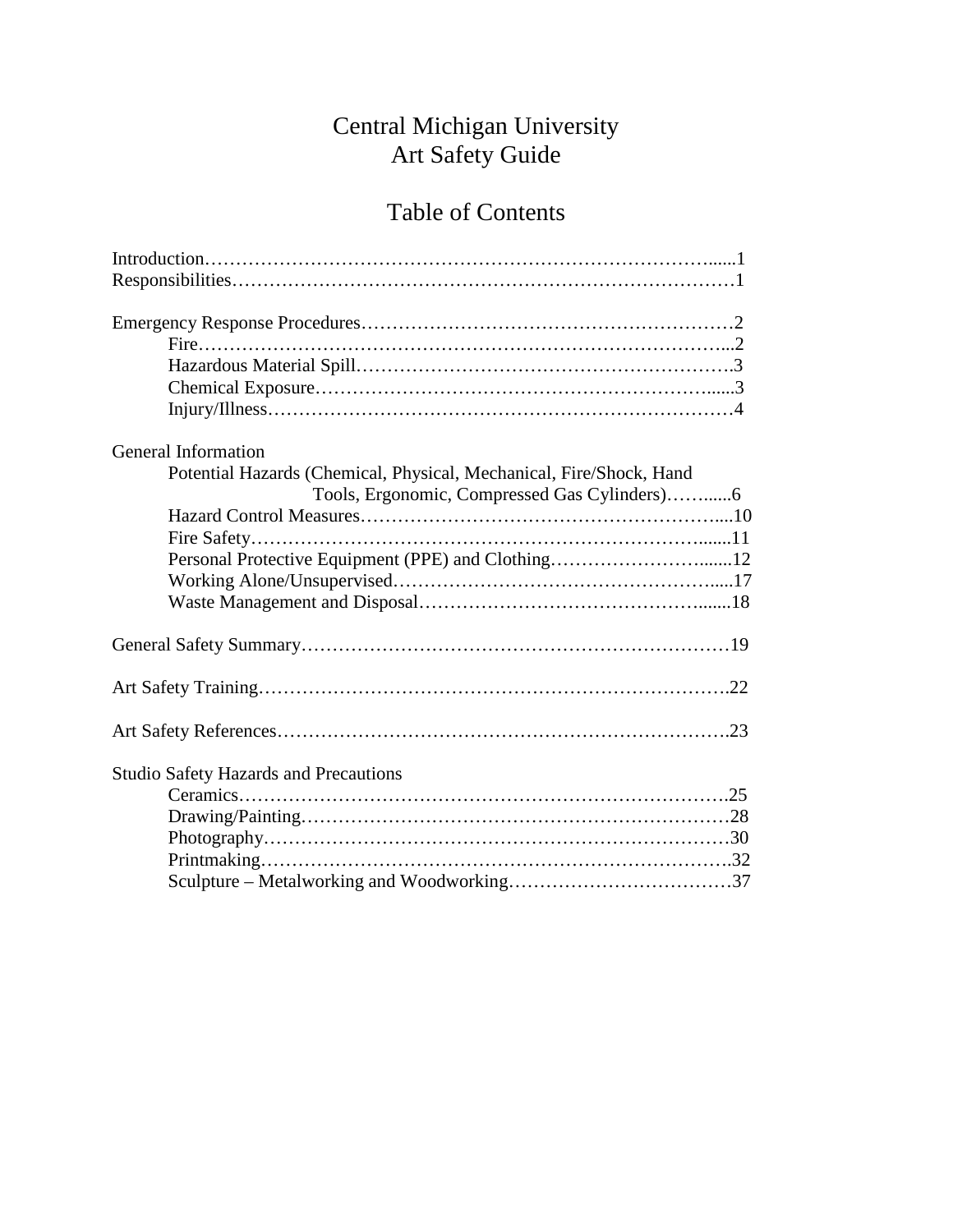# **Introduction**

Many of the methods and techniques used in creating works of art brings us into contact with hazardous materials and processes, as well as tools and equipment that require the use of proper, safe procedures. Being aware of potential hazards and using methods to work safely reduces the likelihood that you will experience an accident in the studio or an unnecessary exposure to a hazardous substance.

The information presented in this Art Safety Guide is not meant to discourage or scare you. Don't be alarmed – be aware. By being informed of the hazards present in art studios, receiving training on techniques and required personal protective equipment, and having an orientation to equipment and tools used in the various studios allows you to have a thorough understanding of the steps taken to create your artwork safely. A small amount of time spent pre-planning your work is a valuable exercise to prevent accidents and ensure your time is spent on actual creation of art. Improper use of equipment, poor work practices, inappropriate handling, storage, and disposal of hazardous materials can have dire consequences on your health and safety and can lead to regulatory fines. Always ask questions and be sure you understand what you are doing before beginning your project. Faculty and staff are here to help you.

### **Responsibilities**

Central Michigan University's Office of Laboratory and Field Safety and Risk Management, Environmental Health and Safety serve the University community by providing technical support, information and training, consultation and periodic audits of environmental health and safety practices and regulatory compliance.

The Art Department has a safety representative on the campus-wide Laboratory Safety Committee. This person serves as a liaison between the Office of Laboratory and Field Safety and the Art Department. The safety representative is a point of contact for Art Department faculty, staff, and students for safety concerns.

Art Department faculty are responsible for ensuring that students receive and understand appropriate safety training on potential hazards and that students observe and implement the safe work practices and hazard control measures outlined in this Art Safety Guide. Faculty members are responsible for communicating with their safety representative on environmental health and safety issues and concerns.

Artists (both student and faculty) are responsible for obtaining safety training and observing the general and studio-specific safety precautions outlined in this Art Safety Guide. Student artists are responsible for reporting any art-related injuries, hazardous materials spills, unsafe conditions or work practices to their course instructor and/or graduate assistant.

Willful disregard for safety by student artists may result in expulsion from the studio and other disciplinary action. Overall environmental health and safety compliance by the Art Department will be handled through the Office of Laboratory and Field Safety and Risk Management, Environmental Health and Safety.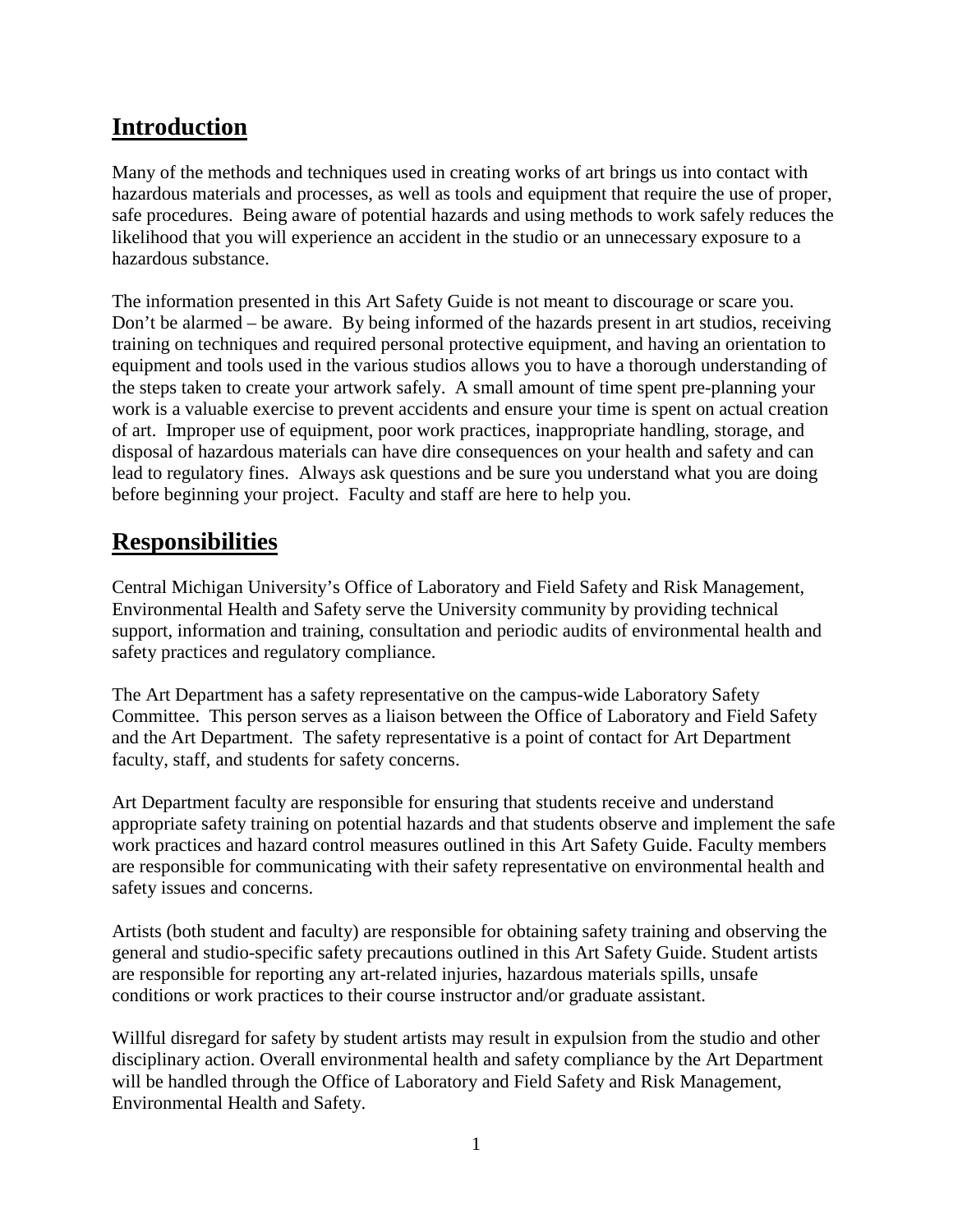### **Emergency Response Procedures**

**For any emergency, including fire, explosions, accidents and medical emergencies, contact CMU Police by calling 911.** CMU Police will determine whether additional assistance is needed and will alert others as necessary.

### **Fire**

If you discover a fire, know and follow the acronym **A.C.E.:**

- **A**: Stands for **alarm** (activate the nearest fire alarm pull station and call 911)
- **C**: Stands for **confined** (close the doors to contain the fire, if possible)
- **E**: Stands for **evacuate** the building

A fire contained in a small vessel (like a wastebasket) can usually be suffocated by covering the vessel with a lid of some sort. **If you have been trained in the proper use of a fire extinguisher**, you may put out small, incipient stage fires (no bigger than a waste paper basket). Be sure to fight the fire from a position where you can escape and only if you are confident you will be successful. A helpful acronym for fire extinguisher use is **P.A.S.S.:** 

- **P**: Pull the **pin** in the handle of the fire extinguisher
- **A**: **Aim** the fire extinguisher at the base of the fire
- **S**: **Squeeze** the handle on the fire extinguisher
- **S**: Use a side-to-side **sweeping** motion while discharging the contents of the fire extinguisher

### **If your clothing catches fire, drop to the floor and roll to smother the fire.**

### **If you hear the fire alarm:**

- Begin evacuation of the building using the nearest stairwell or ground floor exit door.
- Stay with other building occupants. When CMU Police arrive, notify them of the exact location and details of the fire.
- Do not re-enter the building until an "All Clear" is issued by CMU Police or Fire Department officials.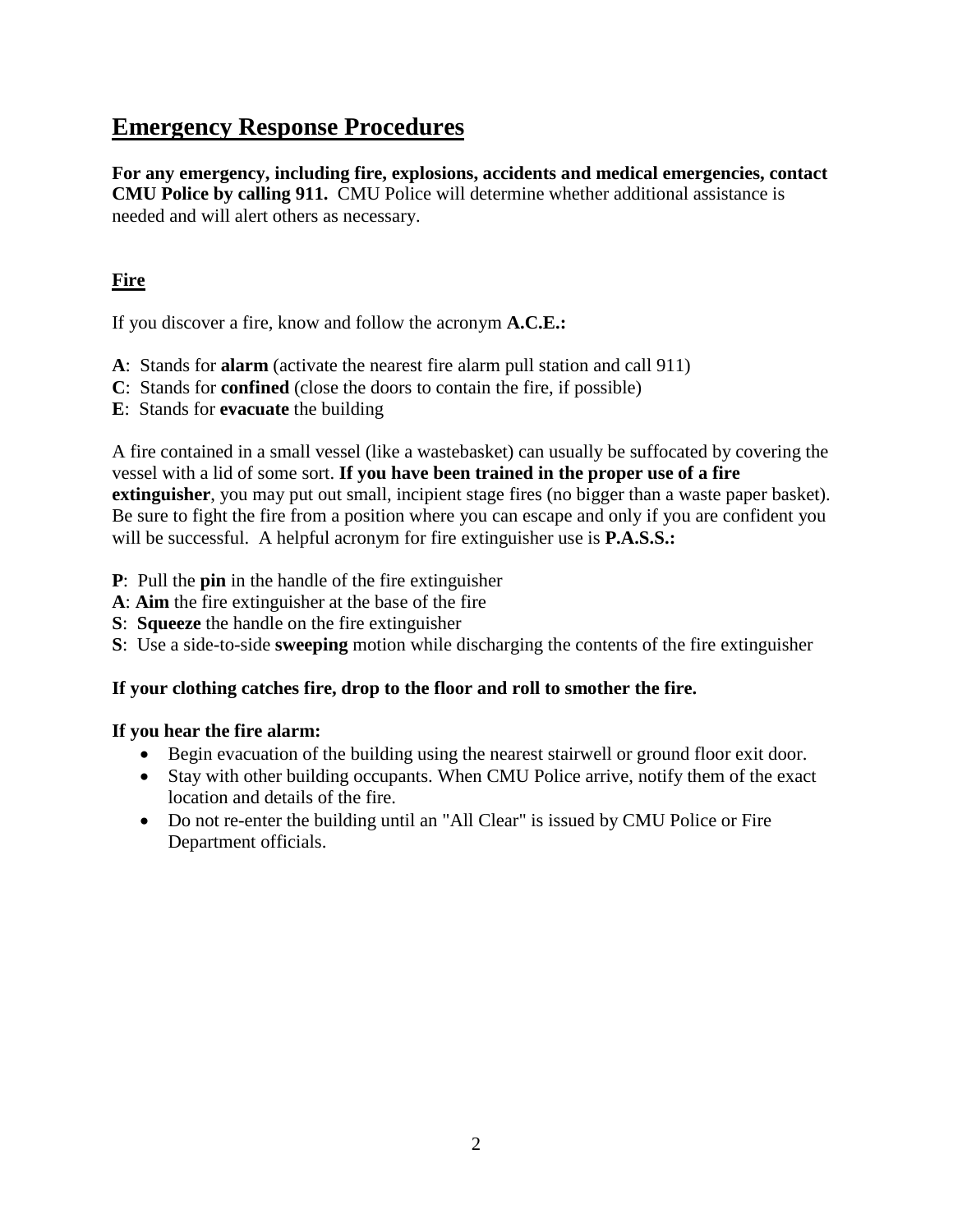### **Hazardous Material Spill**

Any spill of a hazardous material (acids, solvents, etc.) outside of a chemical fume hood is considered dangerous, and steps to remediate must be taken immediately. Spill containment techniques include diking or enclosing the spill, covering the spill with absorbent material, ventilating the area, closing the door to the spill area, etc. Studios with hazardous materials in use should have a chemical spill kit readily available, which contains appropriate personal protective equipment and items used to contain and/or clean up spills. Because of the quantities used in most procedures on campus, spills will usually be small. However, the vapor released from a small spill can be dangerous either if inhaled or if it is flammable.

In the event of a hazardous chemical spill, do the following:

- Eliminate all sources of ignition and evacuate the immediate area.
- Close all doors leading into the spill area.
- If applicable, assist contaminated persons to a safety shower or eyewash station.
- Notify CMU Police by calling 911. Include the following details if known:
	- 1. Location of the spill
	- 2. Chemical or product name
	- 3. Approximate quantity spilled
	- 4. Other pertinent information
- Report the spill immediately to your supervisor and to the Office of Laboratory and Field Safety. Report whether the spill has entered the air, ground, sanitary or storm sewers, or any surface water.

### **Chemical Exposure**

The following procedures should be followed in the event of chemical exposure. In all cases, the incident should be reported to faculty, regardless of severity.

If your eyes get splashed with a chemical:

- Immediately flush them in the nearest eyewash fountain for 15 minutes.
- Keep your eyes open while washing them.
- Seek medical attention.

If your skin comes in contact with a chemical:

- Flush the area with water for 15 minutes and remove contaminated clothes.
- If large areas are exposed, go to the emergency chemical shower and begin flushing with water at once while removing clothes in the shower. Continue flushing with water for 15 minutes.
- Seek medical attention.

If you inhale a chemical, immediately move to fresh air. Seek medical attention.

If you ingest a chemical, you may or may not induce vomiting depending on the chemical. Refer to the Safety Data Sheet (SDS) for recommended first aid. Never induce vomiting when corrosives are ingested. Seek medical attention.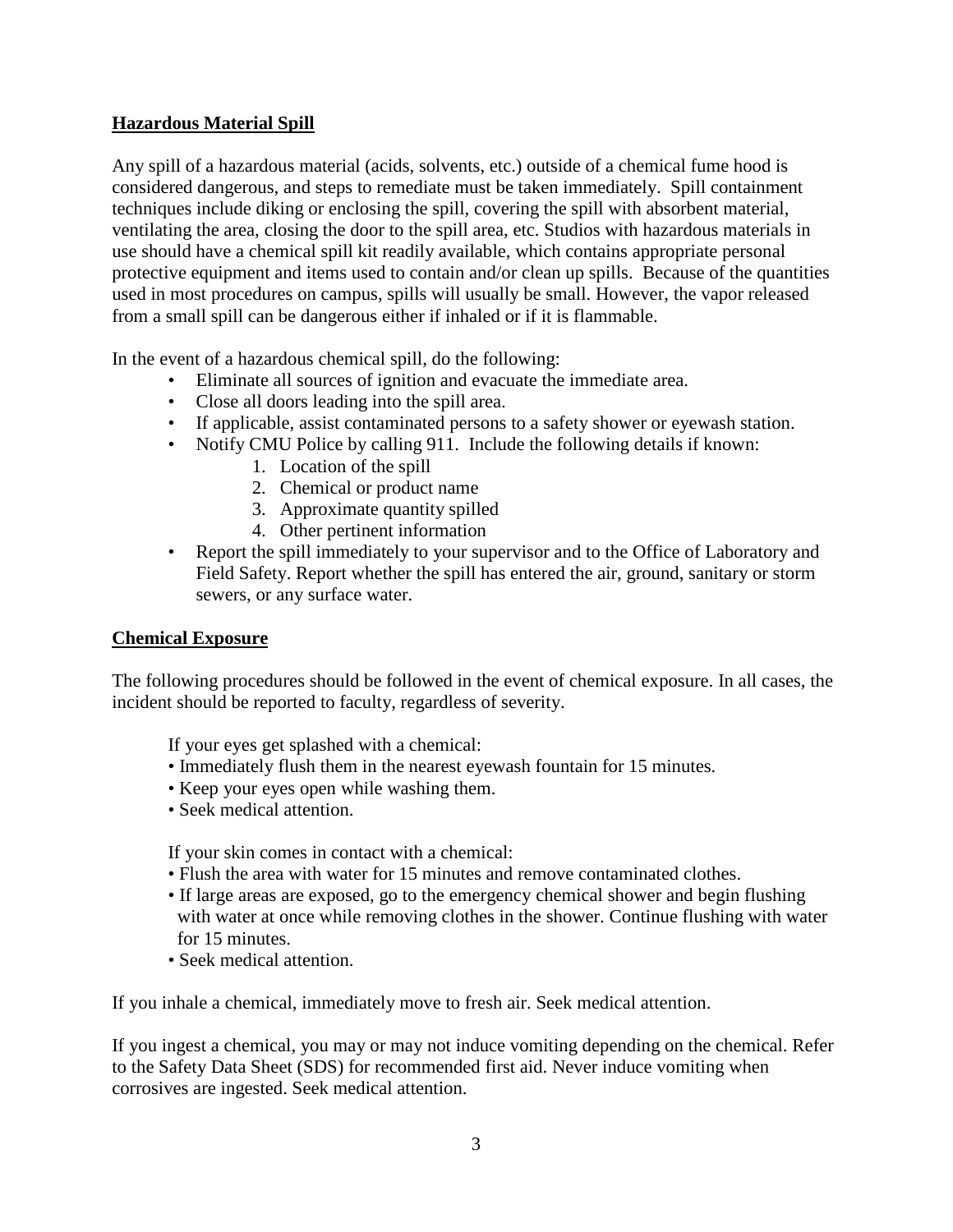### **Injury/Illness**

### **Employee Injuries**

If a CMU employee/student employee suffers a work related injury, they should promptly contact the Workers' Compensation office at (989) 774-7177 to report the injury. For further information regarding Workers' Compensation, please visit **[Human Resources - Worker's](https://www.cmich.edu/fas/hr/HRCentralHealthImprovement/Pages/Workers_Compensation_.aspx)  [Compensation.](https://www.cmich.edu/fas/hr/HRCentralHealthImprovement/Pages/Workers_Compensation_.aspx)** 

### **Guidelines for Handling Injuries on Campus**

The University has standard procedures for assisting individuals who need medical treatment as a result of an injury while on campus. Faculty and staff members handling these situations should use the following information.

#### **Immediate Attention Emergencies**

For all emergency situations, phone 911 immediately for assistance. Indicate the nature of the problem, your identification and your specific campus location. Once the injured party is attended to and transported, report the incident immediately, following the appropriate procedures indicated below.

### **Handling and Reporting All Employee (including student employee) Injuries**

- 1. If non-emergency medical treatment is required, have the injured person go to the McLaren Central Occupational Medicine Program (COMP), 1523 S. Mission St., from 8:00 a.m. to 4:00 p.m. Monday-Friday, or to Ready Care/McLaren Emergency Room, 1221 South Drive, if COMP is closed. Call CMU Police at 774-3081 if transportation assistance is needed. Faculty or staff member should NOT attempt to transport the injured person. *\*If the injured employee/student employee chooses to see their own physician, they will be responsible for any expenses incurred.*
- 2. Call the Workers' Compensation Office at 774-7177 to report the incident. A 24-hour voice mail system is available to report incidents when the office is closed. There is no form for you to complete.
- 3. Give a detailed account of the incident including name of injured person, date, time, location, injury, description of what happened, the names of any witnesses and the phone number of the injured person's supervisor.
- 4. Workers' Compensation staff will send a completed incident report form to the supervisor or department designate for review and signature. Return the signed form to the Workers' Compensation Office, South Grounds Building.

#### **Handling and Reporting All Student Injuries**

- 1. Encourage the injured person to seek medical treatment if appropriate. Students may contact University Health Services Primary Care Suite at 774-6591 or go to Foust 200 for assistance between 8:30 a.m. and 4:30 p.m.
- 2. If the injured person is unable to transport him or herself for treatment, phone CMU Police at 774-3081 for assistance. Faculty and staff members should NOT attempt to transport the injured person.
- 3. Faculty or staff members providing assistance should inform the injured student that he/she is responsible for all medical expenses. They should submit related medical bills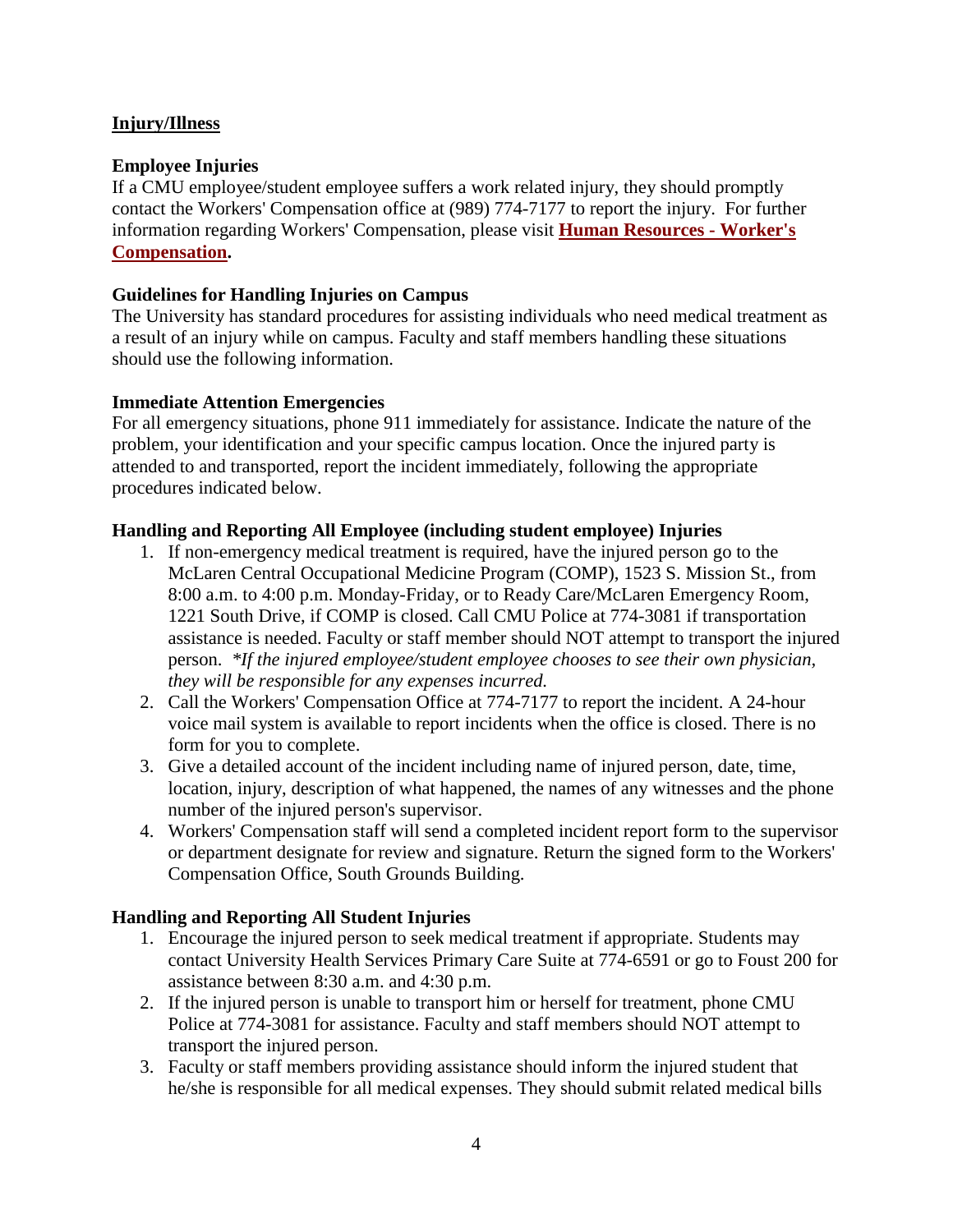to their own insurance company for coverage. DO NOT promise that their bills will be paid by the University.

4. The faculty or staff member providing assistance must complete an **[Accidental Personal](https://www.cmich.edu/fas/fsr/rm/EHS/Documents/APIR_form.pdf)  [Injury Report](https://www.cmich.edu/fas/fsr/rm/EHS/Documents/APIR_form.pdf)** form. Send the completed original form to the Director of Risk Management, Smith Hall 103 and retain a department copy for your records. Accidental Personal Injury Report forms are available from the Risk Management web page.

### **Handling and Reporting All Visitor (including students from other Universities) or Vendor Injuries**

- 1. If appropriate, encourage the injured person to seek medical treatment with any offcampus medical provider.
- 2. If the injured person is unable to transport him or herself for treatment, phone CMU Police at 774-3081 for assistance. Faculty and staff members should NOT attempt to transport the injured person.
- 3. Individuals will be responsible for their own medical expenses. They should submit related medical bills to their own insurance company for coverage. DO NOT promise that their bills will be paid by the University.
- 4. Faculty or staff member providing assistance must complete an **[Accidental Personal](https://www.cmich.edu/fas/fsr/rm/EHS/Documents/APIR_form.pdf)  [Injury Report](https://www.cmich.edu/fas/fsr/rm/EHS/Documents/APIR_form.pdf)** form. Send the completed original form to the Director of Risk Management, Smith Hall 103 and retain a department copy for your records. Accidental Personal Injury Reports forms are available from the Risk Management web page.

### **General Reminders**

- **NEVER CLEAN UP BLOOD OR FLUIDS CONTAINING BLOOD YOURSELF!** Call the Facilities Management Service Center at 774-6547 for cleanup assistance.
- In all chemical exposure situations, the treating medical facility will be expecting a copy of the Safety Data Sheet (SDS). The department must send them the SDS immediately or as soon as reasonably possible following a chemical exposure--preferably by fax or with the injured person.
- In non-emergency situations, if the injured person is unable to transport self, call CMU Police at 774-3081 for assistance.
- In all situations, it is the injured person's right to deny transportation and/or treatment. The injured person may seek treatment with the medical provider of their choice.
- If you are in doubt about how to handle the situation, call CMU Police at 774-3081 for assistance.
- Anyone who is exposed or thinks they may have been exposed to blood should contact University Health Services at 774-6599 for instructions.

If you have questions or comments about these procedures, please contact:

Risk Management at: (989) 774-3741

Central Health Improvement Program at: (989) 774-3198

Workers Compensation at: (989) 774-7177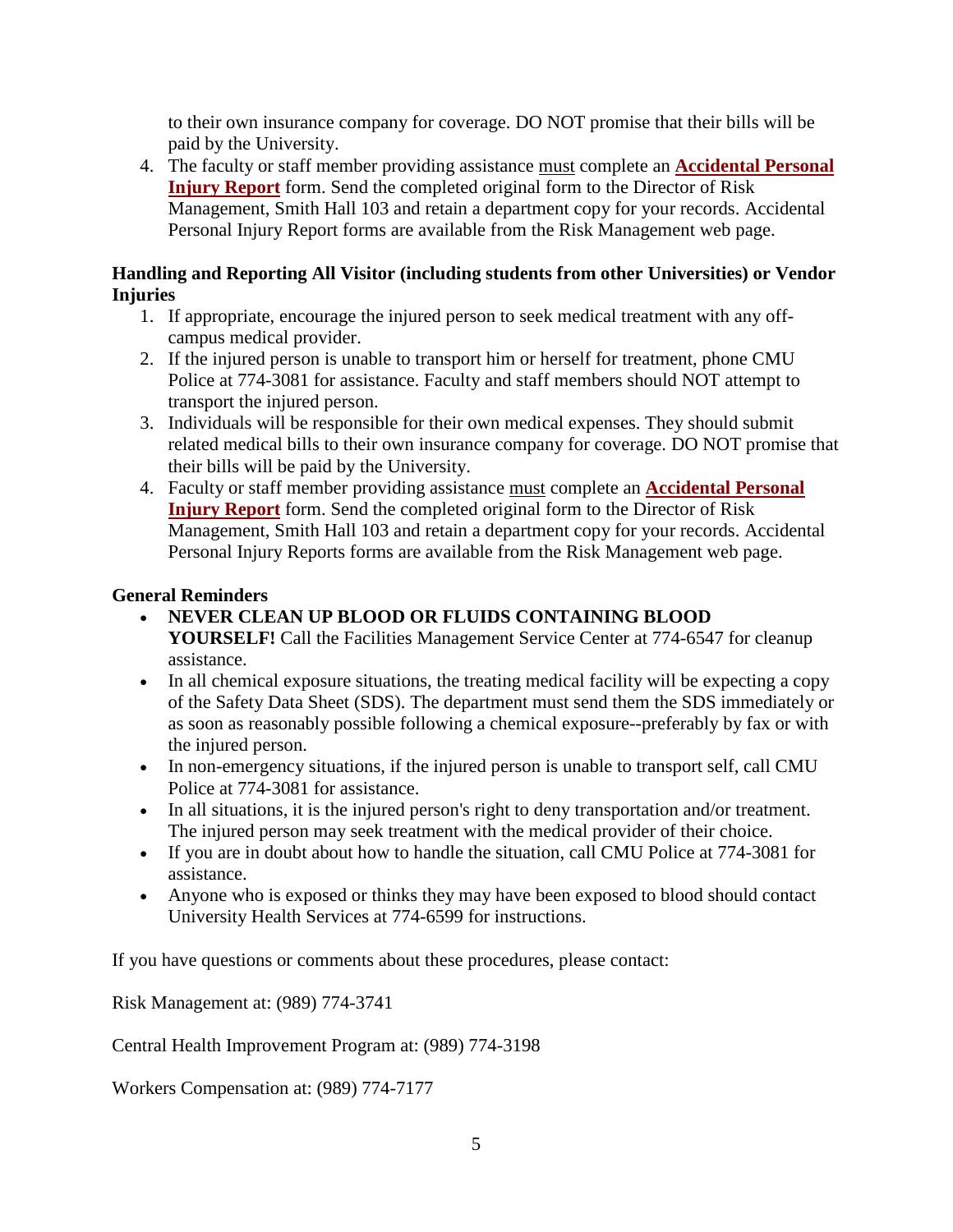# **General Information**

**Potential Hazards** - Some materials and processes in art use or generate hazardous chemicals, harmful physical agents (infrared light, high temperature, high noise, etc.) or involve mechanical equipment that can cause serious injury. General information about potential hazards in art is provided below. Other important health and safety information is provided in the studio safety section of this guide. Be sure to review both the general information as well as applicable studio safety information.

### **Chemical Hazards**

### *How can art materials affect your health?*

As you move on to your career in art, you will be using the materials and processes particular to your field each and every day, so it's extremely important to develop safe habits from the beginning to avoid potential health problems now and in the future. All artists need to understand the inherent hazards (flammability, toxicity, reactivity) in various art materials and the appropriate precautions to protect against illness or injury.

Your exposure to hazardous chemicals can occur by various routes of entry including inhalation, skin contact (dermal absorption), or accidental ingestion. (Injection is another potential route of exposure but it is most significant among healthcare workers.) Materials that become airborne either by evaporation (like solvents) or when disturbed (powdered clay) are potential respiratory (inhalation) hazards. Welding operations can produce both metal fumes and toxic gases. Some compounds (like toluene) can also be absorbed through the skin so chemical protective clothing may be needed. Accidental ingestion of chemicals can occur when food, beverages or cosmetics are handled in contaminated areas or with dirty hands. This is why consumption of food, beverages, etc. is not allowed in areas where hazardous materials are present and why hand washing is so important.

Exposure to hazardous materials may cause immediate adverse health effects, delayed health effects, or possibly no observed effects. This will depend on the particular material, the duration and frequency of exposure, whether or not appropriate personal protective equipment was used, good hygiene practices and individual susceptibility.

### *You want to use the safest materials available. So how can you find out about the chemical hazards of materials you will be using?*

The two best sources of information on chemical hazards are the product's label and its Safety Data Sheet (SDS). Manufacturer's labels include the name of the material, hazard warnings and information about special handling procedures, personal protective equipment and first aid instructions. If chemicals are transferred from the original manufacturer's container into a secondary container, the secondary container must be labeled with the material's complete name (no abbreviations) and the appropriate hazard warning--words like Flammable, Corrosive, etc. Never transfer chemicals into old food and beverage containers. Similarly, containers that have been used for chemicals should not be reused for food storage.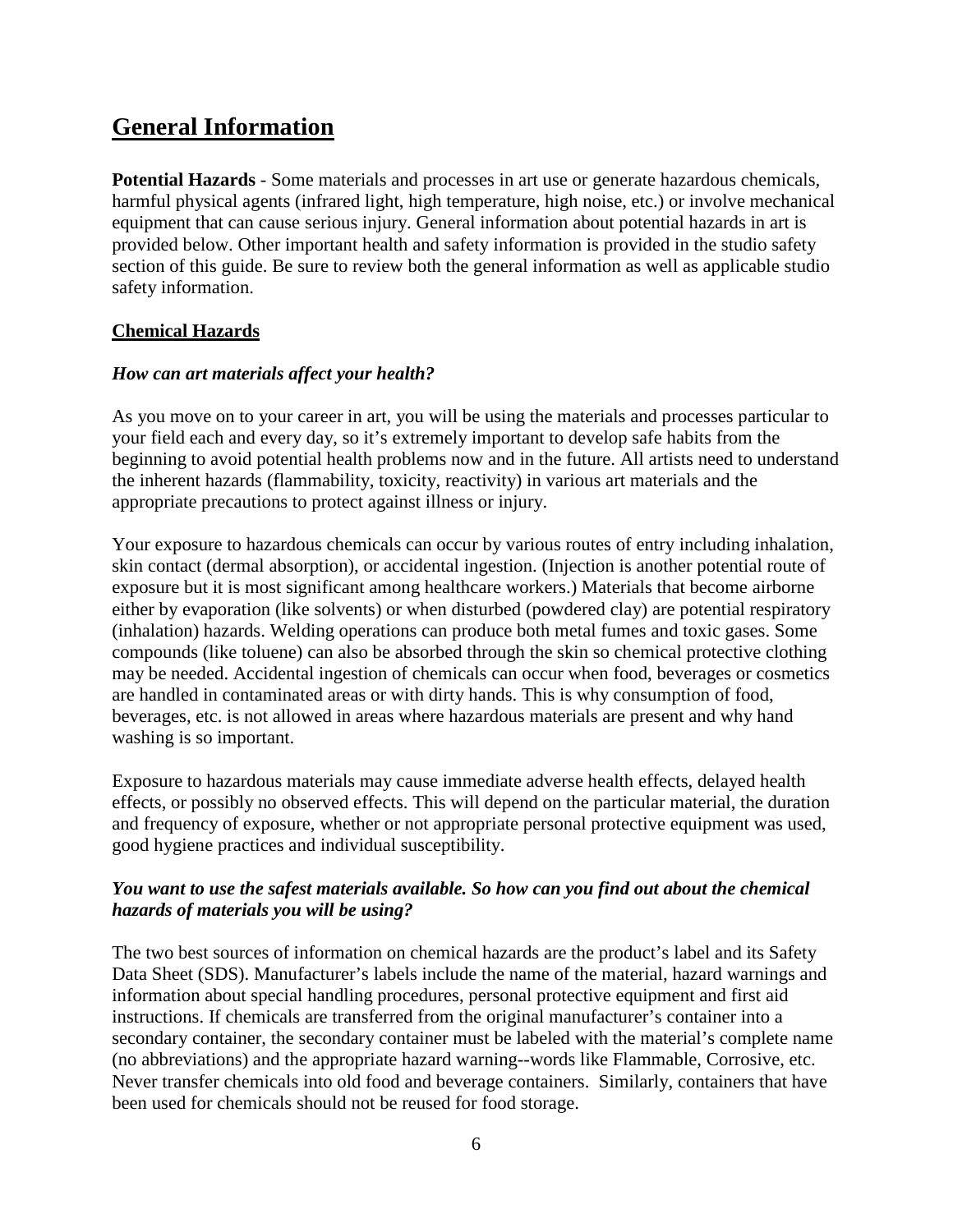SDSs provide more detailed information on a specific product. For example, various solvents are commonly used in studio art classes. In selecting which product to use, consideration must be given to its toxicity, volatility, flashpoint, and waste disposal options. This information can be obtained from the SDS. Toxicity can be determined by looking at the exposure limit; the lower the exposure limit, the more toxic the substance.

A product's potential to cause a fire is related to flashpoint (or ability to form an ignitable mixture) and its volatility or tendency to evaporate. The lower the flashpoint, particularly when it is at or below room temperature, the more hazardous the material. Volatility is measured by vapor pressure; the higher the vapor pressure, the more volatile the material. Acetone is extremely volatile and will evaporate almost immediately whereas mineral spirits are much less volatile.

Michigan Occupational Safety and Health Administration (MIOSHA) regulations require CMU to maintain an inventory of hazardous materials and SDSs on each product. SDSs on materials used at CMU are maintained on the Risk Management, Environmental Health and Safety website; using **[MSDSonline](https://www.cmich.edu/fas/fsr/rm/EHS/SDS/Pages/default.aspx)**. If you cannot locate a SDS, contact your instructor, the Office of Laboratory and Field Safety or Risk Management, Environmental Health and Safety for assistance.

### **Physical Hazards**

Exposure to physical hazards of acoustic, electromagnetic, and thermal nature can cause adverse health effects. Physical hazards in the Art Department may include high noise (woodworking and metal working operations), optical radiation (infrared/ultraviolet light in welding), and thermal burns/heat (welding/foundry work.)

### **Mechanical Equipment**

Use of powered equipment (band saws, grinders, belt sanders, clay mixer, etc.) can present a variety of hazards: wiring/electrical hazards, moving parts (gears, pulleys, belts), and high noise. Never use a defective tool or piece of equipment. Make all adjustments to equipment while power is off and while blades, bits, etc. are NOT moving. Do not use equipment if you are not authorized to do so, have not been trained, or are uncertain about what to do. Ask for help. Follow posted instructions for equipment use. Never operate mechanical equipment or power tools while under the influence of drugs, alcohol, medication or other conditions which may affect your mental alertness.

### **Fire/Shock**

Fires and electrical shock may be caused by overloaded circuits, extension cords, or damaged wiring. Report any obvious electrical problems (smoke, sparks, tripped circuits, damaged power cord, etc.) to your instructor. Do not use damaged equipment -- tag it with a warning label and remove damaged equipment from service. Do not use electrical equipment in wet or damp locations. Make sure electrical outlets in wet areas are equipped with ground fault circuit interrupters (GFCIs).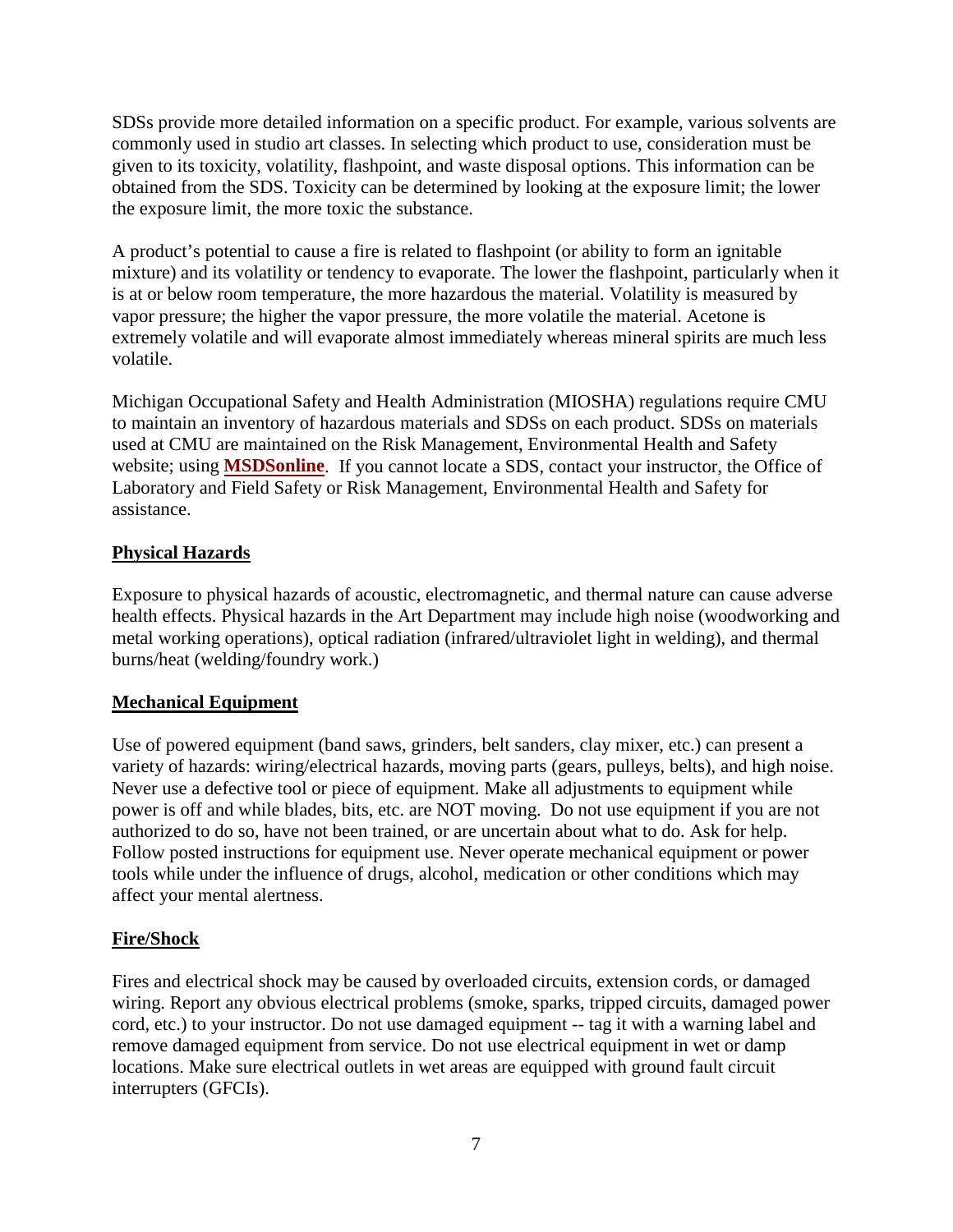#### **Hand Tools (non-powered)**

Examples of non-powered hand tools that artists may use include utility knives, chisels, snips, punches, hammers, etc. Hand tool injuries are often related to improper use or maintenance of the tool. Some ways to avoid hand tool injuries include:

- Inspect tools before use to make sure they are in good condition. Worn or defective tools should be repaired or discarded. Report any defective equipment to your instructor.
- Use the right tool for the job, i.e., don't use a wrench as a hammer. Also use the correct size tool for the job.
- When using a knife, cut away from the body and keep hands and body clear of the knife stroke.
- Dispose of razor blades and utility knife blades in a puncture-resistant sharps container.
- Store tools safely. Sharp edges or blades should be protected or enclosed to prevent accidental contact.
- Keep tool cutting edges sharp so the tool will move smoothly without binding.
- Maintain a good grip and stand in a balanced position to avoid sudden slips. Avoid awkward postures-bending, twisting, reaching, etc...
- Consider using ergonomically designed tools (especially those that will be used frequently) that fit the hand well.

### **Ergonomic Hazards**

Back injuries may occur from lifting heavy or awkward objects such as sculptures or lithography stones. Use mechanical aids such as hoists whenever possible to move heavy objects. If an object weighs more than 40-50 pounds, get someone to help you lift it. Use proper lifting techniques: keep your back straight, hold the load close to the body, flex your knees and lift with your legs. Never lift and twist at the same time.

The work of many artists such as potters, painters, and weavers involves repetitive motion. Persons who spend a lot of time using computers are also at risk of repetitive motion disorders. Repetitive motion, particularly of the hands, wrists, and arms, can lead to painful inflammation of the muscles, tendons and nerves over time and cause the eventual deterioration of those tissues. Awkward positions and postures can also lead to musculoskeletal injuries. To prevent these injuries, select appropriate tools and try to use more neutral postures (for example, a straight wrist instead of a flexed wrist) while performing tasks. Take breaks and move strained body parts to increase circulation in the affected areas. Further information on ergonomics can be obtained from the Office of Laboratory and Field Safety, Risk Management, Environmental Health and Safety as well as the Internet.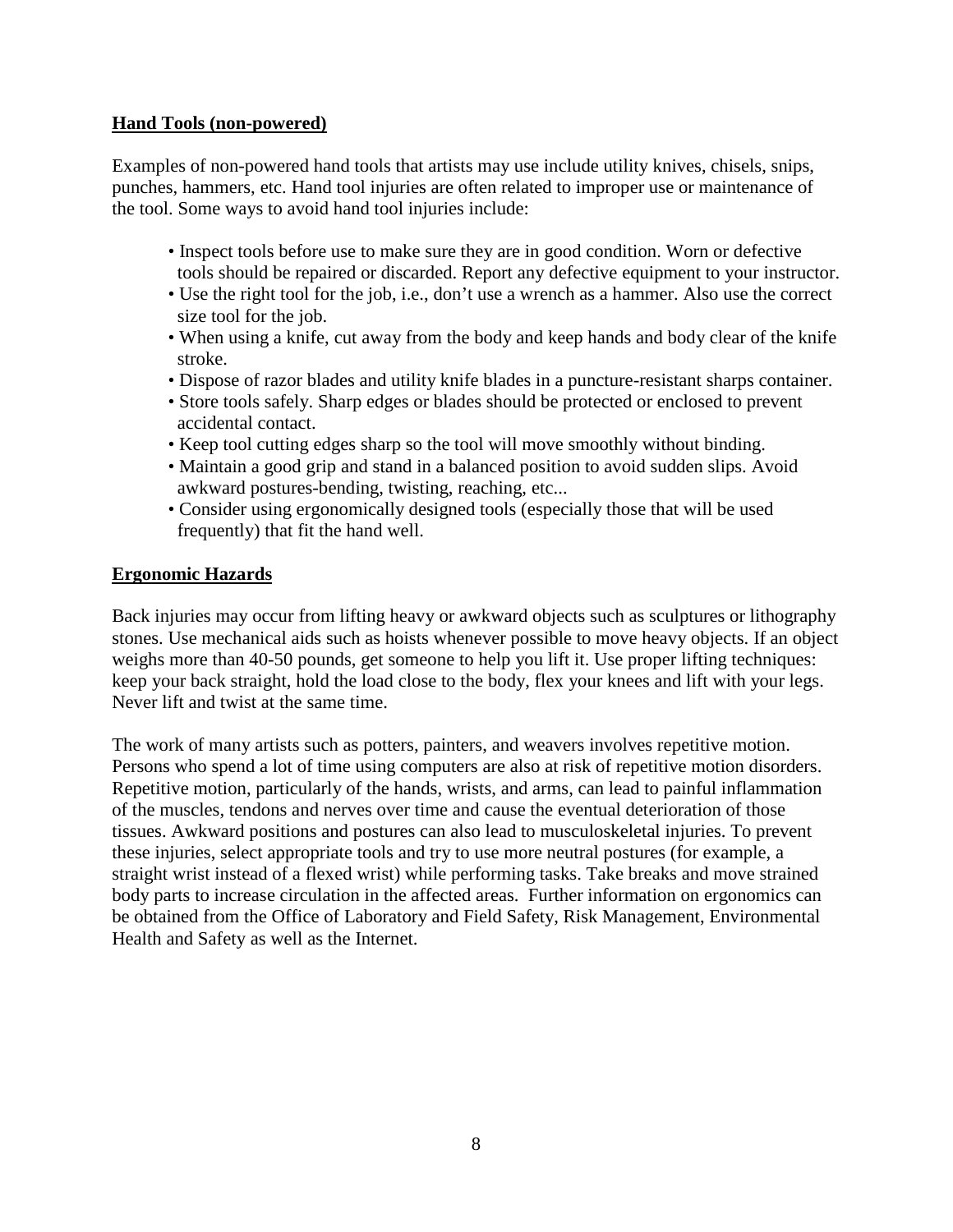### **Compressed Gas Cylinders**

Compressed gas cylinders must be properly secured to a permanent fixture in an upright position at all times by means of an appropriate stand, chain, or non-combustible restraint. (This includes empty cylinders.) Mark empty cylinders as "Empty" or "MT" and store away from other cylinders. The protective valve cap should remain in place until the regulator is attached. Some other safety precautions for gas cylinders are listed below:

- When moving cylinders, keep them in an upright position and use a cylinder cart or hand truck. Cylinders must be properly secured with a chain or strap, and have the protective valve cap in place while being moved. Do not roll or drag cylinders. Avoid dropping cylinders or allowing them to strike one another.
- Do not use oxygen fittings, valves, or regulators for other types of gases. Always use the proper valve connections.
- Cylinders containing flammable gases such as acetylene must be stored separately from oxidizers (oxygen) by either a 20-foot distance or by a non-combustible 5-foot high barrier. The only exception to this is an oxy-acetylene welding cart.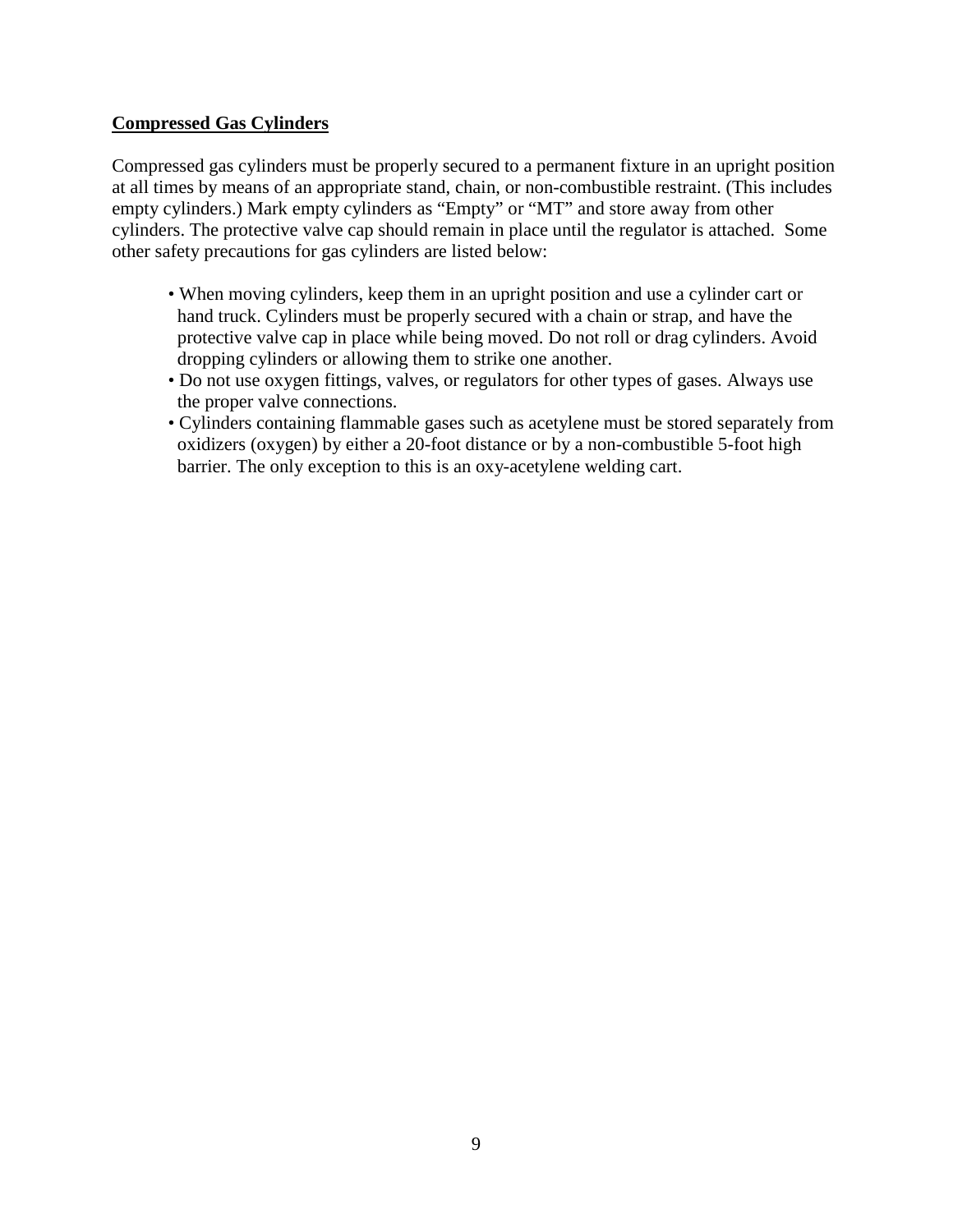# **Hazard Control Measures**

When dealing with known health and safety hazards, a variety of control measures are used to reduce, or better yet, eliminate the hazard. Control measures include engineering controls, work practice controls, and finally, use of personal protective equipment. Usually, more than one control method is used.

**Engineering controls** include: changes in procedures or processes, substitution, isolation, and ventilation. Procedural changes include changing from a paint spraying operation to paint brushing to minimize aerosol production. Substitution means using a less hazardous material or process instead of a more hazardous one (e.g., use of water-based paints instead of solvent-based paints or use of lead-free glazes and enamels.) Isolation means separating the hazardous operation from exposed personnel—either by distance or by placing barriers.

Ventilation controls include use of either general exhaust (dilution) or a local exhaust system. Dilution ventilation involves bringing in clean air to dilute the contaminated air and exhausting the diluted air to the outside via exhaust fans. Note: An open door/window or recirculating fan does not provide adequate ventilation for toxic gases and vapors. Local exhaust ventilation involves collection and removal of contaminants near their source so it is much more efficient and effective for some operations. Examples of local exhaust systems found in the CMU Art Department include spray booths (glaze room, printmaking studio), canopy exhaust hoods over the kilns, snorkels (welding area, clay mixing room) and specially designed slot exhaust ventilation (photography darkroom and printmaking).

**Work practice or administrative controls** include training, good housekeeping and good work practices. For example: flooring in the ceramics studio should be wet mopped instead of sweeping which can disturb settled dust and cause it to become airborne. Other work practice controls include proper storage of art materials, keeping solvent containers closed when not in use, proper labeling of chemical containers, etc.

**Personal protective equipment (PPE)** includes use of eye protection (safety glasses or goggles), hand protection (gloves), face protection (face shield), foot protection, respirators, and hearing protection. See PPE and Clothing section of this Art Safety Guide for additional information. NOTE: Suitable eye protection is required in all studios where there is a risk of chemical splash, flying particles or optical radiation (infrared and UV light), or whenever hazards exist.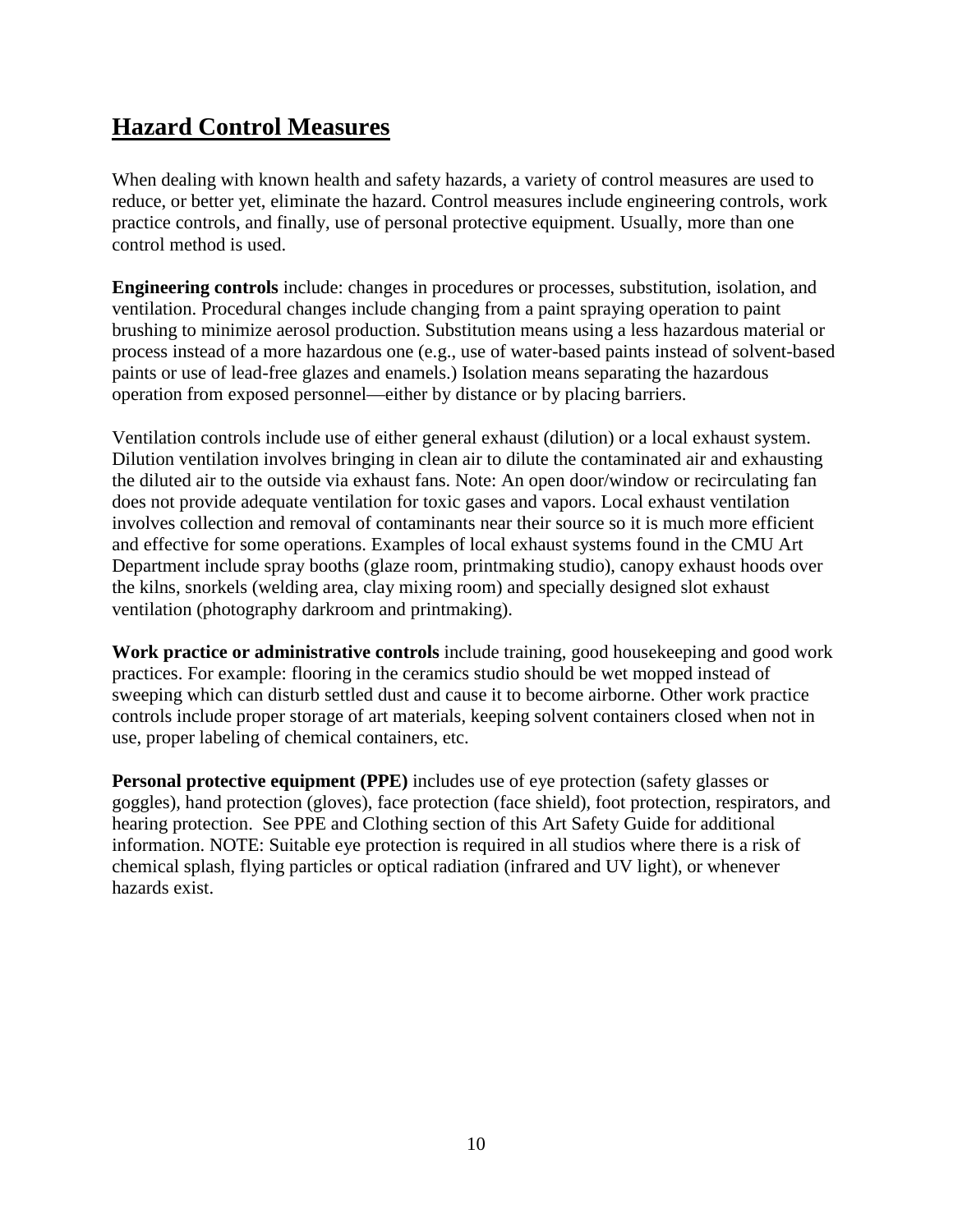# **Fire Safety**

See Emergency Response Procedures section of this Art Safety Guide for additional information.

Preplan your response to a fire emergency. Review the **[Emergency Procedure Manual for the](https://www.cmich.edu/fas/fsr/rm/EHS/Emergency_Action_Plans/Pages/default.aspx)  [North Art Studio and Wightman Hall](https://www.cmich.edu/fas/fsr/rm/EHS/Emergency_Action_Plans/Pages/default.aspx)**. Know where the nearest fire alarm pull station, fire extinguisher, exits, and outside assembly area (Lot 16) are located. Remember, elevators cannot be used in a fire emergency. Be familiar with the alarm system in your building. When you hear the alarm, evacuate the building immediately and do not return to the building until CMU Police or Fire Department officials have issued the "all clear."

In addition to knowing what to do in event of a fire, it is important to take the following precautions to keep the building safe and to avoid causing a fire:

- Don't block access to emergency equipment such as fire extinguishers, fire alarm pull stations.
- Keep exit routes, aisles, stairwells and exit doors clear of obstructions.
- Don't store materials within 18 inches of an overhead sprinkler.
- Keep containers of flammable/combustible liquids capped when not in use.
- Use flammable/combustible materials in a well-ventilated area and keep them away from sources of heat and ignition. Note: Always remove butane lighters from pockets before working around hot processes such as foundry work and welding.
- Store flammable/combustible liquids in a flammable liquid storage cabinet.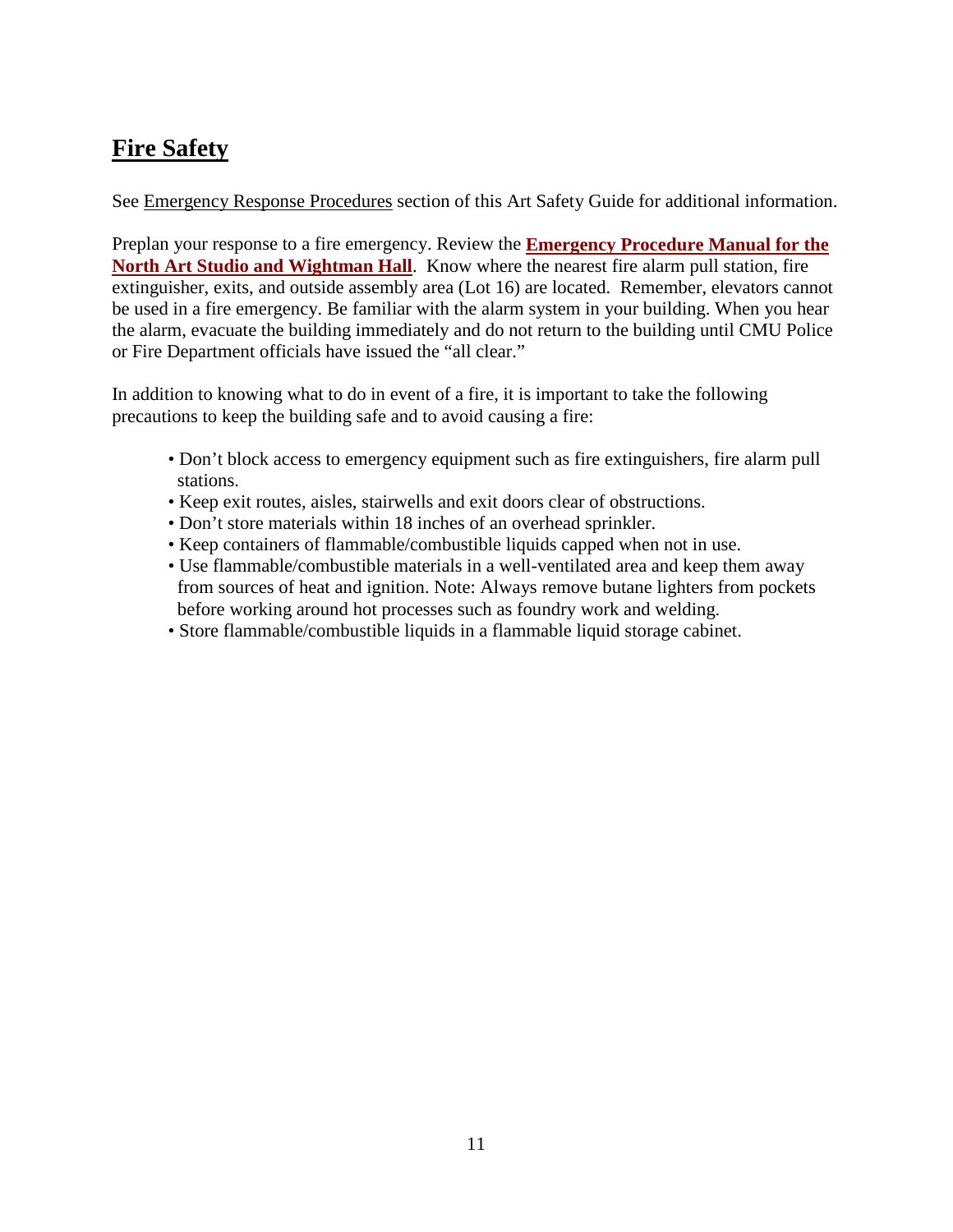# **Personal Protective Equipment (PPE) and Clothing**

PPE is defined as equipment worn by workers to protect against hazards in the environment and includes eye and face protection (safety glasses, goggles, shaded lenses, face shields), head protection (hardhats), foot protection (steel-toed shoes), hand protection (gloves), hearing protection (ear plugs, ear muffs), and respiratory protection. Technically, PPE does not include clothing such as long pants, long-sleeved shirts, or closed-toe shoes but such apparel can provide an additional level of protection to artists and are required depending on the hazards present in the studio. Some clothing can actually be hazardous to artists. For example, synthetic fabrics should not be worn around hot processes (i.e., welding, furnaces) because they can catch fire, melt and cause serious burn injuries. Loose clothing (sleeves, neckties, scarves, etc.) and jewelry (dangling necklaces, rings, watches, etc.) can become caught in machinery; these items should be removed before starting work with power tools. Damaged or defective personal protective equipment must be taken out of service immediately to be repaired or replaced.

All artists are encouraged to review the PPE selection and usage issues described below as well as studio and equipment specific PPE and clothing recommendations. Safety Data Sheets (SDS's) also provide information on recommended PPE for the materials being used in the studio.

PPE is usually the last line of defense after other hazard control methods have been implemented. There are several drawbacks with use of PPE: Wearing PPE can be awkward or uncomfortable (especially in hot weather) and can sometimes get in the way. People often get a false sense of security when they use PPE and rely too heavily on it. Also, PPE protects only the person wearing it but the hazard still exists and may harm unprotected personnel. Problems such as incorrect fit, use of the wrong PPE for the job, use of damaged or poorly maintained PPE, can result in less than adequate protection. In order for PPE to be effective, the user must:

- Know when PPE is necessary
- Know what kind of PPE is necessary
- Know how to use PPE properly
- Understand the limitations of the PPE (what it can and cannot do)
- Know how to wear and adjust PPE
- Know how to properly maintain PPE

A hazard assessment is an evaluation of the workplace to determine the hazards you may be exposed to, such as:

- Falling or flying objects
- Objects that could puncture the skin
- Objects that could roll over feet
- Toxic chemicals
- Heat
- Harmful dust
- Optical radiation (visible, ultraviolet, infrared light)
- High noise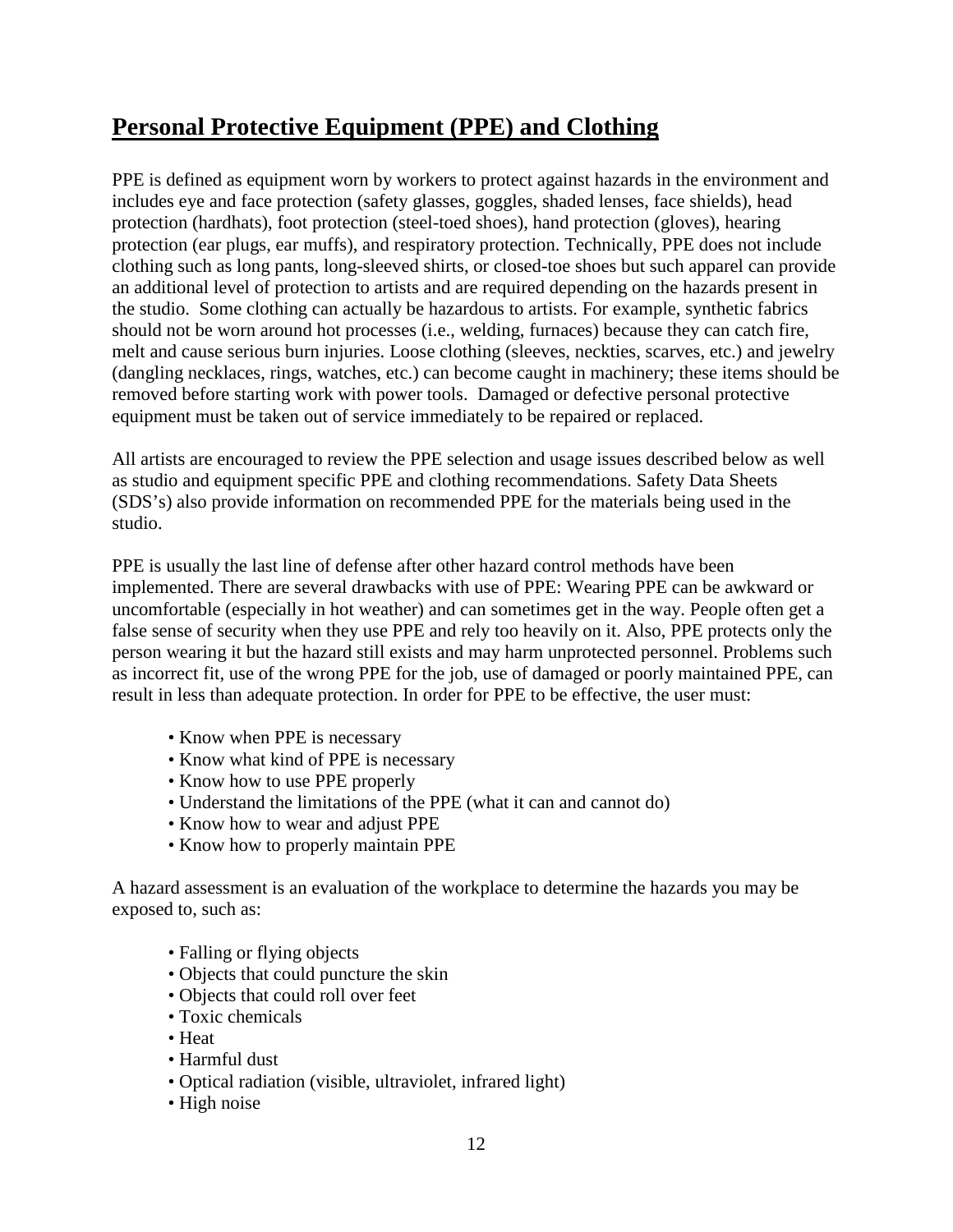The hazards identified during the assessment determine the type of PPE required to protect people. More details on PPE and the hazard assessment process are provided on the **[Risk](https://www.cmich.edu/fas/fsr/rm/EHS/Written_Plans/Documents/PPE%20Guidelines%20Written%20Plan%202015%202016.pdf)  [Management, Environmental Health and Safety web page](https://www.cmich.edu/fas/fsr/rm/EHS/Written_Plans/Documents/PPE%20Guidelines%20Written%20Plan%202015%202016.pdf)**.

### **Hand Protection**

Gloves are used to protect against cuts, punctures, burns, chemical absorption, or temperature extremes. It is important that the correct type of glove is used since the wrong glove may not provide the necessary protection. This is a particular problem with chemical absorption where the wrong glove may allow certain chemicals to reach your skin and you may not realize it. Glove selection begins with knowledge of the chemical composition of your art materials and that is determined from reviewing the SDS. Glove manufacturers provide chemical resistance ratings for various types of gloves and chemicals. When selecting appropriate gloves for a particular application it is crucial to determine how long the glove can be worn, and whether it can be reused. Cloth gloves must not be worn when operating rotating equipment such as saws, drill presses, or powered threading machines. Your instructor or the Office of Laboratory and Field Safety can provide information or assistance with the selection of appropriate gloves.

### **Hearing Protection**

Generally speaking, if noise levels require you to raise your voice to speak with someone at a distance of about 3 feet, the noise level may be considered hazardous and use of hearing protection is recommended. Some operations associated with studio art activities (particularly mechanical equipment in the wood and metal shops) can produce high noise levels. Artists with frequent or prolonged exposures to high noise levels are strongly urged to use hearing protection in the form of ear plugs or ear muffs to prevent noise-induced hearing loss.

### **Respiratory Protection**

Air contaminants (particles, vapors, fumes, etc.) can usually be effectively controlled with ventilation and good work practices such as minimizing the use of solvents and keeping solvent containers closed. In some instances, artists may elect to use dust masks or respirators as an extra measure of protection. Use of dust masks or N-95 disposable respirators is recommended for some studio art procedures where excessive levels of airborne dust may be produced. (See studio safety information for details.) One fundamentally important issue regarding dust masks and respirators is the need for a good seal between the dust mask/respirator and the user's face. A good facial seal cannot be obtained when the respirator comes into contact with facial hair. Artists with frequent exposures to airborne contaminants (such as dust produced by woodworking equipment) are strongly urged to shave their beards before wearing a dust mask or respirator. Dust masks or respirators can be reused as long as they perform adequately and do not become contaminated. Keep your respirator in a sealed plastic bag when not in use and replace it as necessary. Respirator selection, handling, and usage issues are surprisingly complex. If you have concerns about exposure to chemicals or toxic dusts, contact the Office of Laboratory and Field Safety for more specific information.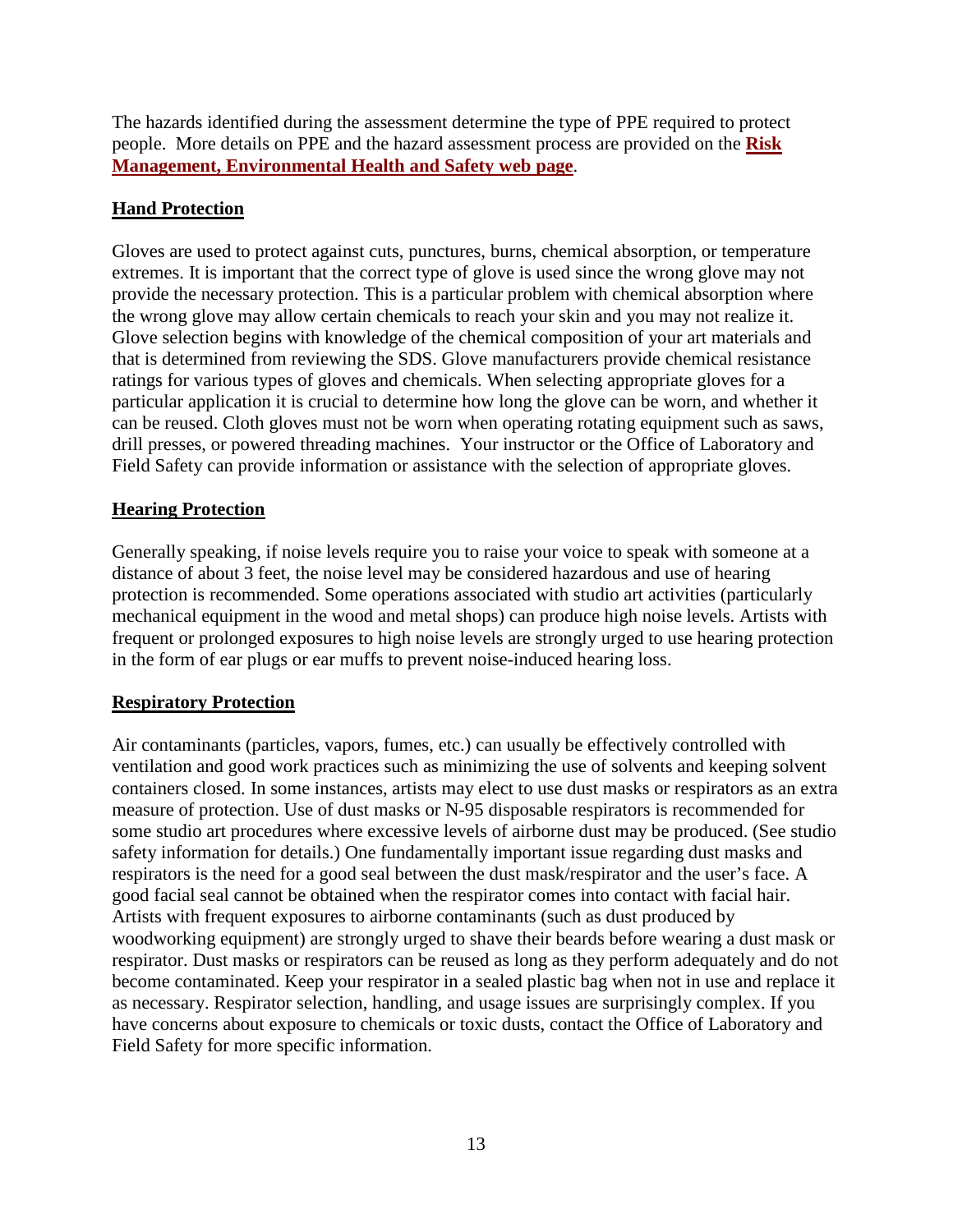### **Hair Entanglement**

Long hair (longer than four inches) can be drawn into machine parts such as chains, belts, rotating devices, suction devices, and blowers. Hair may even be drawn into machines guarded with mesh. It may also present an ignition risk in areas near open flames or welding. Employees with long hair must completely tie it back and secure it so that it cannot get caught in moving parts. The same applies to beards.

### **Eye and Face Protection**

All safety eyewear and face protection must meet the ANSI Z87.1 standard for minimum allowable protection. All eye and face protection supplied by Central Michigan University Departments must meet this standard, to provide impact protection. Side shields are required, under Michigan law, on all safety glasses. It is recommended that each individual be issued his or her own eye protection. MIOSHA regulations state that shared eyewear must be cleaned and disinfected between uses by different wearers. Safety glasses do not give adequate protection from chemical splashes. If the potential for liquids to be splashed or sprayed is present, wear safety goggles.

It is important to realize that face protection and eye protection are not the same thing. Use of a face shield alone does not provide adequate eye protection; **Never wear a face shield without wearing eye protection underneath.**

Contact lenses do not provide eye protection! Wearing contact lenses is discouraged when working with materials or procedures that give off gases, vapors, welding fumes, smoke or dust. If you choose to wear contacts, be aware of the hazards of wearing contacts in a studio.

Protective eyewear and face shields should be inspected regularly for scratching, pitting, etc. and replaced if necessary. Equipment should be stored away from heat, light, and further contamination.

Eyes must be protected against a variety of hazards. Specific information on eye protection is summarized on the following pages: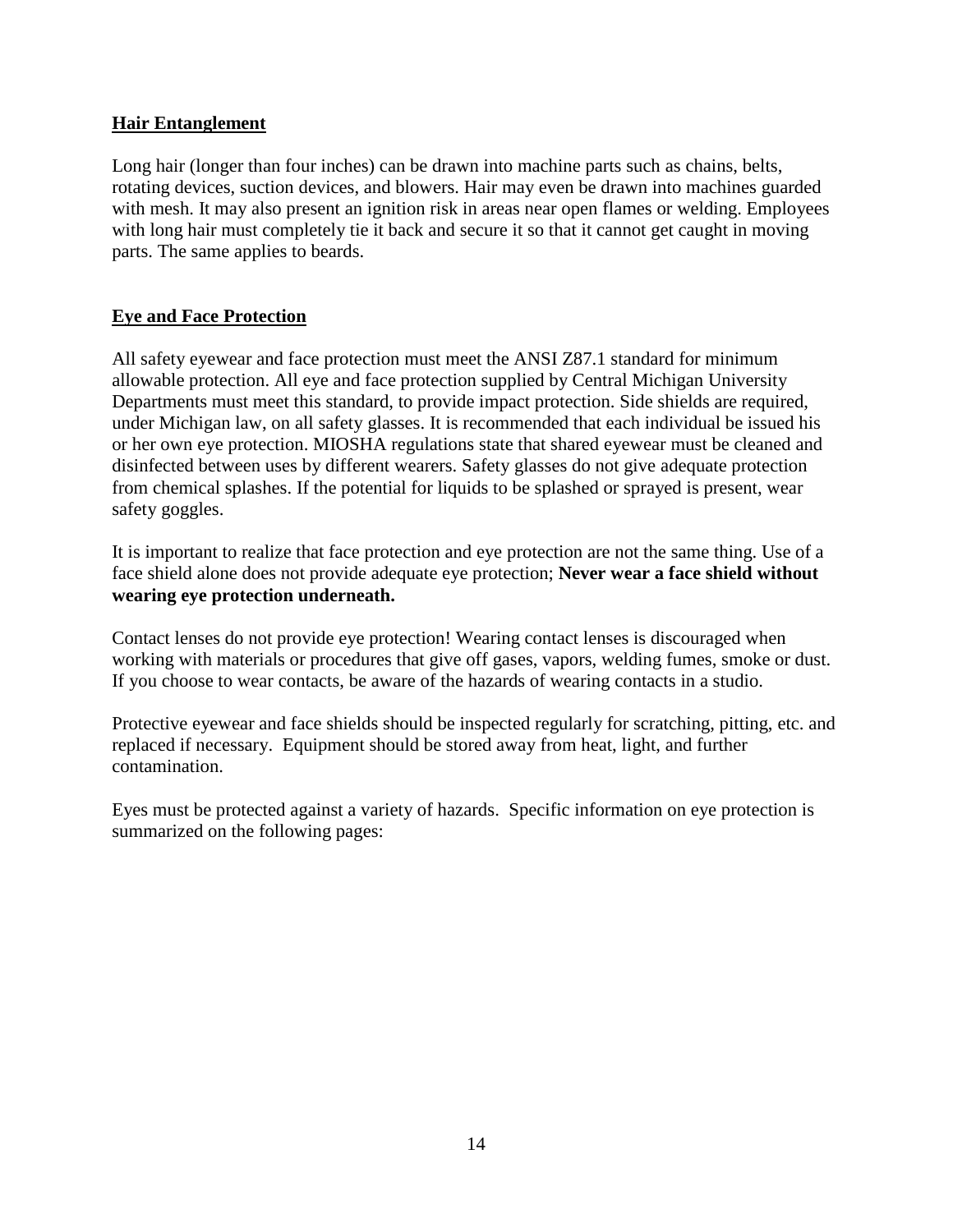

### **Eye and Face Protection Selection**

| <b>SOURCE OF HAZARD</b>          | <b>ASSESSMENT OF HAZARD</b>        | <b>TYPE</b> | <b>PROTECTION</b> (see notes on next page)       |
|----------------------------------|------------------------------------|-------------|--------------------------------------------------|
| IMPACT - chipping, grinding,     | Flying fragments, objects, large   | B, C, D, E, | Spectacles with side protection,                 |
| machining, masonry work,         | chips, particles, sand, dirt, etc. | F, G, H, I, | goggles, face shield. See note (1),              |
| woodworking, sawing, drilling,   |                                    | J, K, L, N  | $(3)$ , $(5)$ , $(6)$ , $(10)$ . For severe      |
| chiseling, powered fastening,    |                                    |             | exposure, use face shield.                       |
| riveting, and sanding            |                                    |             |                                                  |
| HEAT – furnace operations,       | Hot sparks                         | B, C, D, E, | Face shields, goggles, spectacles with           |
| pouring, casting, hot dripping,  |                                    | F, G, H, I, | side protection. For severe exposure,            |
| and welding                      |                                    | J, K, L, N  | use face shield. See notes $(1)$ , $(2)$ , $(3)$ |
|                                  | Splash from molten metals          | N           | Face shields worn over goggles. See              |
|                                  |                                    |             | notes $(1), (2), (3)$                            |
|                                  | High temperatures                  | N           | Screen face shields, reflective face             |
|                                  |                                    |             | shield. See notes $(1)$ , $(2)$ , $(3)$          |
| CHEMICALS – acid and             | Splash                             | G, H, K     | Goggles. For severe exposure, use                |
| chemical handling, use of        |                                    |             | face shield. See notes $(3)$ , $(11)$            |
| cleaning products, paint use and |                                    |             |                                                  |
| clean-up products, pesticide and |                                    |             |                                                  |
| herbicide use                    |                                    |             |                                                  |
|                                  | Irritating mists                   | G           | Special-purpose goggles                          |
| DUST – woodworking, buffing,     | Nuisance dust                      | G, H, K     | Goggles, or spectacles with side                 |
| general dusty conditions.        |                                    |             | protection. See note $(8)$                       |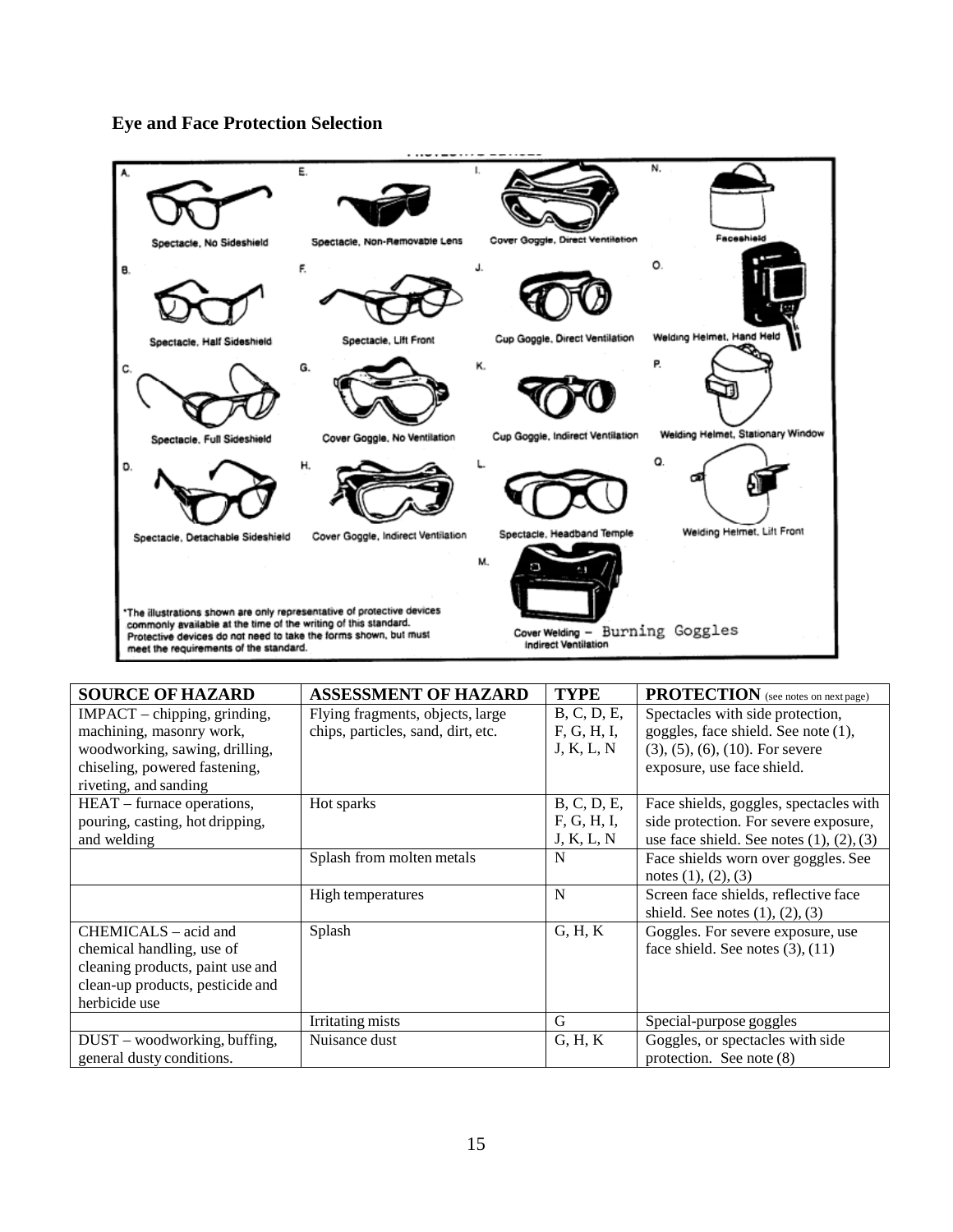| LIGHT and/or RADIATION -<br>welding: electric arc. | Optical radiation | O, P, Q                   | Welding helmets or welding shields.<br>Typical shades: 10-14. See notes (9)<br>(12)                                     |
|----------------------------------------------------|-------------------|---------------------------|-------------------------------------------------------------------------------------------------------------------------|
| - welding: gas                                     | Optical radiation | J, K, L, M,<br>N, O, P, Q | Welding goggles or welding face<br>shield. Typical shades: gas welding<br>4-8, cutting 3-6, brazing 3-4. See<br>note(9) |
| -cutting, torch brazing, torch<br>soldering        | Optical radiation | B, C, D, E,<br>F, N       | Spectacles or welding face shield.<br>Typical shades: 1.5-3. See notes (3),<br>(9)                                      |
| -glare                                             | Poor vision       | A, B                      | Spectacles with shaded or special<br>purpose lenses, as suitable. See notes<br>$(9)$ , $(10)$                           |

### **NOTES FOR EYE AND FACE PROTECTIONS SELECTION**

- 1. Care should be taken to recognize the possibility of multiple and simultaneous exposure to avariety of hazards. Adequate protection against the highest level of each of the hazards should be provided. Protection devices do not provide unlimited protection.
- 2. Operations involving heat may also involve light radiation. As required by the standard, protection from both hazards must be provided.
- 3. Face shields should only be worn over primary eye protection (spectacles or goggles).
- 4. As required by the standard, filter lenses must meet the requirements for shade designation in OSHA 1910.133(a)(5). Tinted and shaded lenses are not filter lenses unless they are marked or identifiedas such.
- 5. As required by the standard, persons whose vision requires the use of prescription (Rx) lensesmust wear either protective devices fitted with prescription (Rx) lenses or protective devices designed to be worn over regular prescription (Rx) eyewear.
- 6. Wearers of contact lenses must also wear appropriate eye and face protection devices in a hazardous environment. It should be recognized that dusty and/or chemical environments may represent an additional hazard to contact lens wearers.
- 7. Caution should be exercised in the use of metal frame protective devices in electrical hazard areas.
- 8. Atmospheric conditions and the restricted ventilation of the protector can cause lenses to fog. Frequent cleansing may be necessary.
- 9. Welding helmets or face shield should be used only over primary eye protection (spectaclesor goggles).
- 10. Non-side shield spectacles are available for frontal protection only, but are not acceptable eye protection for the sources and operations listed for "impact."
- 11. Ventilation should be adequate, but well protected from splash entry. Eye and face protection should be designed and used so that it provides both adequate ventilation and protects the wearer fromsplash entry.
- 12. Protection from light radiation is directly related to filter lens density. See note (4). Select the darkest shade that allows task performance.

More detailed information regarding Personal Protective Equipment may be found in the written plan **[CMU Personal Protective Equipment Program Guidelines](https://www.cmich.edu/fas/fsr/rm/EHS/Written_Plans/Documents/PPE%20Guidelines%20Written%20Plan%202015%202016.pdf)**.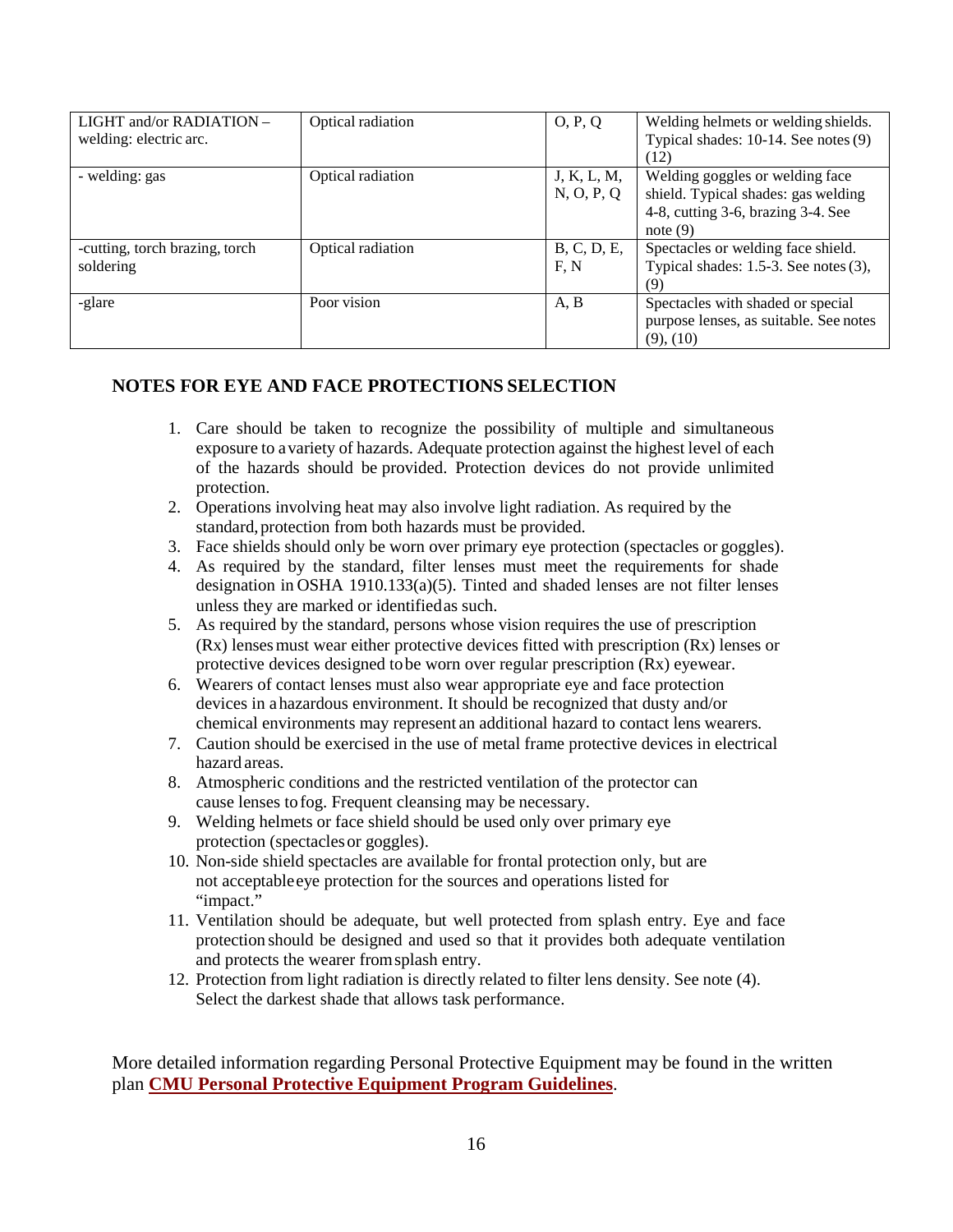# **Working Alone/Unsupervised**

Persons working in a shop or studio should avoid doing so alone. Working alone in a shop or studio with potentially hazardous equipment is never a good idea. If the supervisor, faculty member, or other designated employee determines that work must be done under these conditions, the hazards should be assessed, contingencies thought out and discussed, and the work approved only if the chances of injury are minimal.

- 1. If possible, use the "buddy system" when working in the shop.
- 2. Must complete all required safety training.
- 3. Must observe all shop safety rules when working in the shop.
- 4. Must wear all required PPE when working in the shop.
- 5. Must observe all shop-specific rules/regulations beyond the scope of this program.
- 6. Must report all injuries to a shop supervisor promptly, regardless of severity.
- 7. Must promptly report unsafe conditions, damaged or defective equipment to shop supervisor.
- 8. Seek further guidance on any machine/equipment and or safety related issues that are unclear.
- 9. Work with the shop supervisor, faculty, or designee if there are specific needs for your work.
- 10. Some equipment is locked out or de-energized to prevent unauthorized usage.

Some shops and studios are locked after hours. Do not jeopardize the building security or your personal safety by propping windows and doors open. Anyone found not in compliance with safety and security practices will be subject to disciplinary action.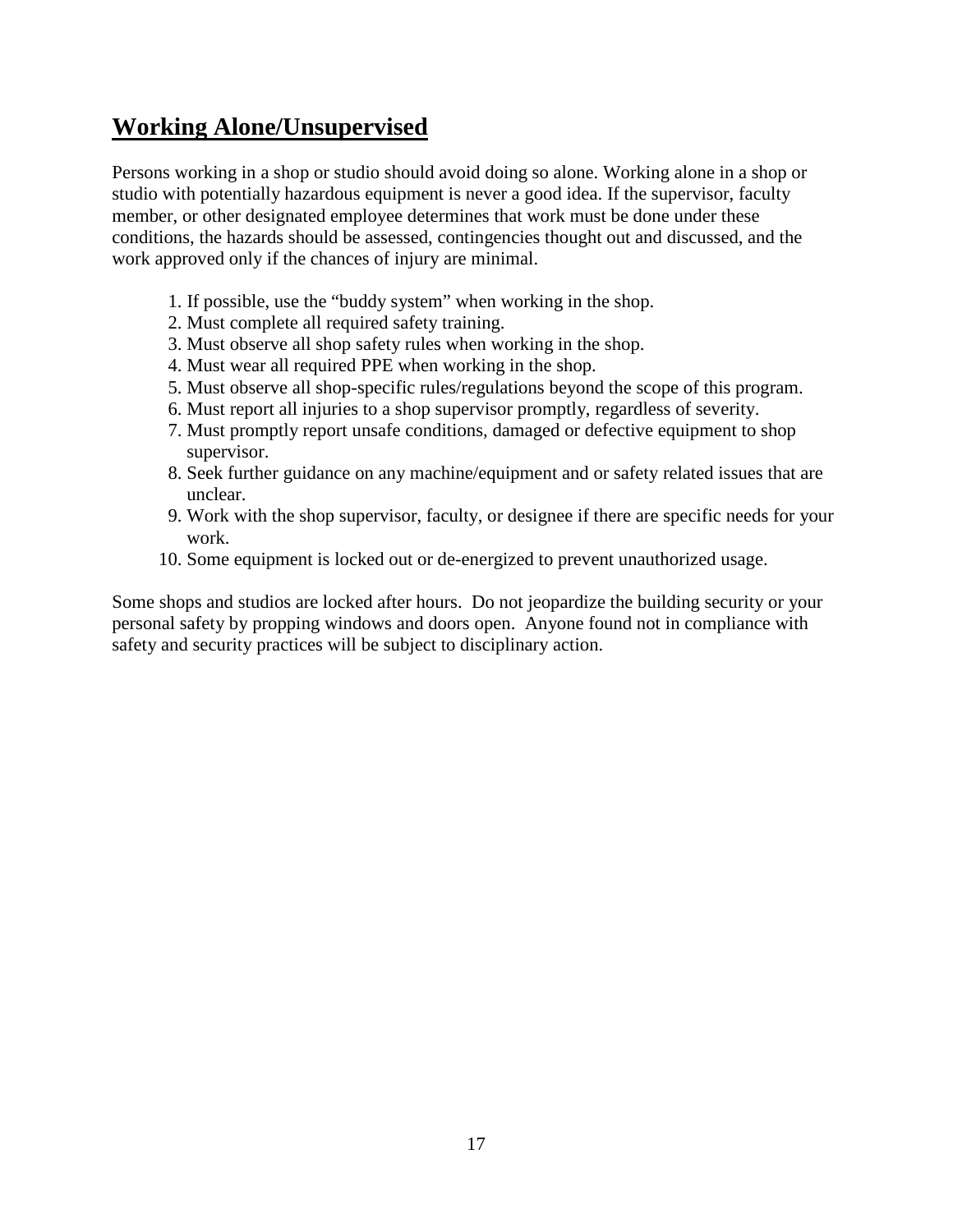# **Waste Management and Disposal**

The goal of any waste disposal program is to reduce the potential harm to people and the environment that could result from the improper disposal of a hazardous chemical. Consider first the minimization of the amount of waste generated. If possible, use nonhazardous alternatives. Recycle or reclaim materials when possible. Know the disposal requirements before ordering a new material. Contact CMU's Hazardous Waste Manager for the proper disposal requirements and methods for all chemical wastes.

Several types of waste are generated in visual arts processes: solvents, oil-based paints, ceramic glaze, photographic processing chemicals, etc. Many of these wastes are considered hazardous waste by the U.S. Environmental Protection Agency (EPA) and require special handling. Hazardous wastes should be collected and disposed of via commercial disposal companies; they may not be poured down the drain or placed with regular trash. Hazardous waste disposal is arranged through the university's hazardous waste manager using an online request submission process.

The following procedures apply to hazardous waste containers in shops and studios:

- Place a "Hazardous Waste" label on hazardous waste containers before any waste is put into it. Include the words "hazardous waste" on the label along with a description of the waste.
- Keep containers closed when not in use.
- Use only containers that are in good condition.
- Keep containers under the generator's control.
- Inspect containers on a regular basis.
- Keep an inventory of the contents. Record the name and amount of each chemical added to the waste container along with the date it was added.
- **When adding new waste to a container, check to see that the new waste is compatible with the original contents.**
- Date waste containers when waste is first placed in the container.
- When the container is full, complete the hazardous waste label with percentages of each chemical and the date the container became full. The % column must equal 100%.
- A container is full when the liquid level reaches close to, but not all the way to the top of the container. This will prevent the build-up of excessive vapors while ensuring adequate room for expansion.
- Notify the Hazardous Waste Manager for waste pick-ups within 3 days of the container being full.

More information regarding hazardous waste disposal and the online request submission to have any hazardous waste picked up for disposal may be found on the **[Risk Management,](https://www.cmich.edu/fas/fsr/rm/EHS/Pages/Hazardous-Waste-Disposal.aspx)  [Environmental Health and Safety](https://www.cmich.edu/fas/fsr/rm/EHS/Pages/Hazardous-Waste-Disposal.aspx)** website under Hazardous Waste Disposal.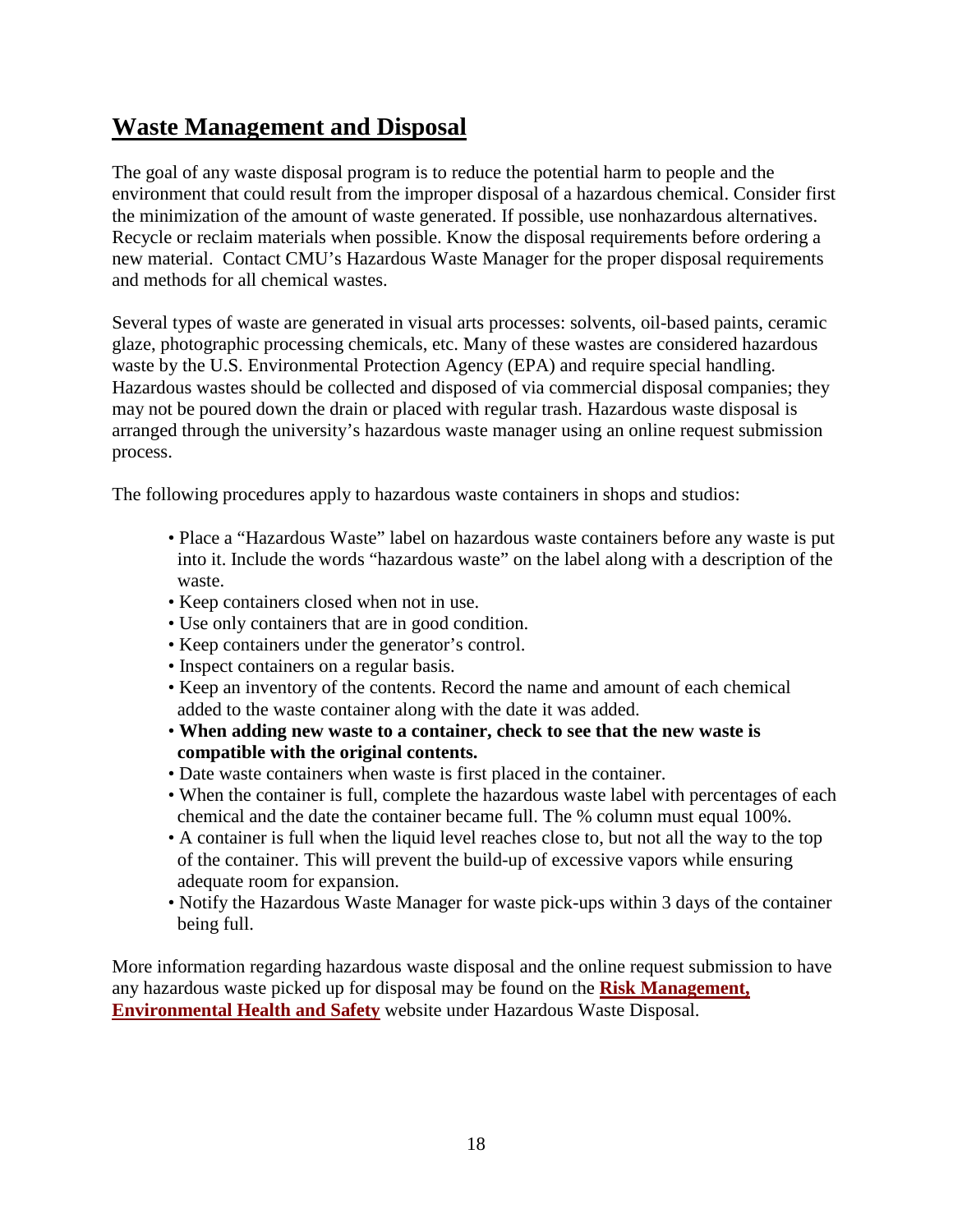### **General Safety Summary**

**Know your materials and their hazards.** Learn about the content of art materials and their hazards by reviewing labels and Safety Data Sheets (SDSs). Whenever possible, try to use the safest materials and processes available. For example:

- a. Choose water-based materials instead of solvent-based ones.
- b. Eliminate toxic metals like lead and cadmium (e.g., use cadmium-silver solders and lead-free glazes and enamels).
- c. Use wet techniques instead of dry techniques to minimize dust production (e.g., wet sanding or wet grinding).
- d. Apply coatings by brushing or dipping instead of spraying.
- e. Choose products that do not create dusts and mists. If possible, avoid using materials in powder form or aerosol products or use them with local exhaust ventilation.

#### **Know where emergency equipment is located and what to do in the event of an emergency.** Examples include:

- a. Eyewash stations and safety showers
- b. Fire alarm pull stations, fire extinguishers, designated evacuation assembly area
- c. Emergency phones
- d. Injury response procedures (notification, recordkeeping, healthcare resources)
- e. Locations of Safety Data Sheets (SDSs)

**Practice good hygiene.** It's a simple way to avoid exposure to toxic substances.

- a. Never eat, drink, smoke, chew gum/tobacco, or apply cosmetics in the studio or shop or wherever there is a potential for chemical exposure.
- b. Wash your hands and exposed skin thoroughly with soap and water after using any hazardous material or substance and before eating or smoking. Don't forget to wash under your fingernails. Keep nails trim and clean and do not bite nails.
- c. Never use toluene, turpentine, or other solvents to remove paint, inks or stains from your skin. Baby oil can be used to remove paint.
- d. Never hold brushes or tools in your teeth or mouth.

**Keep studio space clean and organized.** Continuous and diligent cleaning of the studio reduces the risk of accident and fire. Designate a separate area for work with potentially hazardous materials.

- a. Dusty surfaces should always be wet mopped or cleaned with a HEPA filtered vacuum. Sweeping stirs up the dust and creates an inhalation hazard. This is particularly important with toxic dusts such as clays and pigments.
- b. Dusty work areas should be cleaned on a regular basis (preferably daily).
- c. Clean up wet floors and small spills immediately.
- d. Store tools and equipment when not in use and keep them in good working order.
- e. Be neat. Pick up trip hazards and keep working and walking areas unobstructed.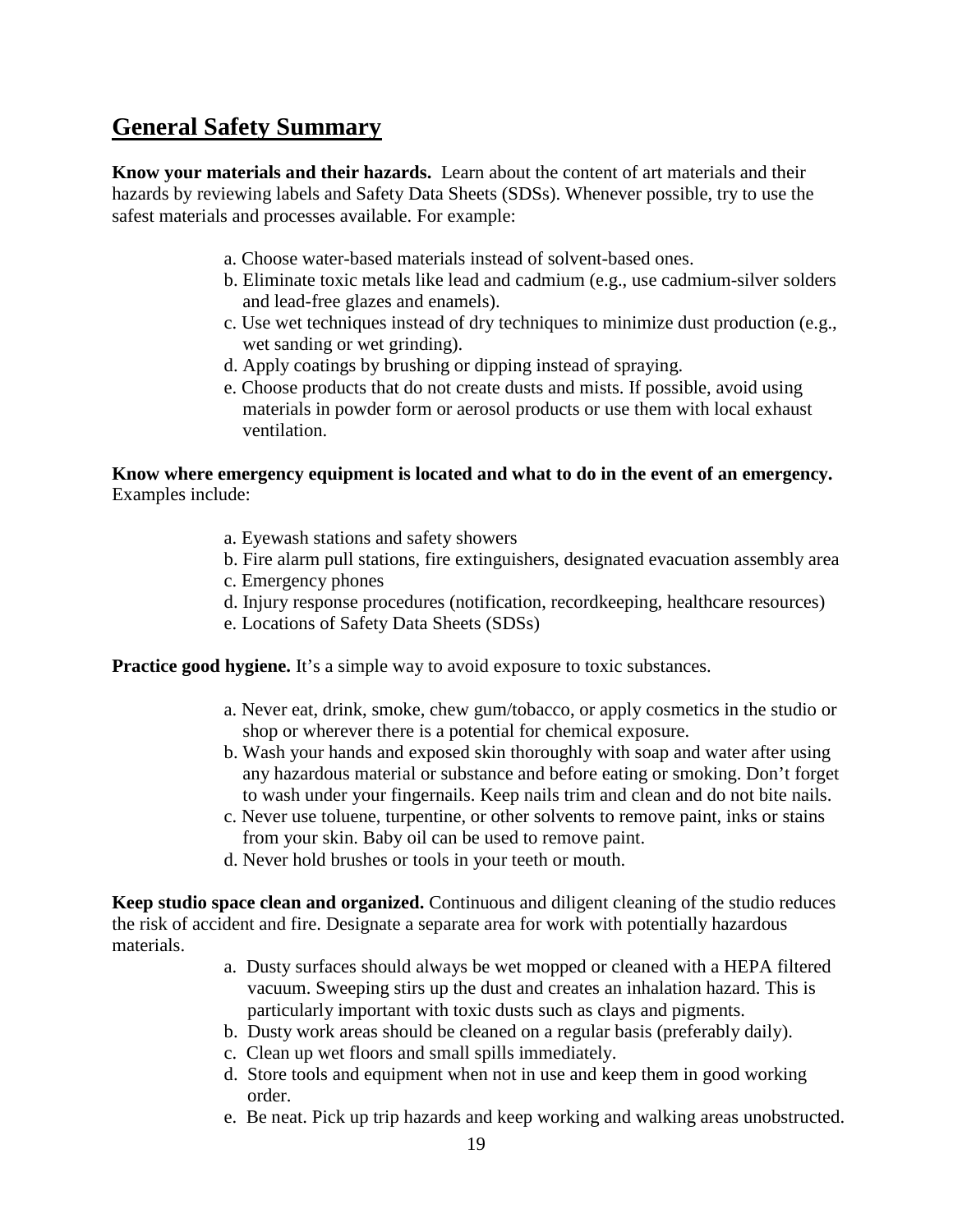### **Use appropriate ventilation to reduce the level of airborne contaminants and prevent accumulation of flammable vapors.**

- a. Be aware that floor fans or ceiling fans can sometimes stir up settled dust or cause air contaminants to be carried into a person's breathing zone. It's better to use exhaust ventilation to remove hot or contaminated air than it is to just use a fan to blow it around.
- b. A common recommendation on product labels is USE WITH ADEQUATE VENTILATION. This is a non-specific phrase that provides little information but it does indicate that the product may contain odorous or potentially toxic materials and that it should be used outdoors, in a large open area, or with a local exhaust system (e.g. spray booth, snorkel, fume hood, etc.).
- c. If local exhaust or dilution ventilation systems are not working properly (e.g., if visible dust leakage or strong odors are noted), notify course instructor or facilities management.

### **Handle and store equipment and supplies properly.**

- a. Don't block access to emergency equipment (fire extinguishers, fire alarm stations, etc.)
- b. Keep exit routes, aisles, and exit doors clear of obstructions.
- c. Chose appropriate containers. Avoid breakable glass containers whenever possible and don't put chemicals in empty food or beverage containers.
- d. Don't store incompatible chemicals in close proximity. Refer to SDS for information.
- e. Store materials safely so they will not fall; don't store hazardous chemicals above eye level. Sharp edges or blades should be protected or enclosed to prevent accidental contact.
- f. Make sure all containers are labeled with contents and hazard warning information.
- g. Cover containers when not in use to prevent liquids from evaporating and powders from spilling.
- h. Transfer materials carefully to avoid splashing or generating large amounts of dust.

**Wear appropriate clothing and personal protective equipment (PPE).** Refer to studio safety guides for specific information.

- a. Avoid wearing jewelry, loose long hair, or loose clothing around mechanical equipment.
- b. Wear non-synthetic (cotton) clothing when working with hot objects (welding) Polyester and other synthetic clothing is prohibited for hot work projects.
- c. Minimize exposed skin and avoid bare midriffs when working with hazardous chemicals or hot objects.
- d. Do not go barefoot in art studios. Sandals and other open shoes should not be worn in the metal or wood shops, when handling or mixing plaster, or when moving lithography stones.
- e. Store PPE properly and keep it readily accessible.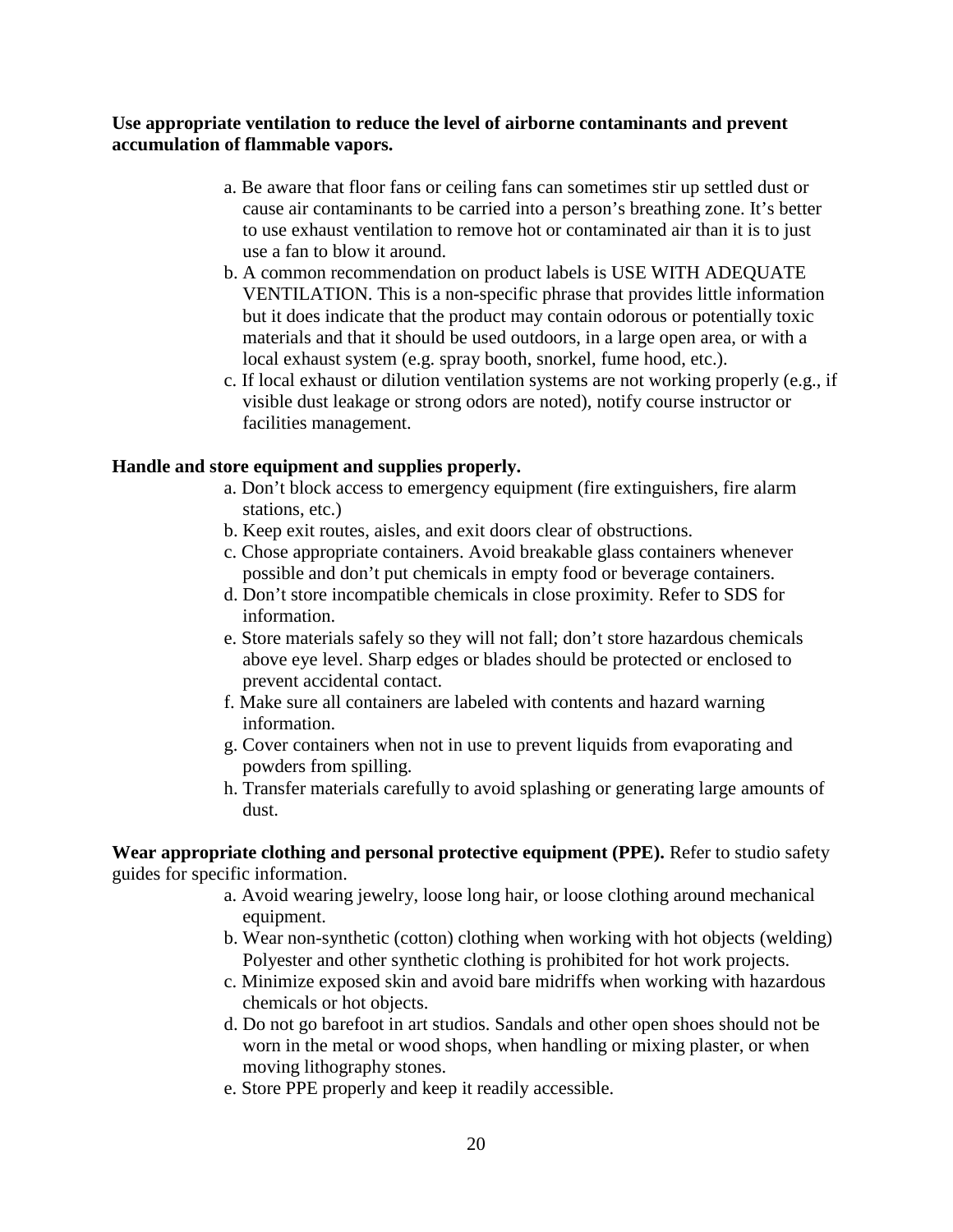**Be a responsible artist.** The information in this safety guide is designed to protect you, your fellow artists, and the environment.

- a. Follow the instructions of your instructor and teaching assistant. They are there to help you learn and ensure that you can do your artwork safely.
- b. Do not use equipment if you are not authorized to do so, haven't been trained on it, or are uncertain about what to do. Follow posted instructions for equipment use. If you have questions, ask your instructor.
- c. Report unsafe conditions or damaged equipment to your instructor or TA immediately. If necessary, take the equipment out of service or place a warning tag/label on it.
- d. Recognize your physical, emotional, and mental limits. Eat well-balanced meals and get plenty of rest each night. Do not operate mechanical equipment or power tools while under influence of drugs, alcohol or medication. Decreased alertness is a major cause of accidents.
- e. Be considerate of the health and safety of the people around you and their activities. Communicate any known chemical or physical hazards that your project has the potential to create. Work safely and don't put others at risk. If you have any health or safety concerns, discuss the issue with your instructor or the teaching assistant. You can also contact CMU's Office of Risk Management, Environmental Health and Safety or the Office of Laboratory and Field Safety for assistance.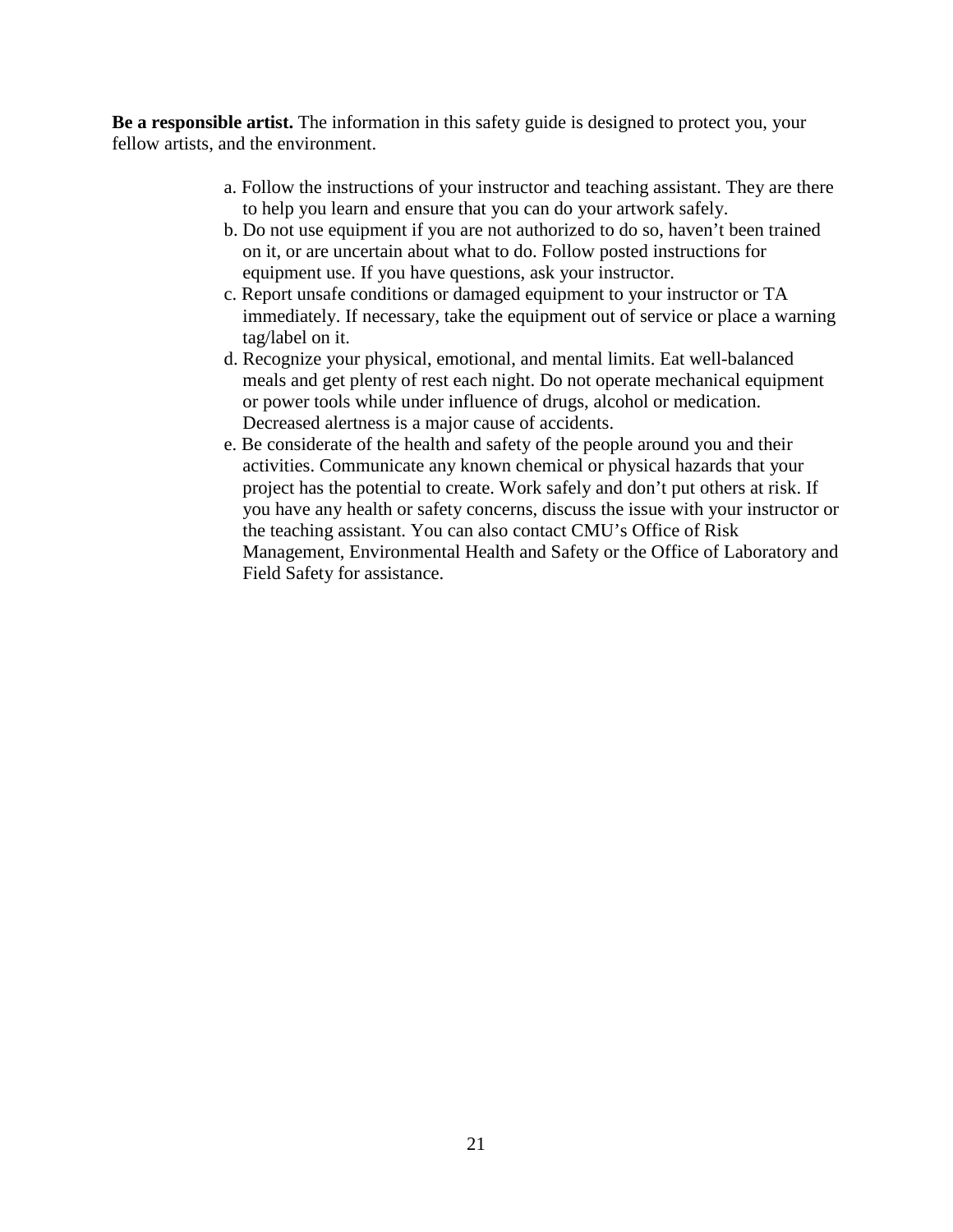# **Art Safety Training**

Art faculty and staff are required to provide training to all students and users of equipment in art studios on campus prior to the initial use of the equipment or process. The safety topics covered in this guide are a good starting point and may be expanded upon to cover issues that the instructor has observed in their own experience. Personal protective equipment, unique hazards present in the studio and an orientation to the studio including location of emergency equipment/supplies and PPE should be conducted on the first day of work in the studio.

Documentation of training is required, however, the format of how this information is documented is left up to the instructor, although it needs to be readily accessible.

Additional resources and safety training is available on the Risk Management, Environmental Health and Safety website and the Office of Laboratory and Field Safety website.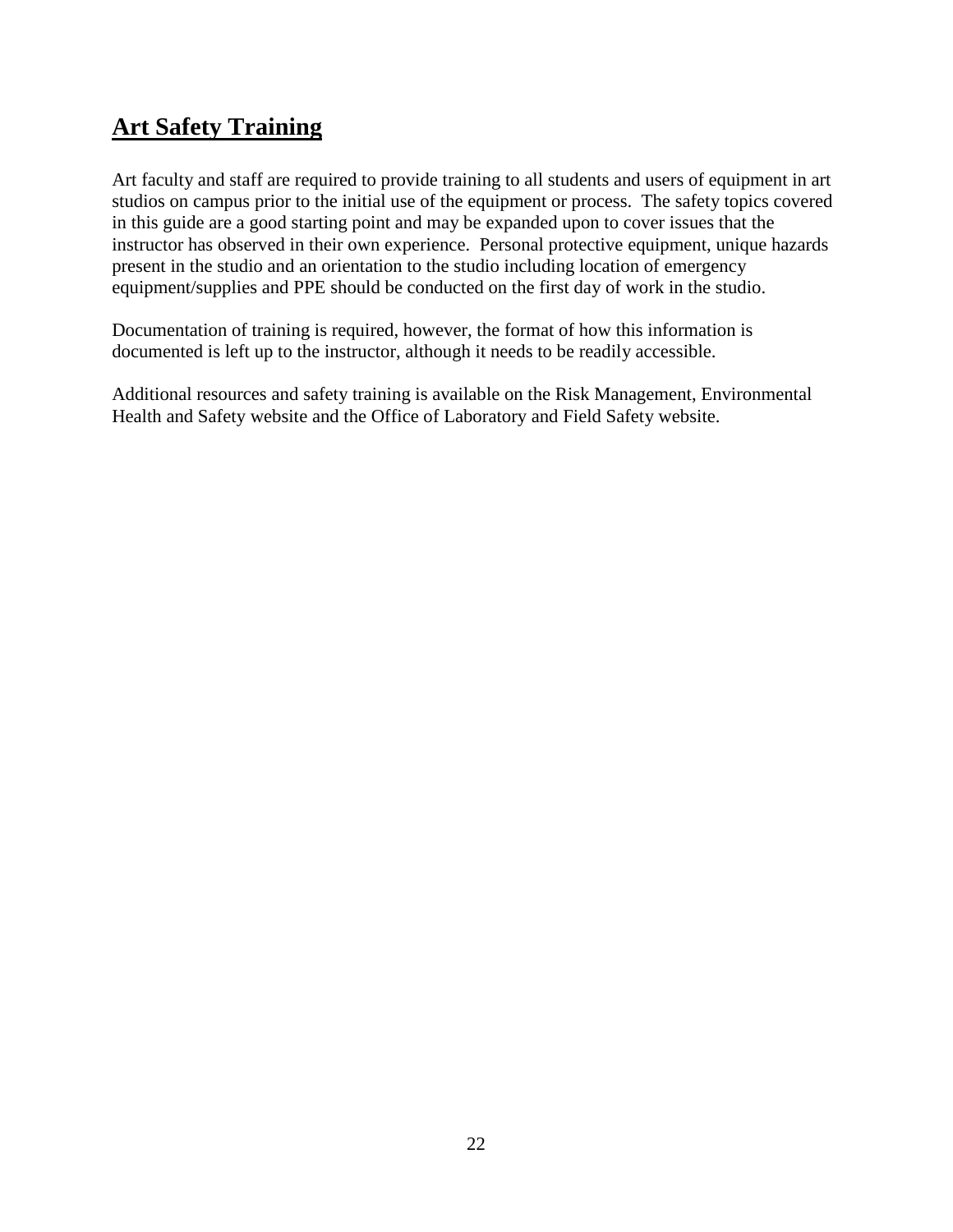# **Art Safety References**

Special thanks to the Art Faculty at CMU for their time and input in creating this guide. Additional art safety information is available on the Internet and at other universities' web sites.

References used in the creation of this art safety guide include:

*The Artist's Complete Health and Safety Guide*, Monona Rossol, 2<sup>nd</sup> ed., 1994, Allworth Press

Central Michigan University, Office of Risk Management, Environmental Health and Safety **[www.cmich.edu/fas/fsr/rm/EHS](http://www.cmich.edu/fas/fsr/rm/EHS)**

- a. CMU Shop Safety Policy
- b. CMU Personal Protective Equipment Program Guidelines
- c. CMU Emergency and Safety Procedures Guide
- d. CMU Emergency Action Plans
	- i. North Art Studio Emergency Procedure Manual
	- ii. Wightman Hall Emergency Procedure Manual
- e. CMU Risk Management Injuries
- f. CMU Hazardous Waste Disposal

Central Michigan University, Office of Laboratory and Field Safety **[www.cmich.edu/office\\_provost/ORGS/Lab\\_Safety](http://www.cmich.edu/office_provost/ORGS/Lab_Safety)**

a. CMU Chemical Hygiene Plan

Tulane University, Office of Environmental Health and Safety, *Art Safety Guide*  **[www.tulane.edu](http://www.tulane.edu/)**

Reference Regulations:

- a. U.S. Occupational Safety and Health Administration (OSHA) 29 CFR 1910.132 1910.138
- b. OSHA Laboratory Standard (29 CFR 1910.1450)
- c. Michigan OSHA (MIOSHA) Part 431: Hazardous Work in Laboratories
- d. MIOSHA Part 33: General Industry
- e. MIOSHA Part 433: Health
- f. MIOSHA Part 12: Welding and Cutting
- g. MIOSHA Part 26: Metal Working Machinery
- h. MIOSHA Part 27: Woodworking Machinery
- i. MIOSHA Part 38: Hand and Portable Power Tools
- j. MIOSHA Part 44: Foundries
- k. MIOSHA Part 76: Spray Finishing Using Flammable and Combustible Materials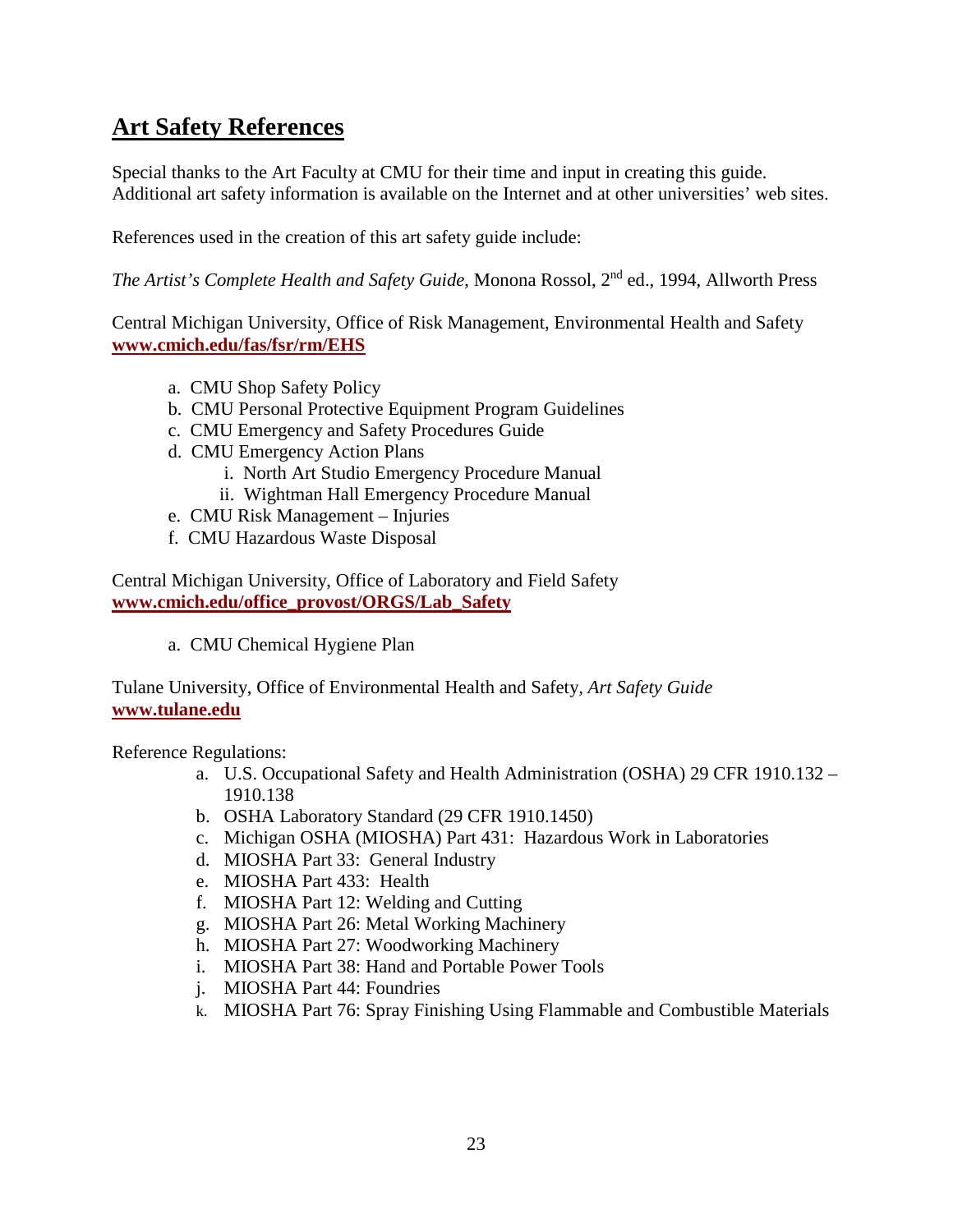# **Studio Safety Hazards and Precautions**

- Ceramics
- Drawing/Painting
- Photography
- Printmaking
- Sculpture Metalworking and Woodworking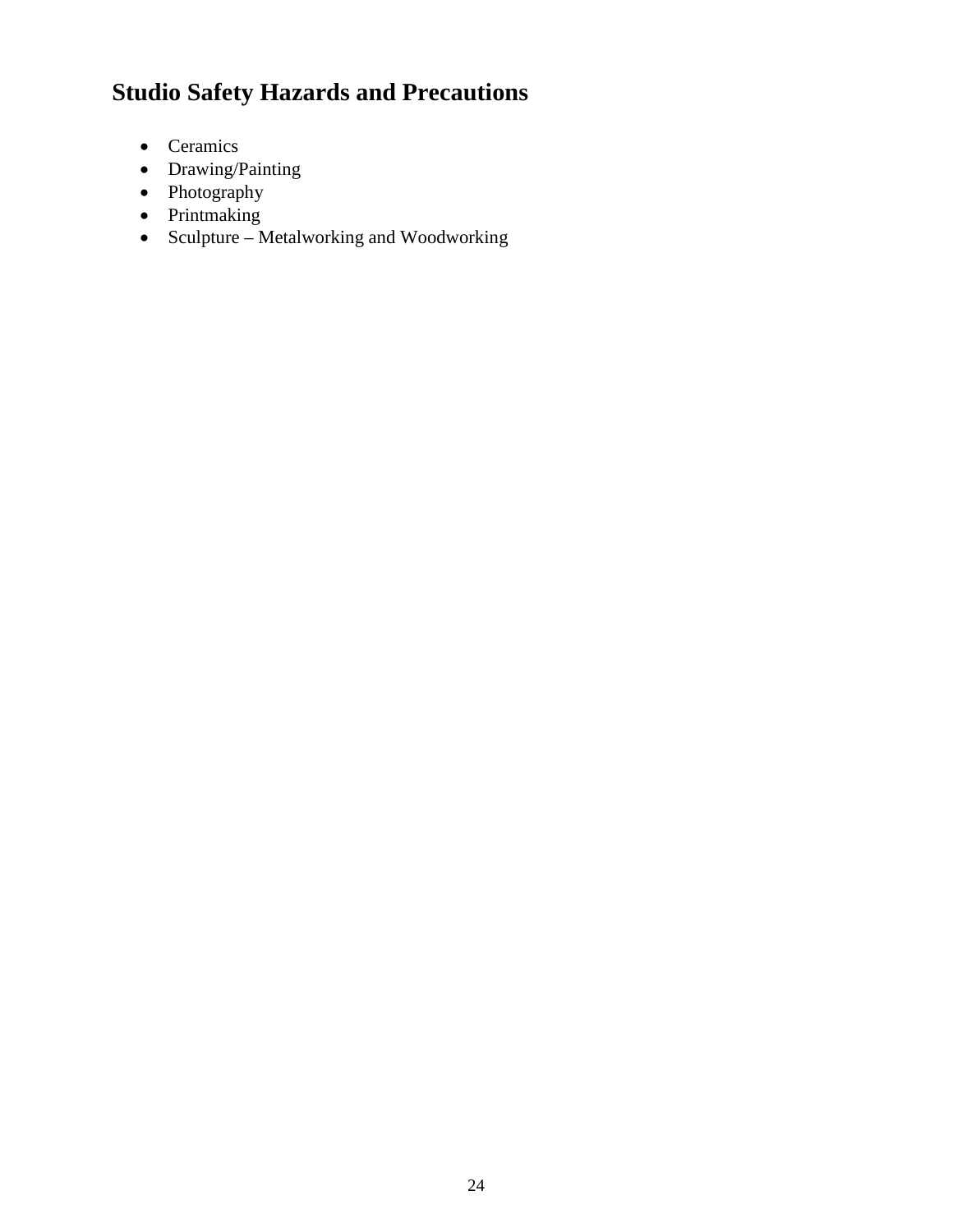# **Ceramics**

Ceramic hazards occur during three basic processes - preparing and molding the clay, glazing and firing. Clay materials may contain hazardous substances in varying amounts depending on the manufacturer or source. The supplier should have information readily available to the users of their products so the artist knows the specific hazards and necessary precautions to work safely with the product. There is also a concern about lead and other metals leaching into food and drink from pottery fired with certain glazes. Common glazes are a mixture of minerals, metallic compounds and water and are potentially hazardous at all stages of use. Carefully review Safety Data Sheets (SDS) for the products you use in ceramics - particularly the glazing compounds. Currently, no regularly used glazes contain hazardous materials; however, upper level students may use higher-hazard glazes.

In addition to the hazards of the clay and glazes used in ceramics, physical hazards exist from the heavy work associated with clay mixing. Overuse and strain injuries can occur while wedging, throwing or hand building with clay. Hand, back and wrist muscle injuries can also occur from sitting at the potters wheel for extended periods of time or poor posture. Be aware of electrical conditions since water is always present. Kilns used to fire the ceramics operate at very high temperatures and present a risk of burns to the artist. Infrared radiation emanates from ware when it glows with heat, which can cause skin burns and eye damage. Functioning ventilation is required for all firing processes. The slab roller is an entanglement hazard and contains pinchpoints that can cause serious injury. For these reasons only one person at a time may use the slab roller.

Working safely with clay and glazes and maintaining an awareness of potential hazards can reduce accidents and injuries significantly. It is not possible to detail all the risks involved with ceramics; however, it is possible to foresee and implement controls for hazards by carefully planning each task associated with creating pottery. The activities, hazards, and precautions on the following pages are intended to provide a broad overview for commonly used procedures and hazards encountered in the ceramics studio.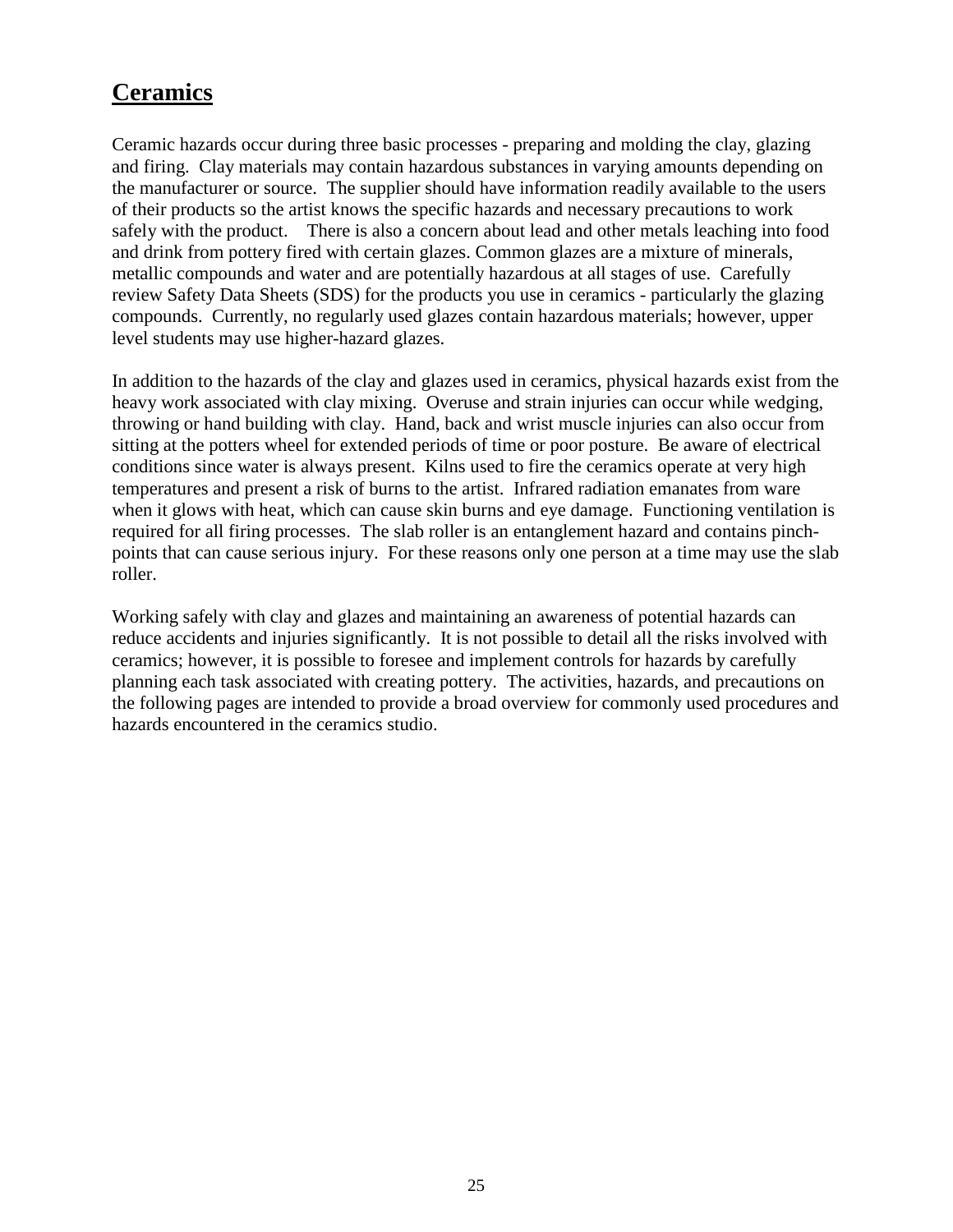| <b>ACTIVITY</b>       | <b>HAZARDS</b>                                                                                                                                                                                                                                                                                                                                                                                                           | <b>PRECAUTIONS</b>                                                                                                                                                                                                                                                                                                                                                                                                                                                                                                                                                     |
|-----------------------|--------------------------------------------------------------------------------------------------------------------------------------------------------------------------------------------------------------------------------------------------------------------------------------------------------------------------------------------------------------------------------------------------------------------------|------------------------------------------------------------------------------------------------------------------------------------------------------------------------------------------------------------------------------------------------------------------------------------------------------------------------------------------------------------------------------------------------------------------------------------------------------------------------------------------------------------------------------------------------------------------------|
| Working with clay     | Clays contains crystalline silica<br>$\bullet$<br>which can cause the lung<br>disease silicosis. Crystalline<br>silica may be a human<br>carcinogen.<br>Handling/mixing clay in<br>٠<br>powder form can cause an<br>inhalation hazard.<br>Some clay additives (talc) may<br>$\bullet$<br>be contaminated with asbestos<br>and other hazardous<br>contaminants.                                                           | Materials are measured and<br>$\bullet$<br>mixed in a designated area using<br>snorkels positioned directly<br>above the work area for local<br>exhaust ventilation.<br>Dust masks and local exhaust<br>ventilation is utilized when<br>receiving/loading large<br>shipments of dry materials.<br>Review the SDS for hazardous<br>$\bullet$<br>components of clay<br>Avoid creating dust (do not<br>٠<br>sweep, work wet whenever<br>possible) and use the dry HEPA<br>vacuum to clean floors and other<br>horizontal surfaces.                                        |
| Handling glazes/frits | Glazes can contain free silica<br>$\bullet$<br>and highly toxic metals such as<br>lead, cadmium, chromium, etc.<br>which can cause cumulative<br>toxic effects. Note: CMU Art<br>& Design is lead free.<br>Handling/mixing glazes in<br>powder form can cause an<br>inhalation hazard.                                                                                                                                   | Review the SDS<br>$\bullet$<br>Avoid creating dust (do not<br>$\bullet$<br>sweep, work wet whenever<br>possible) and use the dry HEPA<br>vacuum to clean floors and<br>other horizontal surfaces.<br>Weigh and mix powder glazes<br>in functioning spray booth and<br>wear a dust mask and gloves.<br>If possible, avoid spray<br>$\bullet$<br>application of glazes which can<br>create aerosols<br>Brushing, pouring or dipping is<br>the preferred method of applying<br>glaze. Spraying, air brushing,<br>or dusting of glazes must be<br>done in the spray booth. |
| Firing kiln           | Toxic gases and fumes (carbon<br>$\bullet$<br>monoxide, formaldehyde, etc.)<br>may be emitted during the<br>firing process as by-products<br>of combustion<br>Infrared radiation produced by<br>the glowing fire can cause<br>cataracts after long periods of<br>exposure.<br>Heat generated by a kiln or hot<br>objects from a kiln can cause<br>thermal burns. Heat can also<br>cause fires in nearby<br>combustibles. | Use exhaust ventilation<br>$\bullet$<br>Wear shaded lenses when<br>looking into a kiln<br>Wear leather gloves when<br>$\bullet$<br>handling hot objects<br>Do not store flammable and<br>$\bullet$<br>combustible materials near kilns                                                                                                                                                                                                                                                                                                                                 |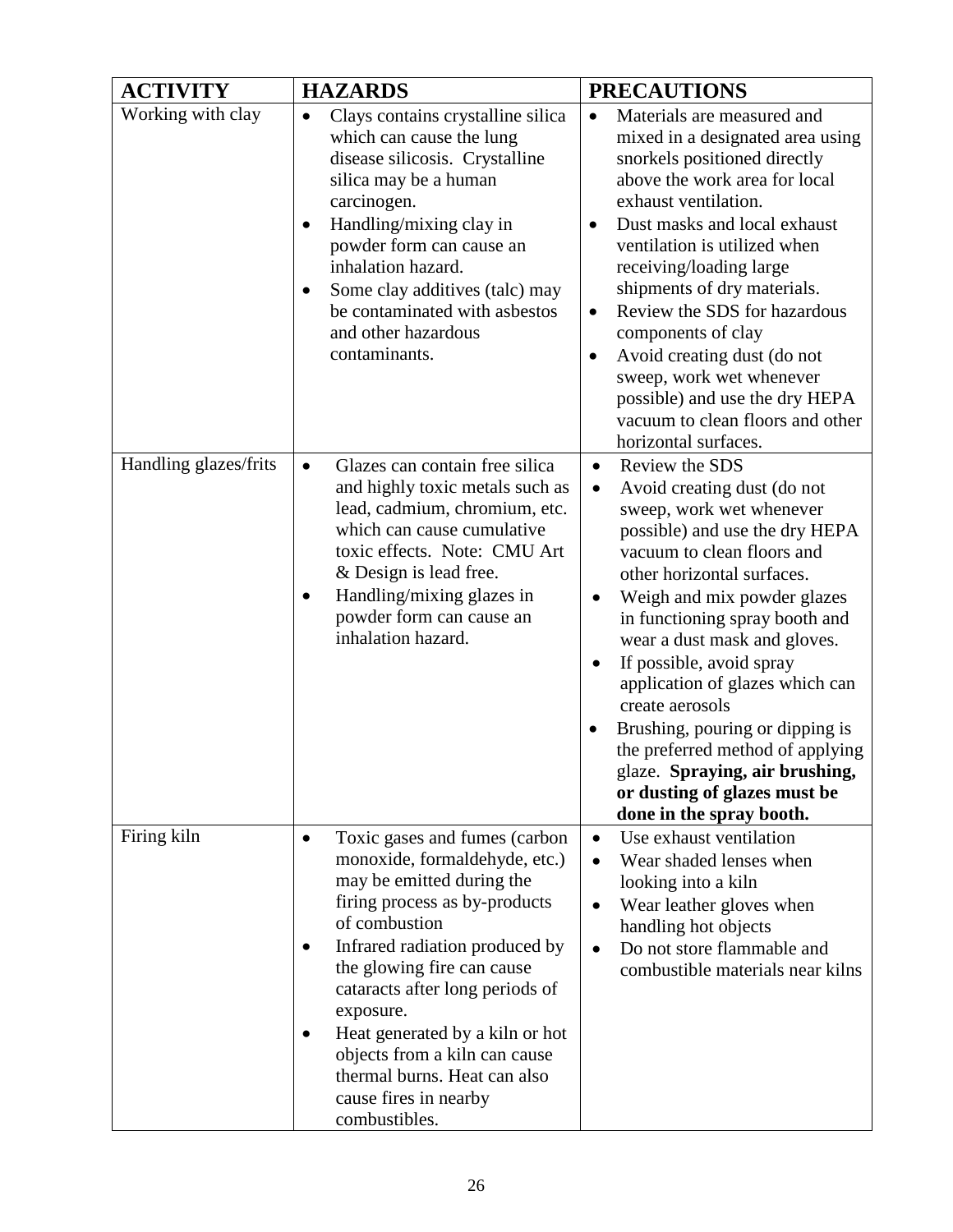### **Other Important Notes:**

- 1. Avoid working in the studio alone.
- 2. All intro students are required to complete safety orientation on the first day of work in the studio.
- 3. Food and drink are not allowed in the studio.
- 4. No dangling jewelry, loose clothing, long scarves allowed when using pottery wheels. Tie back long hair, including beards to prevent entanglement.
- 5. Ask for assistance when moving heavy items.
- 6. Open studio hours or after-hours use of the ceramics studio is for enrolled students or members of The Ceramic Society only.
- 7. Needle tools may be sharp use with care.
- 8. In case of equipment malfunction, place out of service sign on equipment and notify NAS coordinator.
- 9. All users of the NAS must know the location of the emergency shower and eyewash station.
- 10. Report all injuries or near misses to the supervisor immediately; for emergencies, call 911 to reach CMU Police.
- 11. Wash your hands after working in the ceramics studio.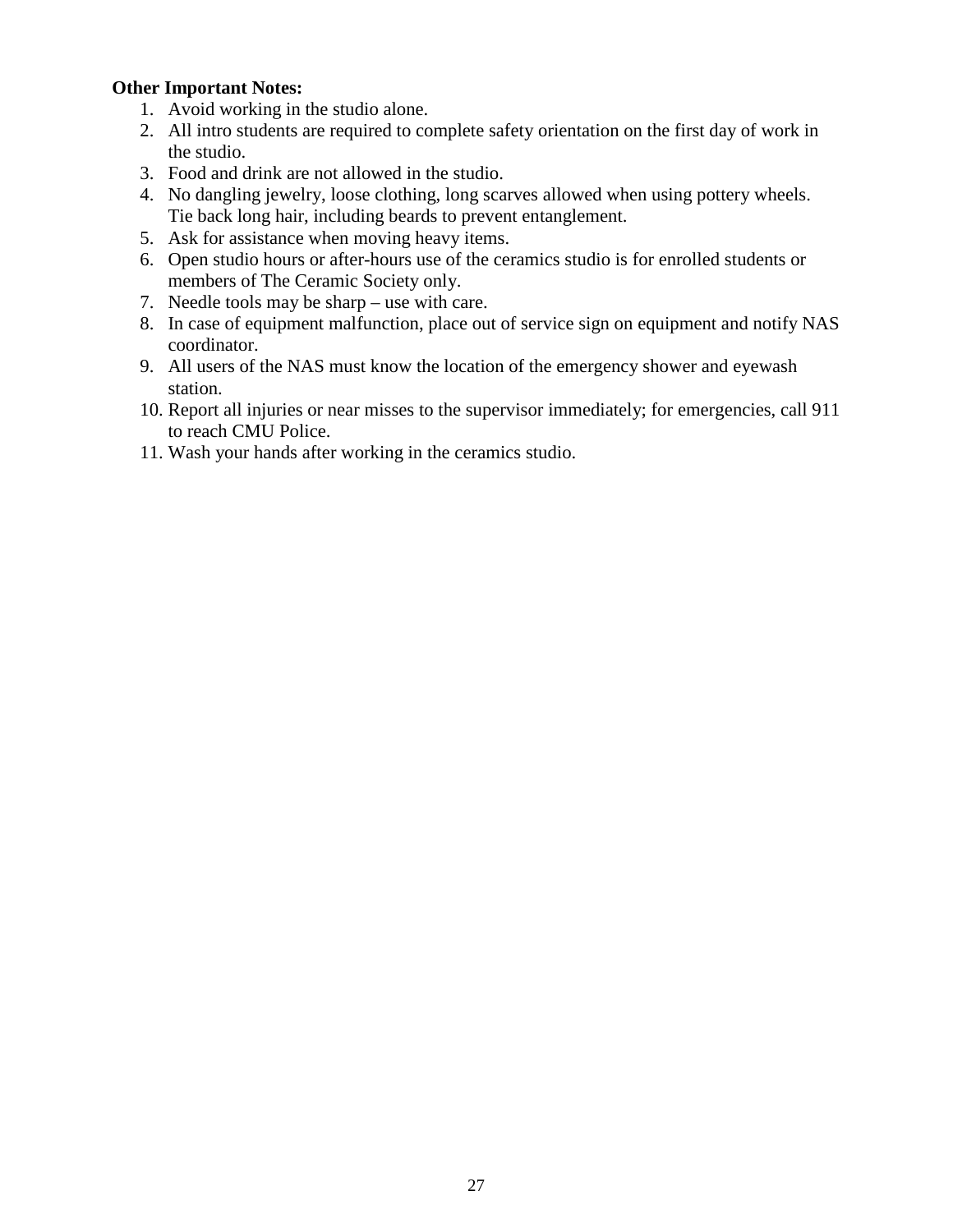# **Drawing/Painting**

Paints are pigments suspended in vehicles or bases. Vehicles usually contain a liquid such as an oil, a solvent or water. Cleaners and thinners for most paints are these same liquids or liquids which are compatible with them. For example, turpentine will thin and clean up oil paints. Drawing materials also are pigments suspended in vehicles. Some drawing material vehicles include wax (crayons), inert minerals (pastels, conte crayons, chalks), and liquids (solvent and water-based inks and marking pens). Pencils contain "leads" made of graphite and clay ("lead" pencils) or pigmented clay/binder mixtures (colored pencils).

Hazards associated with painting/drawing are related to the pigments, solvents, varnishes, lacquers, and binders or vehicles that pigments are mixed with. Some of these materials may cause allergic reactions in certain individuals; some materials may be carcinogenic or toxic by ingestion or inhalation and some may be absorbed through the skin. Accidental ingestion can occur due to eating, drinking, or smoking while working, and inadvertent hand to mouth contact. Preventing skin contact through good hygiene and task-appropriate personal protective equipment can prevent dermatitis or skin irritation and also prevent accidental ingestion of paint pigments. Carefully review Safety Data Sheets (SDS) for the products you use and review specific hazard control measures.

Awareness of the potential hazards associated with drawing and painting, combined with careful use of the materials, can reduce risks involved with these activities. Ensure that all containers of paint and solvents are kept closed when not in use. Solvents such as mineral spirits and turpentine are flammable and must be stored in the flammable storage cabinet. All waste is collected into appropriate flammable safety cans. While low-odor solvents (mineral spirits, turpentine) are used in the studio, they may still release harmful vapors. Utilize the local exhaust ventilation in the studio to ensure adequate air changes in the space, remembering to turn off when the last person leaves the studio.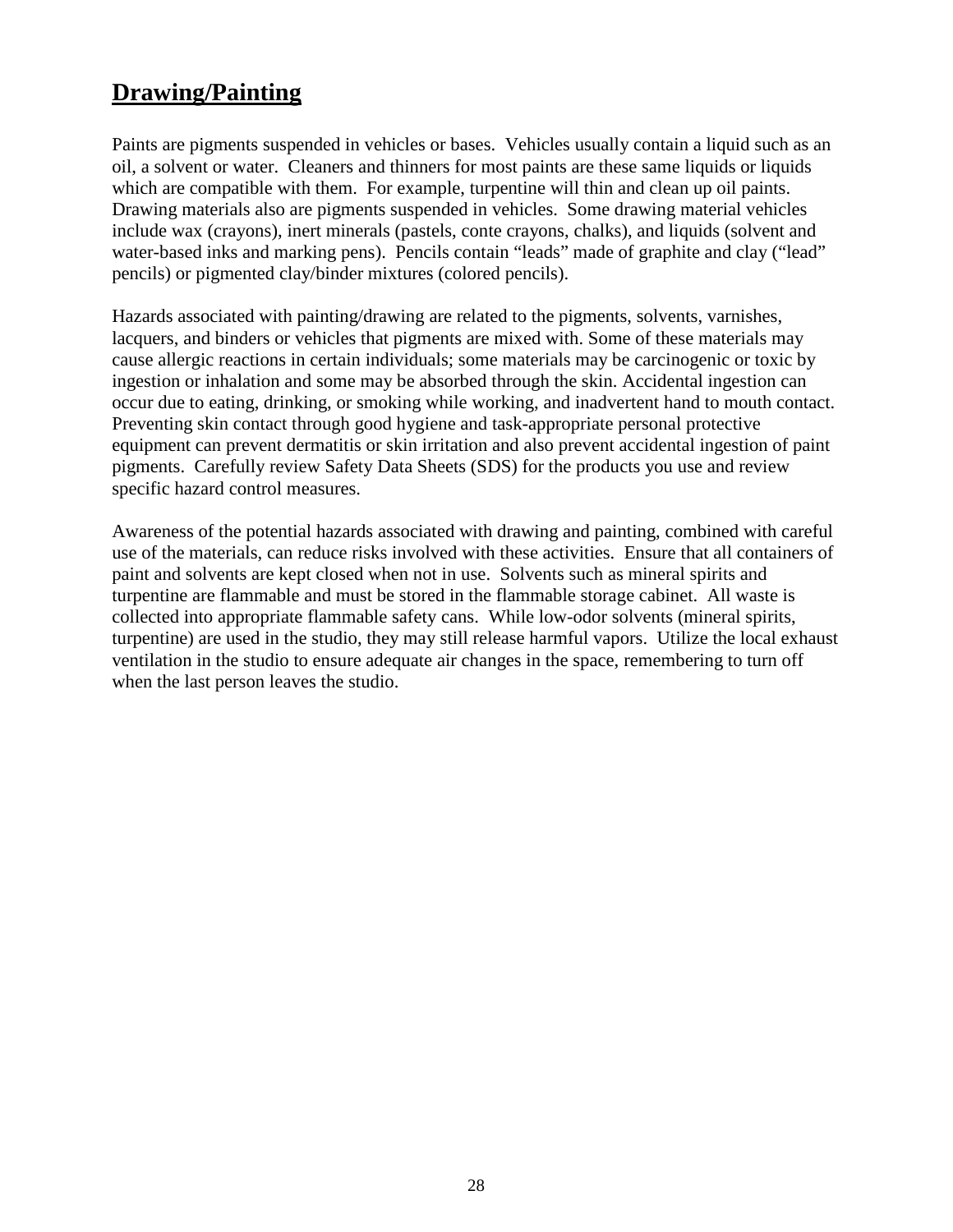| <b>ACTIVITY</b>          | <b>HAZARDS</b>                                                                                                                                                                                                                                                                                                                                                                                                            | <b>PRECAUTIONS</b>                                                                                                                                                                                                                                                                                                                                                                                                                                                                                                                                                                                                                                                                                                                                                                                                                                                                                                                       |
|--------------------------|---------------------------------------------------------------------------------------------------------------------------------------------------------------------------------------------------------------------------------------------------------------------------------------------------------------------------------------------------------------------------------------------------------------------------|------------------------------------------------------------------------------------------------------------------------------------------------------------------------------------------------------------------------------------------------------------------------------------------------------------------------------------------------------------------------------------------------------------------------------------------------------------------------------------------------------------------------------------------------------------------------------------------------------------------------------------------------------------------------------------------------------------------------------------------------------------------------------------------------------------------------------------------------------------------------------------------------------------------------------------------|
| Painting and solvent use | Some solvents and vehicles<br>$\bullet$<br>used in paints can evaporate<br>quickly creating an inhalation<br>hazard.<br>Some solvents can be<br>absorbed through the skin<br>and can cause dermatitis with<br>prolonged exposure.<br>Many solvents are<br>flammable.<br>Some natural resins may<br>cause skin irritation or<br>allergic reaction.                                                                         | Review the SDS<br>$\bullet$<br>Turn local exhaust unit on when<br>$\bullet$<br>working in the studio.<br>Keep containers of paint and<br>$\bullet$<br>solvents closed except when you<br>are using them.<br>Never point brushes with your<br>$\bullet$<br>lips or hold brush handles in<br>your teeth.<br>Avoid skin contact with<br>$\bullet$<br>solvents. Wear nitrile gloves.<br>Wash your hands when leaving<br>$\bullet$<br>the studio and before eating,<br>drinking, or smoking to prevent<br>absorption or ingestion.<br><b>NEVER</b> use solvents or<br>bleaches to remove splashes<br>from your skin.<br>Wear protective clothing such as<br>a smock or coveralls, nitrile<br>gloves and eye protection if<br>performing messy work or when<br>working with caustic paints or<br>corrosive chemicals.<br>Dispose of waste solvents,<br>paints and other materials into<br>designated hazardous flammable<br>waste receptacles. |
| Drawing Media            | Dust from charcoal sticks,<br>$\bullet$<br>pastels, and colored chalks<br>can create inhalation hazards<br>and irritate the respiratory<br>tract.<br>Pastels can contain toxic<br>pigments which can be<br>hazardous by inhalation or<br>accidental ingestion.<br>Some drawing inks and<br>permanent felt tip markers<br>can contain solvents.<br>Spray fixatives contain toxic<br>solvents and flammable<br>propellants. | Review the SDS<br>$\bullet$<br>Use in well-ventilated areas.<br>$\bullet$<br>Wear protective clothing such as<br>a smock or coveralls and leave<br>these garments in the studio to<br>avoid bringing dusts home.<br>Wash protective clothing<br>frequently and separately from<br>other clothing.<br>Wash your hands when leaving<br>$\bullet$<br>the studio and before eating,<br>drinking, or smoking.<br>Do not blow off excess pastel or<br>$\bullet$<br>charcoal dust.<br>Wet wipe or mop dusty surfaces.<br>$\bullet$<br>Never spray fixative in or near<br>$\bullet$<br>the building except in<br>designated spray booths.                                                                                                                                                                                                                                                                                                        |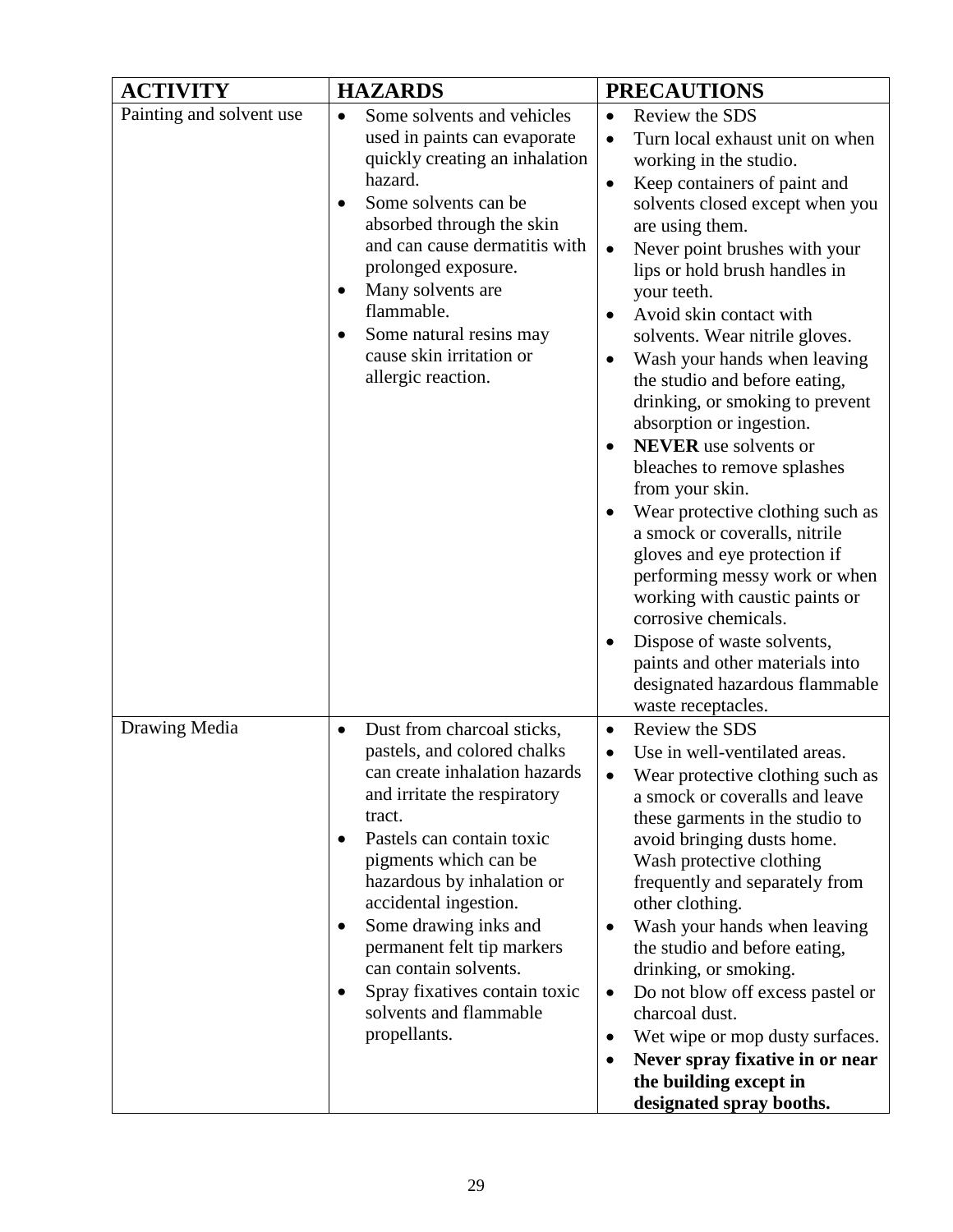# **Photography**

Taking photos is a safe task; however, there are chemical hazards in the film developing process. Some of these chemicals may cause allergic skin reactions in certain individuals; some may be carcinogenic or toxic by ingestion, inhalation or absorption through the skin, others may cause irritation to the eyes or respiratory tract. Accidental ingestion can occur due to eating, drinking, or smoking while working, and inadvertent hand to mouth contact. A qualified faculty member must train all users in the photography studio and dark room before they begin using the area. The faculty member must authorize use of the space after-hours. Carefully review Safety Data Sheets (SDS) for the products you use and utilize specific hazard control measures to reduce the risk of exposure to these chemicals. Best practice is to ensure that all developing solutions are identified/labeled when filling the trays to avoid any confusion with other chemicals.

In addition to chemical hazards in the photography studio, the use of reduced or subdued lighting during the developing processes requires pre-planning and thoughtful consideration of the placement of chemical trays and other equipment for the work being performed. Be sure that walkways in the studio are clear of obstructions and that you are familiar with the space before reducing the lighting.

Being aware of the potential hazards associated with developing photographs and carefully planning your work with the developing materials can reduce the risks involved with these activities. Ensure that all chemical containers are kept closed when not in use and stored properly and that all chemical waste is collected into an appropriate hazardous waste container for proper disposal. Utilize the local exhaust ventilation in the studio to ensure adequate air changes in the space, remembering to turn off when the last person leaves the studio. Hand washing and cleaning up your work area when you are finished are necessary to keep yourself and others safe from unnecessary chemical exposures or other hazards.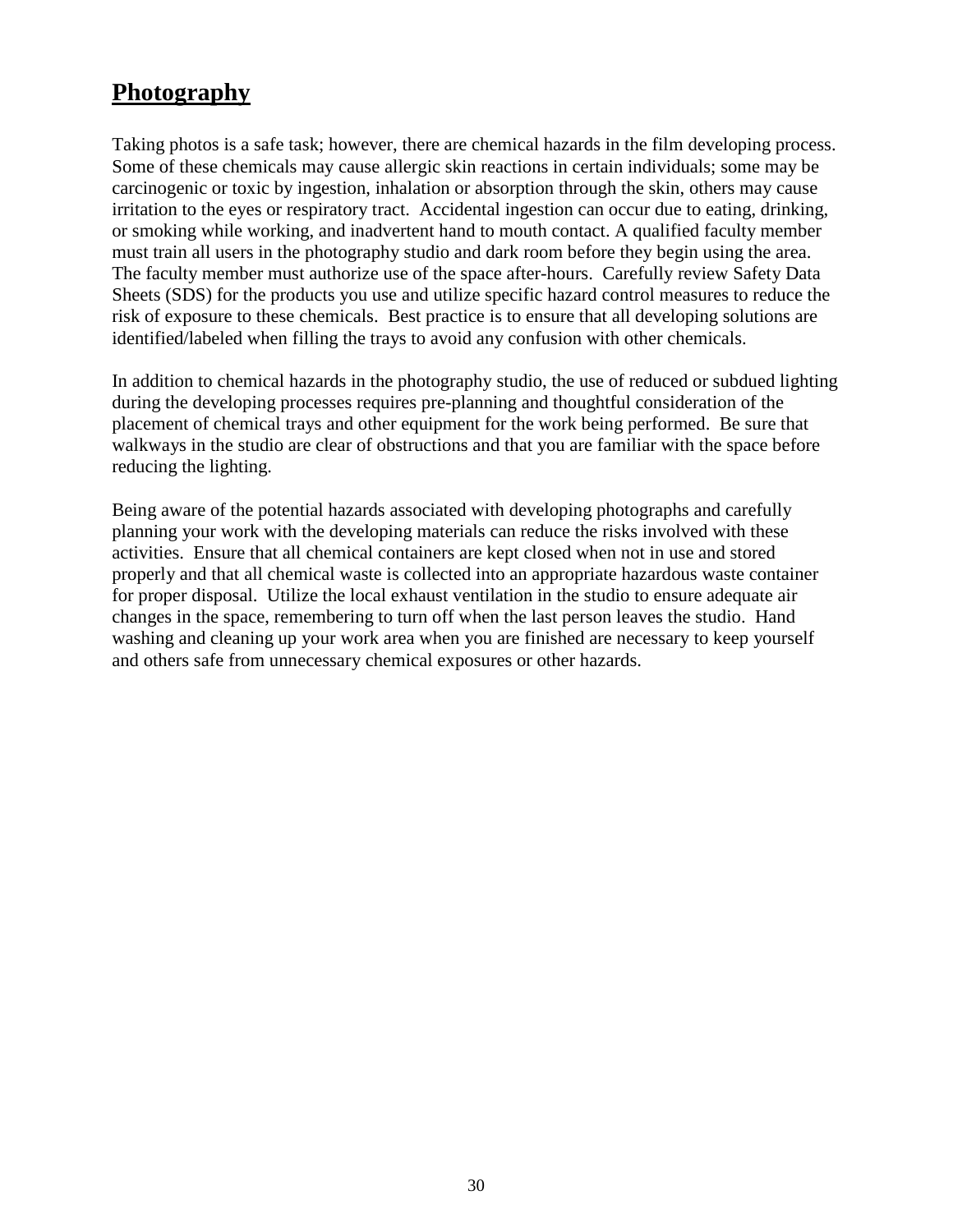| <b>ACTIVITY</b>  | <b>HAZARDS</b>                                                                                                                                                                                                                           | <b>PRECAUTIONS</b>                                                                                                                                                                                                                                                                                                                                    |
|------------------|------------------------------------------------------------------------------------------------------------------------------------------------------------------------------------------------------------------------------------------|-------------------------------------------------------------------------------------------------------------------------------------------------------------------------------------------------------------------------------------------------------------------------------------------------------------------------------------------------------|
| Photo processing | Some processing chemicals<br>$\bullet$<br>are skin irritants or<br>sensitizers and inhalation or<br>dermal contact can cause<br>adverse reactions such as<br>allergic contact dermatitis,<br>skin rashes, or permanent<br>sensitization. | Review the SDS<br>$\bullet$<br>Avoid skin contact with<br>chemicals by using tongs to<br>handle prints.<br>Wear appropriate clothing (lab<br>coat or apron, long pants,<br>closed-toe shoes) and PPE (eye<br>protection and nitrile gloves)<br>Know where the nearest<br>eyewash station is located<br>Wash hands before eating,<br>drinking, smoking |
|                  | Some processing chemicals<br>emit a variety of respiratory<br>irritants (acetic acid,<br>hydrogen sulfide, sulfur<br>dioxide). Exposure to these<br>irritants can cause increased<br>susceptibility to respiratory<br>infections.        | Always mix concentrated<br>$\bullet$<br>solutions in a well-ventilated<br>area or fume hood<br>Keep working solutions covered<br>$\bullet$<br>when not in use<br>Make sure local and dilution<br>$\bullet$<br>ventilation systems are working<br>properly                                                                                             |
|                  | Many chemicals used in<br>$\bullet$<br>photo processing are highly<br>toxic if ingested.                                                                                                                                                 | Wash hands when done<br>$\bullet$<br>working and before eating,<br>drinking, or smoking<br>Do not put processing chemicals<br>$\bullet$<br>in food or drink containers.                                                                                                                                                                               |
|                  | Highly irritating and toxic<br>$\bullet$<br>substances can be produced<br>and become airborne if stock<br>or working solutions are<br>mixed with incompatible<br>materials.                                                              | Label all containers<br>$\bullet$<br>Do not mix stock solutions with<br>incompatible materials<br>Store incompatible materials<br>separately                                                                                                                                                                                                          |
|                  | Water and other liquids may<br>be used in the vicinity of<br>electrical equipment.                                                                                                                                                       | Separate electrical equipment<br>from water sources and wet<br>processes as much as possible<br>Utilize ground fault circuit<br>interrupters on all electrical<br>outlets within 5 feet of water<br>source.                                                                                                                                           |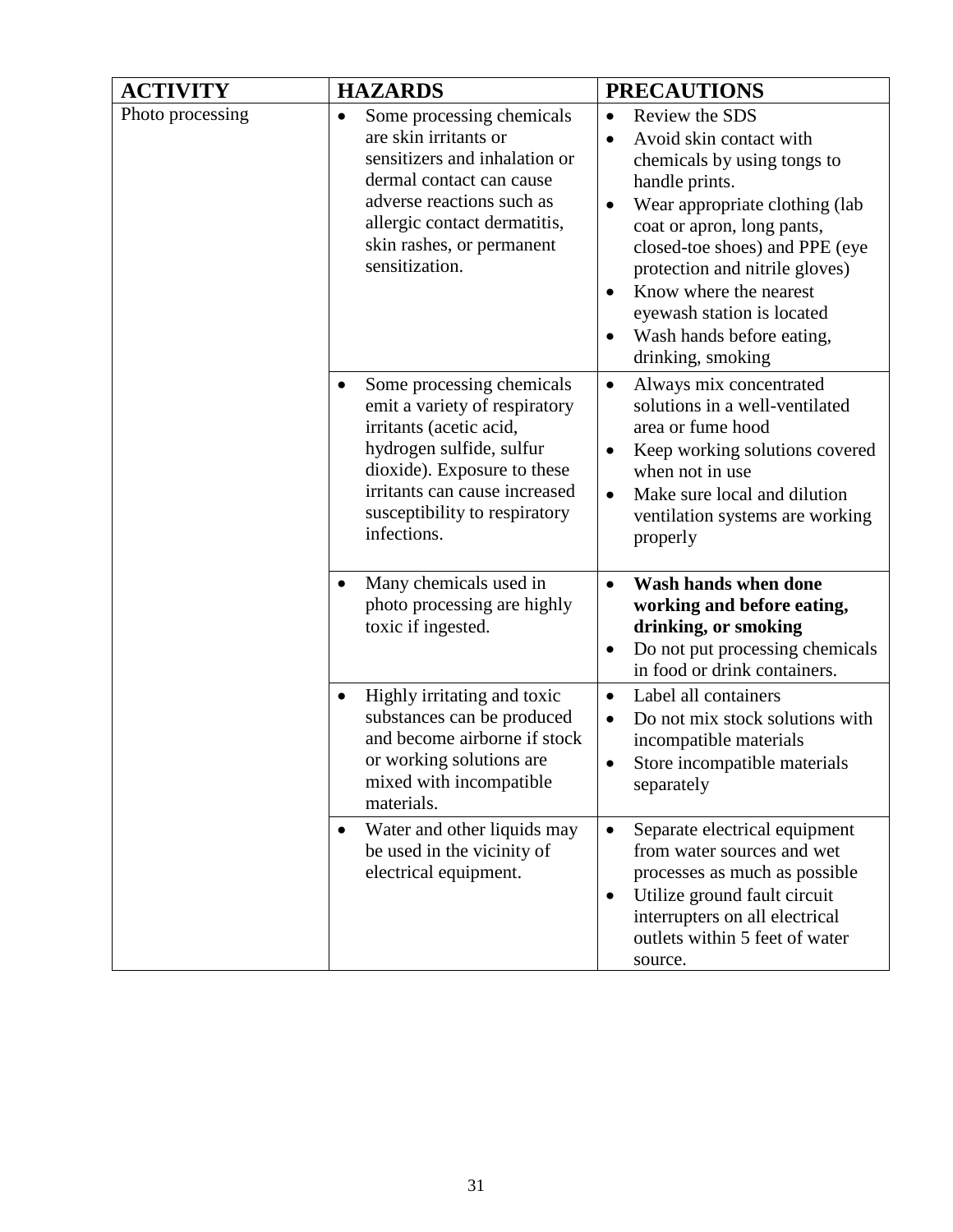# **Printmaking**

Hazards associated with printmaking include chemicals found in inks, pigments, solvents, adhesives, etching compounds and other materials that may be used. Some of these materials may cause allergic reactions in certain individuals; some materials may be toxic by ingestion or inhalation while others may be absorbed through the skin. Accidental ingestion can occur due to eating and/or drinking while working in the studio and inadvertent hand to mouth contact. Food and drink is not permitted in the printmaking studio. A designated clean area in the studio is available for personal belongings. While most solvents and inks used in printmaking are nontoxic, some may contain hazardous components. Use of corrosive materials may cause eye or skin injuries necessitating proper personal protective equipment (PPE) be worn when in the studio. Flammable chemicals may also present a hazard to the artist. Careful review of all Safety Data Sheets (SDS) prior to using these materials and ensuring appropriate hazard control measures are utilized reduce the risk to the artist.

Equipment used in printmaking, such as presses, sharp tools, and lithography stones present physical hazards such as pinch points, entanglement hazards, and crush injury/muscle strain potential. These hazards may cause serious injury to the artist if procedures and proper techniques are not followed.

Awareness of the potential hazards in printmaking, combined with proper training and use of safety procedures can reduce accidents and injuries significantly. It is possible to foresee and implement controls for hazards by carefully planning each job. The activities, hazards, and precautions on the following pages are intended to provide a broad overview for commonly used procedures and hazards encountered in the printmaking studio.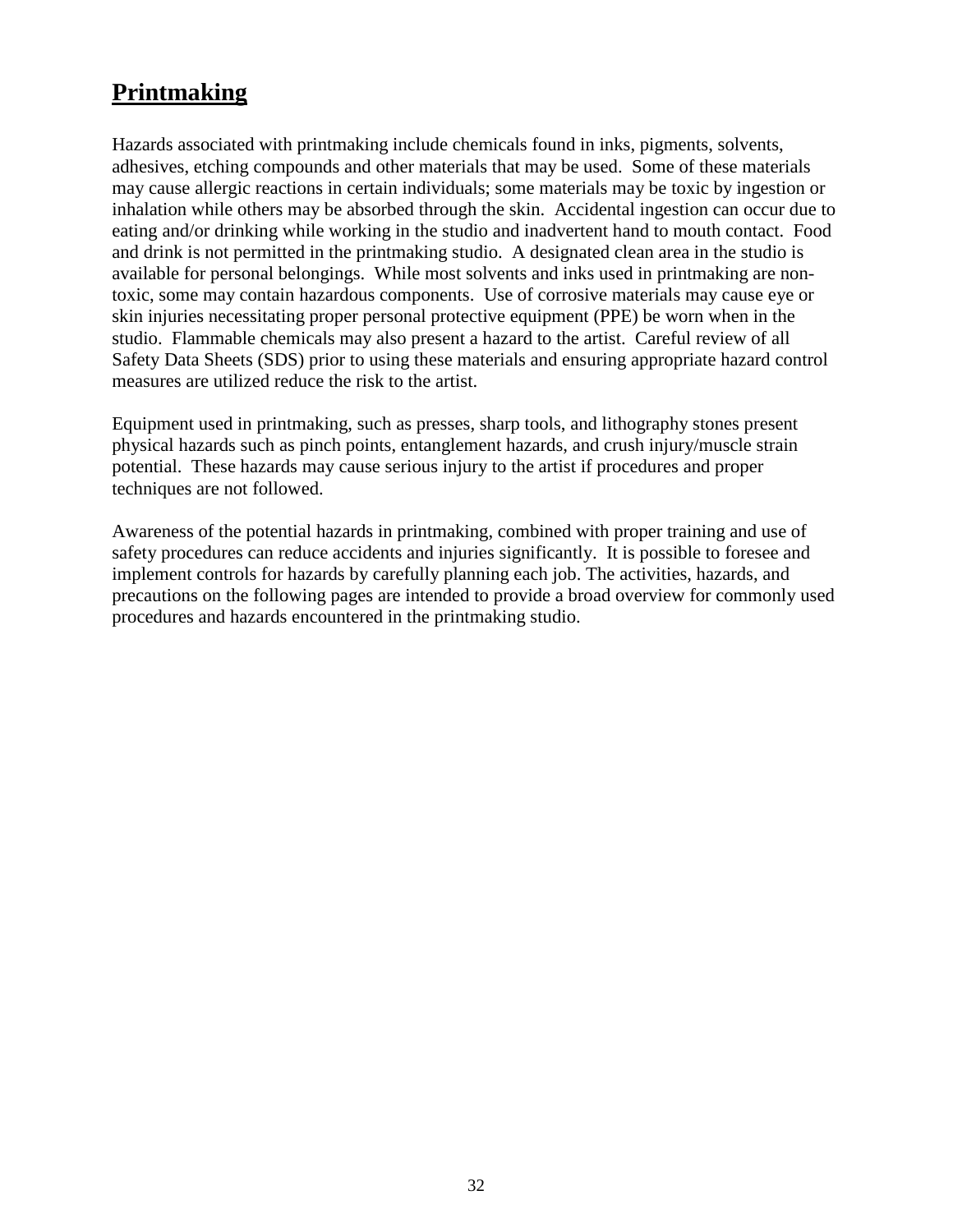| <b>ACTIVITY</b>                                                                                                                                                      | <b>HAZARDS</b>                                                                                                                                                                                                                                                                                                                                                                                                                                                                                              | <b>PRECAUTIONS</b>                                                                                                                                                                                                                                                                                                                                                                                                                                                                                                                                                                                                                                                                                                                                                                                                                                                                                                                                                      |
|----------------------------------------------------------------------------------------------------------------------------------------------------------------------|-------------------------------------------------------------------------------------------------------------------------------------------------------------------------------------------------------------------------------------------------------------------------------------------------------------------------------------------------------------------------------------------------------------------------------------------------------------------------------------------------------------|-------------------------------------------------------------------------------------------------------------------------------------------------------------------------------------------------------------------------------------------------------------------------------------------------------------------------------------------------------------------------------------------------------------------------------------------------------------------------------------------------------------------------------------------------------------------------------------------------------------------------------------------------------------------------------------------------------------------------------------------------------------------------------------------------------------------------------------------------------------------------------------------------------------------------------------------------------------------------|
| Use of inks, pigments,<br>solvents (soy solvent,<br>mineral oil, isopropyl<br>alcohol, vinegar, Holy<br>Cow cleaner, acetone),<br>spray paint, liquid hard<br>ground | Some solvents can evaporate<br>$\bullet$<br>quickly, creating an<br>inhalation hazard or be<br>absorbed through the skin,<br>causing dermatitis with<br>prolonged exposure.<br>Solvents may be flammable.<br>$\bullet$<br>Inks may contains<br>ingredients that will irritate<br>skin and eyes and may<br>produce allergic reaction by<br>skin contact.<br>Spray paint may contain<br>$\bullet$<br>hazardous materials, produce<br>noxious vapors, and irritate<br>the skin, eyes and respiratory<br>tract. | Use solvents in areas with<br>$\bullet$<br>adequate ventilation. Be aware<br>of color-coded solvent<br>containers and use as intended.<br>Review SDS for all hazards<br>$\bullet$<br>associated with chemicals used.<br>Spraying solvent into a rag and<br>$\bullet$<br>then wiping minimizes aerosol<br>hazards.<br>Used rags containing solvents<br>$\bullet$<br>are placed into red safety cans.<br>Wear eye protection and<br>$\bullet$<br>appropriate gloves when using<br>irritating materials.<br>Use of paint spray booth is<br>$\bullet$<br>required when using spray paints<br>and applying liquid hard ground.<br>Wash hands with hand cleaner,<br>not solvents.                                                                                                                                                                                                                                                                                             |
| Chemical handling and<br>use (includes Ferric<br>Chloride etching solution,<br>Tannic Acid, Nitric Acid,<br>Saline Sulfate)                                          | Contact with acids can<br>$\bullet$<br>irritate skin and mucous<br>membranes and cause<br>chemical burns.<br>Acid spills can damage<br>$\bullet$<br>clothing, equipment, and the<br>studio itself.<br>Generating and handling<br>$\bullet$<br>hazardous chemical waste.<br>Nitric acid is a strong<br>$\bullet$<br>oxidizer. Avoid contact with<br>combustible material (wood,<br>paper, oil, clothing, etc.).                                                                                              | Review SDS for all chemicals<br>$\bullet$<br>prior to using.<br>Always wear required PPE:<br>$\bullet$<br>Goggles, chemical-resistant<br>gloves, chemical-resistant apron,<br>closed toe shoes when handling<br>acids.<br>Ensure local exhaust ventilation<br>$\bullet$<br>is on and functioning properly.<br>Make sure correct bath is used<br>$\bullet$<br>for metal plate being used.<br>Avoid splashing by placing<br>$\bullet$<br>plates carefully in bath.<br>Acids are stored in a locked acid<br>$\bullet$<br>storage cabinet with primary<br>containers stored inside of<br>secondary containment devices.<br>Nitric acid use is restricted to<br>when instructor present.<br>Chemical spill kit is available.<br>$\bullet$<br>Hazardous chemical waste is<br>collected in an appropriate,<br>properly labeled container.<br>Emergency shower and eyewash<br>$\bullet$<br>are immediately accessible in<br>the event of skin or eye contact<br>with chemicals. |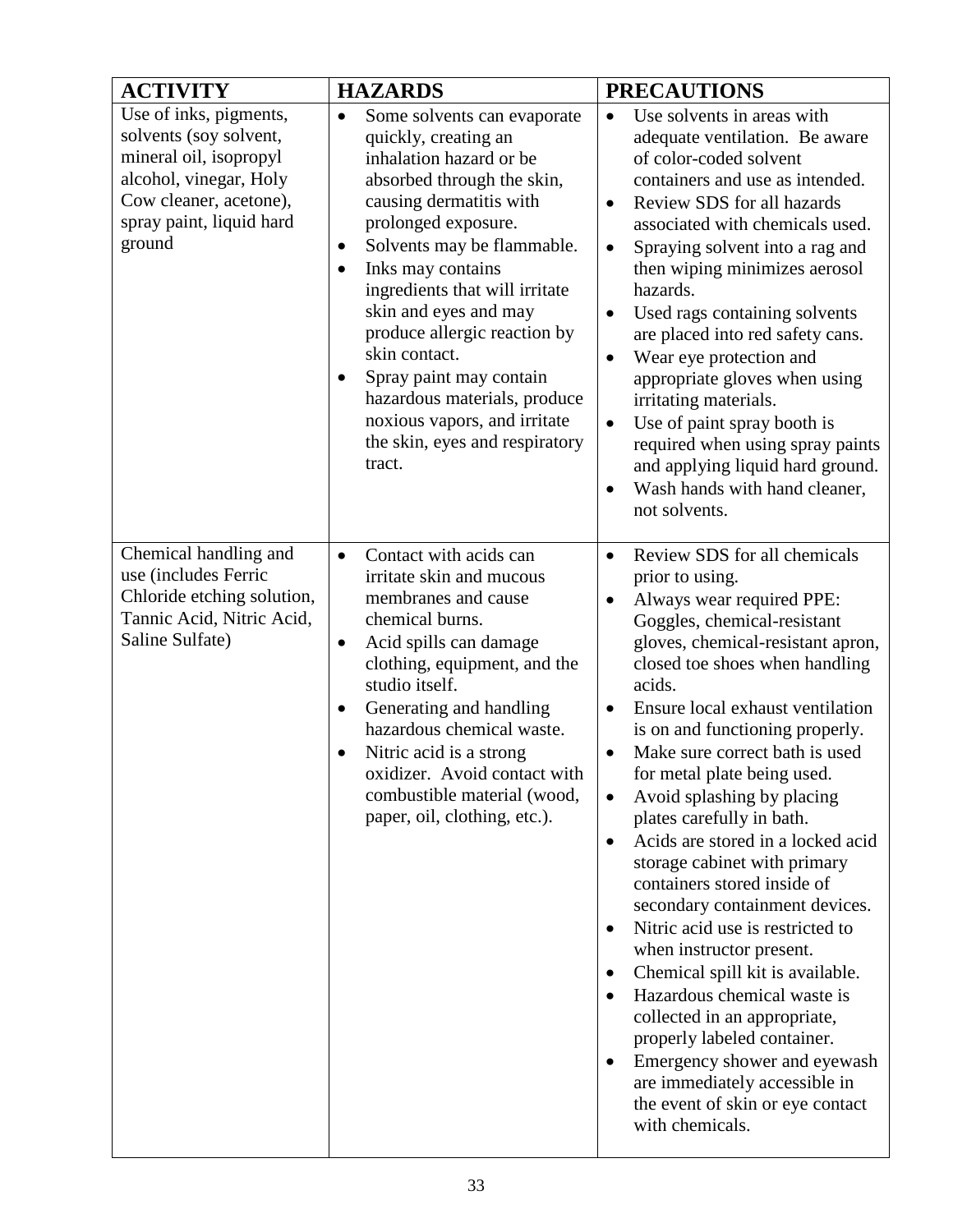| <b>ACTIVITY</b>                                                                                | <b>HAZARDS</b>                                                                                                                                                                                                                                                                                     | <b>PRECAUTIONS</b>                                                                                                                                                                                                                                                                                                                                                                                                                                                                                                                                                                                                                                                                                                                                                                                                                                                                                                                                                  |
|------------------------------------------------------------------------------------------------|----------------------------------------------------------------------------------------------------------------------------------------------------------------------------------------------------------------------------------------------------------------------------------------------------|---------------------------------------------------------------------------------------------------------------------------------------------------------------------------------------------------------------------------------------------------------------------------------------------------------------------------------------------------------------------------------------------------------------------------------------------------------------------------------------------------------------------------------------------------------------------------------------------------------------------------------------------------------------------------------------------------------------------------------------------------------------------------------------------------------------------------------------------------------------------------------------------------------------------------------------------------------------------|
| Moving lithography<br>stones                                                                   | Back injuries, muscle strains<br>$\bullet$<br>or crush injuries may occur<br>from lifting heavy stones.                                                                                                                                                                                            | Ask for help lifting stone if too<br>heavy to move alone. Use<br>proper lifting techniques.<br>Have destination location<br>prepared prior to moving stone.<br>Use a cart to move stones.<br>Use of hydraulic lift to move<br>large stones $(24" \times 36")$ allowed<br>only under supervision of<br>instructor.<br>Engage brake on lift when<br>loading and unloading stones.<br>Ensure hands are clean and dry<br>when lifting stones.                                                                                                                                                                                                                                                                                                                                                                                                                                                                                                                           |
| <b>Printing Press Use</b><br>(Lithography, Conrad<br><b>Press and American</b><br>French Tool) | Mechanical rollers, moving<br>$\bullet$<br>table, scraper bars, press<br>frame, pinch points and<br>entanglement hazard areas,<br>pressure created by printing<br>process.<br>Ergonomic hazards due to<br>$\bullet$<br>repetitive motions or<br>awkward body position in<br>relation to the press. | Instructor must train user prior to<br>using printing presses.<br>Only one person at a time<br>$\bullet$<br>allowed to operate press. Others<br>present in studio are at a safe<br>distance from press while in use.<br>Conrad Press requires two-<br>$\bullet$<br>handed wheel operation.<br>American French Tool requires<br>operator to have one hand on the<br>wheel and the other on the<br>moving bed to advance sheet into<br>the press. Be aware of hand<br>placement on moving bed.<br>Signage indicating pinch points<br>on press, keep hands away.<br>• No jewelry, loose clothing or ear<br>buds allowed when using<br>equipment.<br>Tie back long hair, including<br>beards.<br>Start with minimum pressure<br>setting on press and add pressure<br>gradually.<br>• Do not send three-dimensional<br>material through the press.<br>• Work standing up straight with<br>elbows close to the body, take<br>breaks and change body posture<br>as needed. |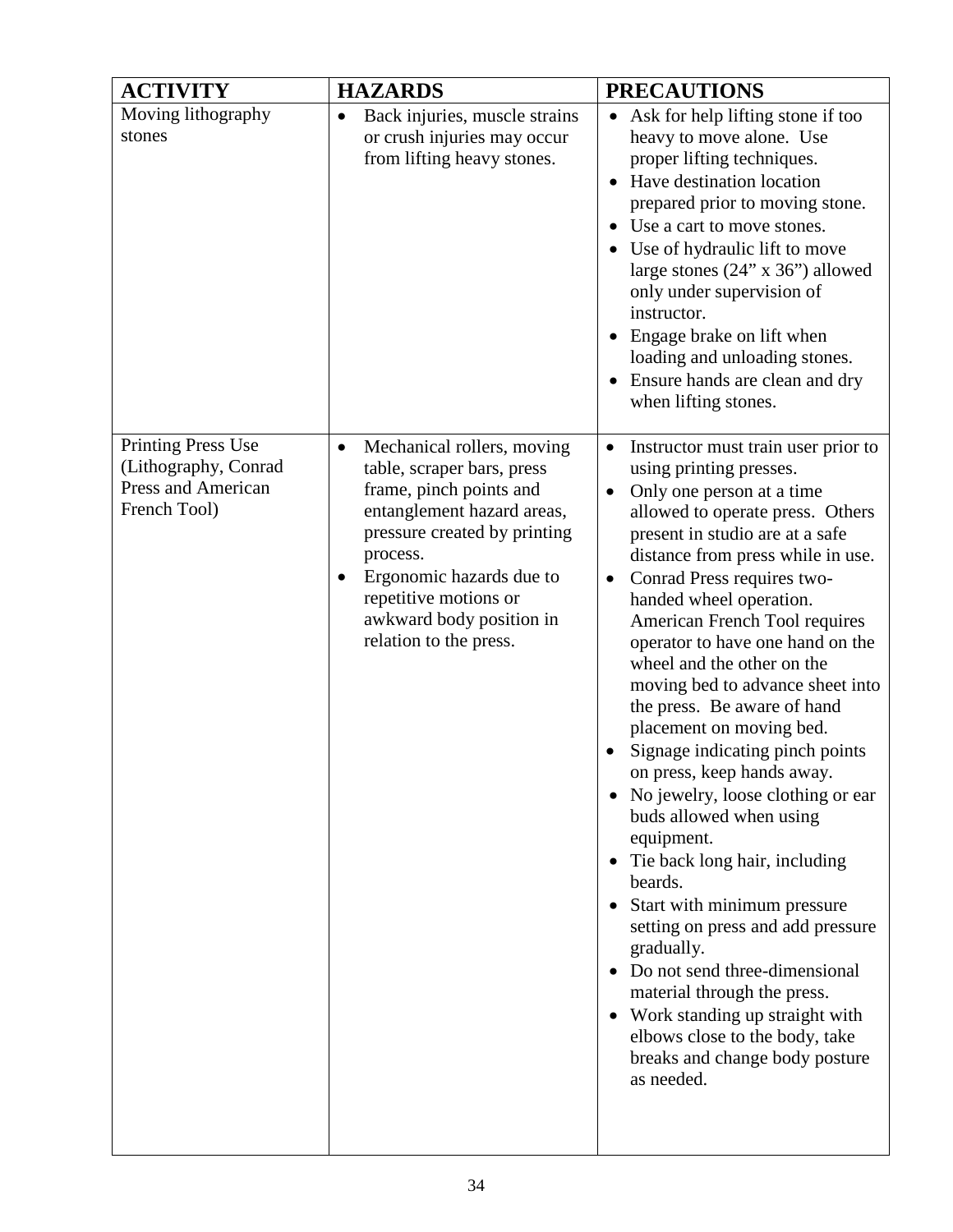| <b>ACTIVITY</b>                          | <b>HAZARDS</b>                                                                                                                    | <b>PRECAUTIONS</b>                                                                                                                                                                                                                                                                                                                                                                                                                                                                                                                                                                                                                                                                                                                                          |
|------------------------------------------|-----------------------------------------------------------------------------------------------------------------------------------|-------------------------------------------------------------------------------------------------------------------------------------------------------------------------------------------------------------------------------------------------------------------------------------------------------------------------------------------------------------------------------------------------------------------------------------------------------------------------------------------------------------------------------------------------------------------------------------------------------------------------------------------------------------------------------------------------------------------------------------------------------------|
| Plate Shear (cutting<br>printing plates) | Sharp edges on plates.<br>$\bullet$<br>Mechanical parts, moving<br>$\bullet$<br>parts, pinch points and sharp<br>blade.           | All users must be trained before<br>using plate shear.<br>Cut only copper (18 gauge or<br>$\bullet$<br>thinner, smaller than 18"), zinc<br>(18 gauge or thinner),<br>lithographic aluminum plates,<br>relief linoleum and 4ply (or<br>thinner) mat board.<br>Do not place hands or other<br>$\bullet$<br>parts of body near areas with<br>potential to nip, grab, pinch or<br>cut.<br>Do not pull the equipment<br>toward yourself or use excessive<br>force.<br>Return pull handle to the upright<br>position when done.<br>Only one person at a time<br>$\bullet$<br>allowed to operate plate shear.<br>Others present are kept at a safe<br>distance from plate shear while<br>in use.<br>Keep feet and legs clear of area<br>where cut plate will fall. |
| Use of Hand Tools (non-<br>powered)      | Sharp or pointed tools can<br>$\bullet$<br>cause cuts or puncture<br>wounds.<br>Metal filings and shavings<br>create eye hazards. | • Cut away from the body and<br>keep hands and fingers clear of<br>the sharp object.<br>Store tools safely, protecting<br>sharp edges or blades when not<br>in use.<br>Eye protection is required when<br>$\bullet$<br>using files and de-burring tools.                                                                                                                                                                                                                                                                                                                                                                                                                                                                                                    |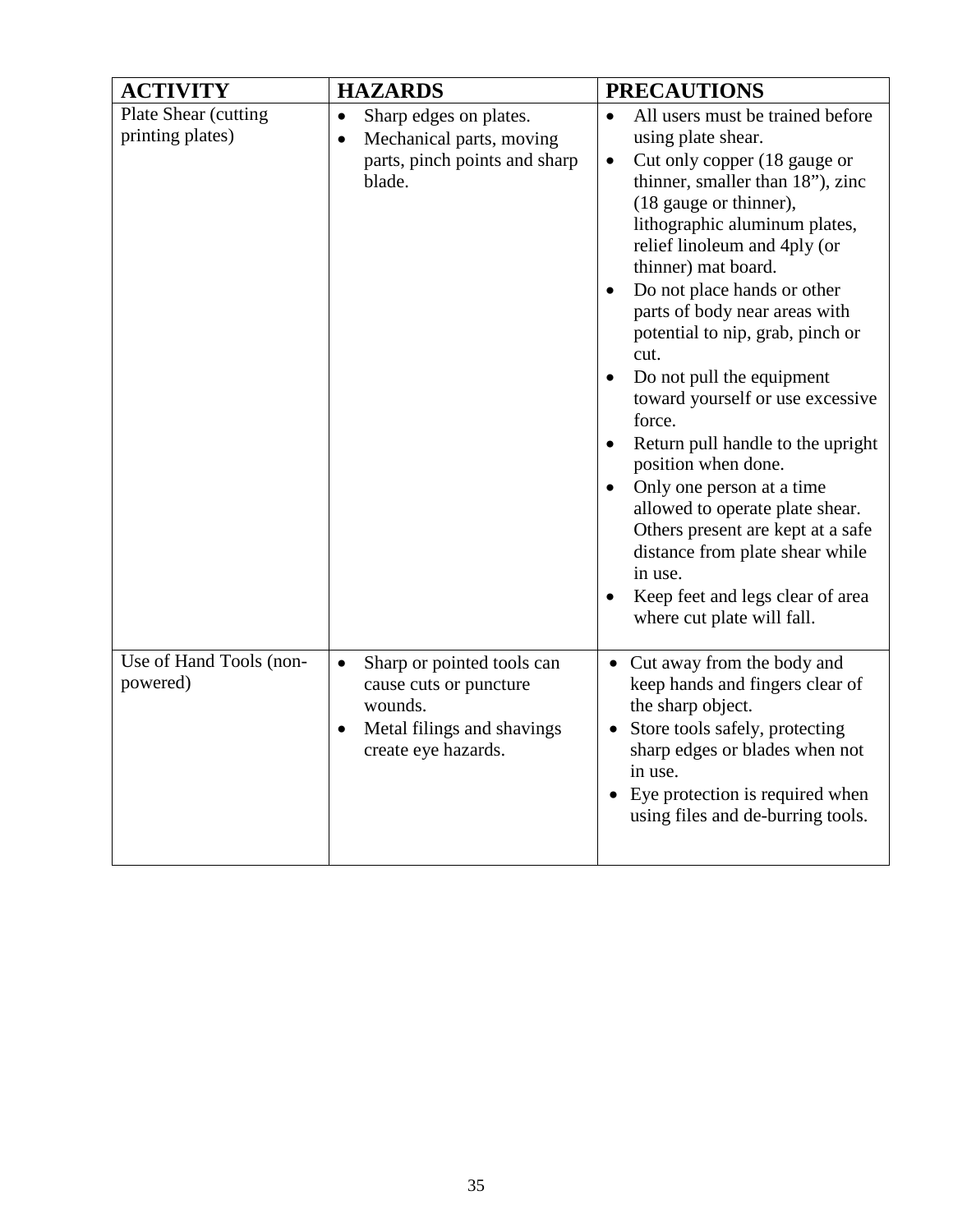### **Other Important Notes:**

- 1. Studio users must be registered students at CMU, enrolled in the printmaking course and trained by an instructor prior to working with equipment, chemicals and materials. Signed equipment safety training documents must be on file before users are allowed to use the equipment.
- 2. Users are responsible for understanding all the instructions and hazards that are inherent in each material, chemical, or equipment they are using.
- 3. Avoid working in the studio alone. Do not use equipment / tools or materials when extremely tired or under the influence of alcohol or drugs. Students must follow the guidelines in the CMU student handbook.
- 4. The hot plate and metal plates get HOT –use hot pads and trowels to handle heated materials. There is a timer on the wall  $-$  if you are using the hot plate, you are responsible for making sure it is **OFF** before leaving the room.
- 5. Do NOT participate in horseplay, practical jokes or any behavior that may startle, distract or disorient another worker in an area where hazardous materials are used or where potentially dangerous operations are taking place.
- 6. BE ALERT to any unsafe condition. If an unsafe condition exists, immediately notify the appropriate people (the instructor, Facilities Management, and/or CMU Police)
- 7. Persons with pre-existing physical/medical conditions should consult their physician before working with printmaking materials (eye, skin, pulmonary or respiratory problems).
- 8. Wash your hands after working in the printmaking studio.
- 9. If you notice that something is not functioning or reacting correctly, stop using the materials/equipment and notify the appropriate people (CMU Facilities Management or instructor) immediately. Please place an "OUT OF ORDER DO NOT USE" note on the object/materials to communicate the issue to others in the studio.
- 10. If an accident were to occur, call **911** for help and fill out a university incident report.
- 11. Consult the CMU Shop Safety Policy for further information. [https://www.cmich.edu/fas/fsr/rm/EHS/Written\\_Plans/Documents/CMU%2](https://www.cmich.edu/fas/fsr/rm/EHS/Written_Plans/Documents/CMU%20Shop%20Safety%20Program2015.pdf) [0Shop%20Safety%20Program2015.pdf](https://www.cmich.edu/fas/fsr/rm/EHS/Written_Plans/Documents/CMU%20Shop%20Safety%20Program2015.pdf)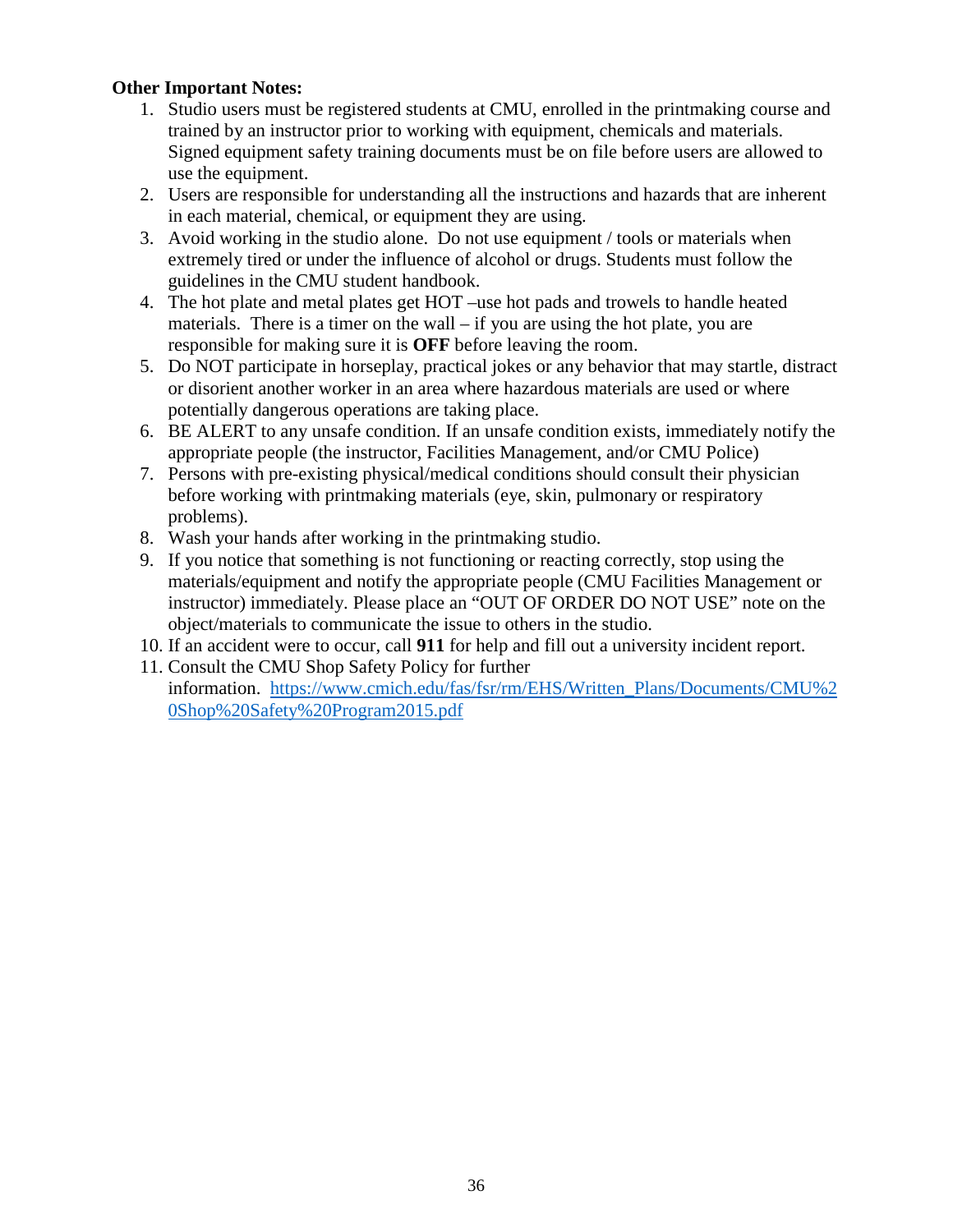### **Sculpture – Metalworking and Woodworking**

Hazards involved with metalworking depend on the type of work performed and the methods used. Artists may weld, braze, solder or torch cut metals as well as cast or forge them. Melting metal can produce toxic gases as well as metal fumes. Metal fumes form when a metal is heated above its boiling point and its vapors condense into very fine particles (solid particulates) that can penetrate deep into the lungs.

Woodworking hazards include the wood itself, preservatives that may be present within the wood, hand and powered tools used to shape it, glues and finishing compounds. Dusts from many hardwoods are sensitizers and both hard and softwoods can cause allergic reactions of the eyes, skin and respiratory system. Carefully review the Safety Data Sheets (SDS) for the wood and other products you use.

Awareness of potential hazards combined with proper safety procedures can reduce accidents and injuries significantly. It is not possible to detail all the risks involved with metalworking and woodworking; however, it is possible to foresee and implement controls for hazards by carefully planning each job. The activities, hazards, and precautions on the following pages are intended to provide a broad overview for commonly used procedures and hazards encountered in the sculpture studio.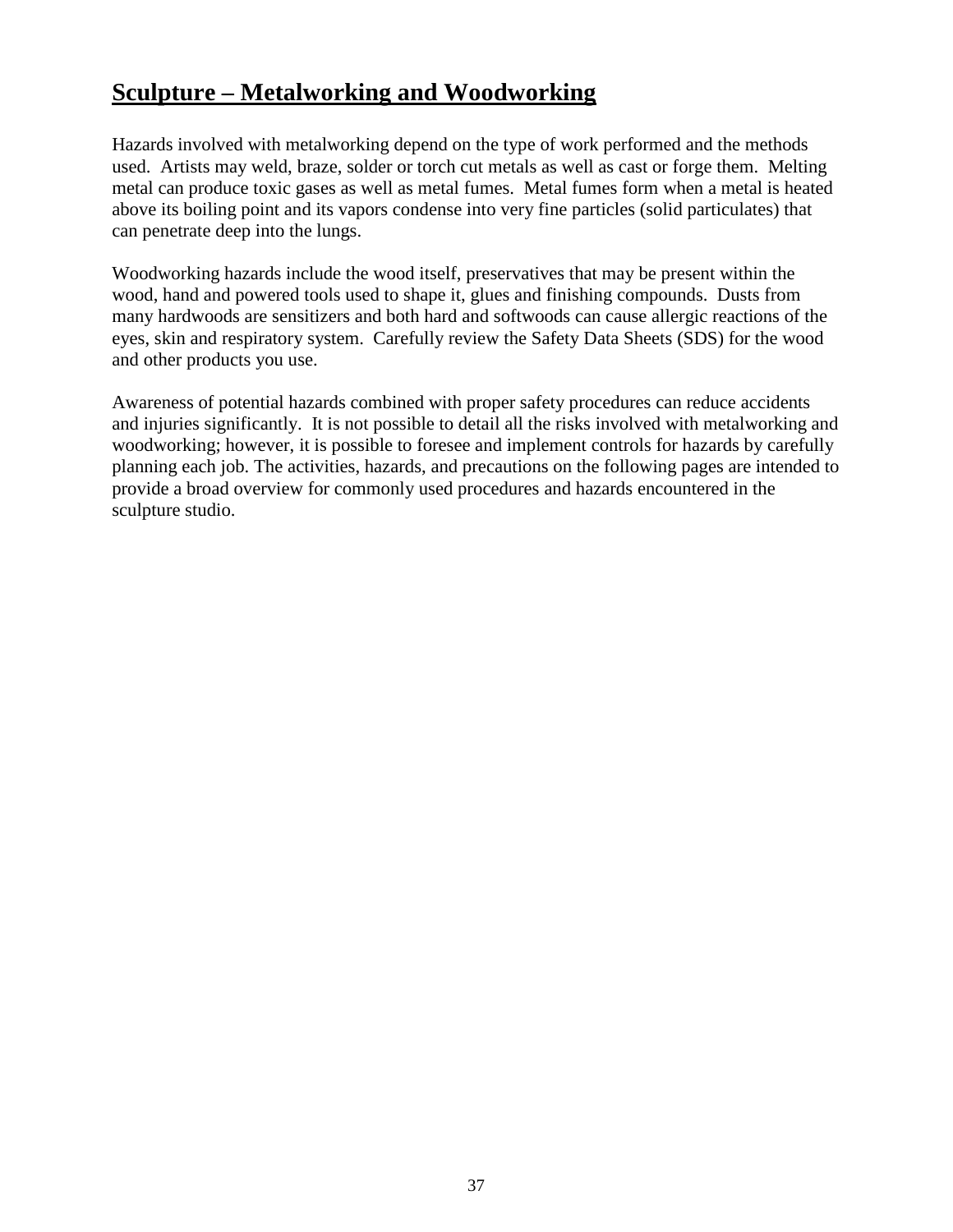| <b>ACTIVITY</b>                                        | <b>HAZARDS</b>                                                                                                                                                                                                                                                                                                                                                                                                   | <b>PRECAUTIONS</b>                                                                                                                                                                                                                                                                                                                                                                                                                                                                                                                                                                                                                |
|--------------------------------------------------------|------------------------------------------------------------------------------------------------------------------------------------------------------------------------------------------------------------------------------------------------------------------------------------------------------------------------------------------------------------------------------------------------------------------|-----------------------------------------------------------------------------------------------------------------------------------------------------------------------------------------------------------------------------------------------------------------------------------------------------------------------------------------------------------------------------------------------------------------------------------------------------------------------------------------------------------------------------------------------------------------------------------------------------------------------------------|
| <b>Bronze Casting (mold</b><br>making, removing molds) | Sand has a high silica content<br>$\bullet$<br>which can become airborne<br>during mold making/mixing<br>of materials, creating an<br>inhalation hazard.<br>Some products may contain<br>crystalline silica which may<br>be a human carcinogen.<br>Crystalline silica can cause<br>the lung disease silicosis.                                                                                                   | Materials are measured and<br>$\bullet$<br>mixed in a designated area<br>(welding shop) using snorkels<br>positioned directly above the<br>work area for local exhaust<br>ventilation.<br>Small batches (5 gallons) are<br>$\bullet$<br>created and then added to a<br>larger container with a<br>continuous mixer installed.<br>Dust masks, eye protection and<br>$\bullet$<br>gloves are worn during the<br>preparation and use of silica-<br>containing materials.<br>Once the product is liquid,<br>continuous mixing prevents it<br>from becoming solid. Liquid<br>and solid materials do not pose<br>any inhalation hazard. |
| Foundry Work (melting<br>and pouring metal)            | Furnace releases a lot of heat<br>$\bullet$<br>and infrared radiation that<br>can lead to heat stress, skin<br>burns and eye damage.<br>Furnace can generate<br>combustion gases (carbon<br>monoxide).<br>Toxic metal fumes can be<br>produced.<br>Molten metal can burn<br>organic resins and binders in<br>the sand mold and release<br>toxic decomposition<br>products.<br>Use of hoist/rigging<br>equipment. | Electric and natural gas supply<br>$\bullet$<br>to furnace is kept locked to<br>prevent unauthorized use.<br>Exhaust ventilation system must<br>$\bullet$<br>be turned on prior to starting<br>furnace.<br>NAS Coordinator must be<br>$\bullet$<br>present when foundry is used.<br>Personal protective equipment<br>$\bullet$<br>must be worn when in<br>designated foundry area and<br>foundry is in use.<br>Hoist and rigging training must<br>be completed by user before<br>working with equipment.<br>Review the SDS for products<br>used in foundry.                                                                       |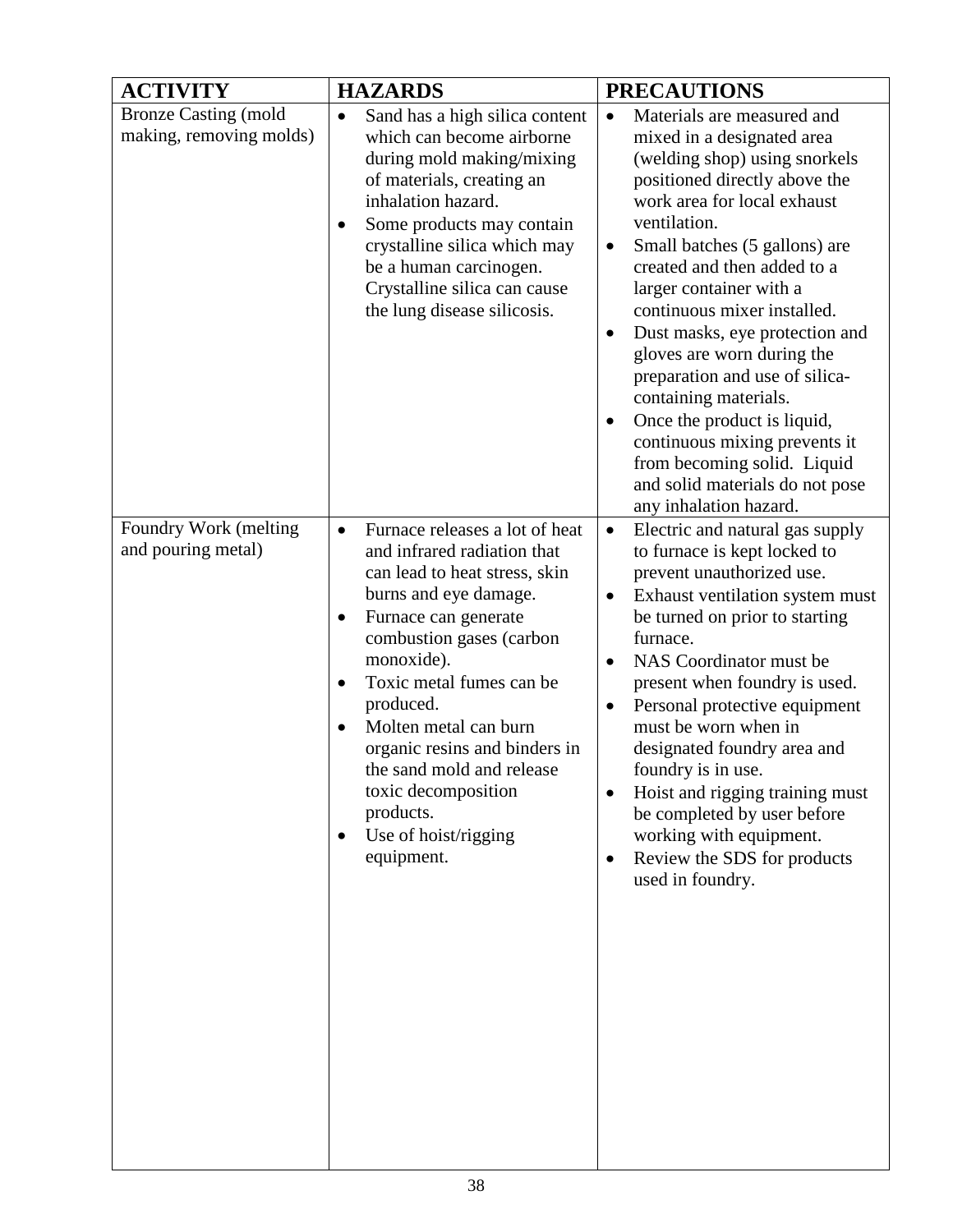| <b>ACTIVITY</b>                              | <b>HAZARDS</b>                                                                                                                                                                                                                                                                                                                                              | <b>PRECAUTIONS</b>                                                                                                                                                                                                                                                                                                                                                                                                                                                                                                                                                                                                                                                                                                                                                                                                                                                                                                                                                                                                                                                                                                                                                  |
|----------------------------------------------|-------------------------------------------------------------------------------------------------------------------------------------------------------------------------------------------------------------------------------------------------------------------------------------------------------------------------------------------------------------|---------------------------------------------------------------------------------------------------------------------------------------------------------------------------------------------------------------------------------------------------------------------------------------------------------------------------------------------------------------------------------------------------------------------------------------------------------------------------------------------------------------------------------------------------------------------------------------------------------------------------------------------------------------------------------------------------------------------------------------------------------------------------------------------------------------------------------------------------------------------------------------------------------------------------------------------------------------------------------------------------------------------------------------------------------------------------------------------------------------------------------------------------------------------|
| Welding, Brazing,<br>Heating, Plasma Cutting | <b>Compressed Gas Cylinders</b><br>$\bullet$<br>Base Metals Used - Steel,<br>$\bullet$<br>Aluminum, Stainless Steel,<br>Copper, and Bronze are only<br>base metals used.<br>Air contaminants produced<br>by process.<br>Ultraviolet and Infrared<br>Radiation.<br>High-voltage Electrical<br>Hazards<br>Heat, sparks and slag can<br>cause burns and fires. | Cylinders secured with safety<br>$\bullet$<br>chain, flameproof wall between<br>cylinders on welding rig.<br>Review SDS for base metal prior<br>$\bullet$<br>to use. Base metal must be free<br>of coatings and clean.<br>Work in well-ventilated area and<br>ensure local exhaust<br>ventilation/snorkel is turned on<br>before process begins. Wear an<br>appropriately fitted respirator if<br>required for base metal being<br>used.<br>Wear shaded eye protection,<br>adjusting shade number based on<br>process being performed.<br>Follow appropriate grounding<br>procedures prior to using<br>welding rig.<br>Conduct visual check of welding<br>area for presence of flammable<br>materials prior to starting work.<br>Wear natural fiber clothing, long<br>pants, a fire-resistant welding<br>jacket, sturdy close-toed shoes,<br>leather welding gloves and safety<br>glasses under the welding<br>helmet.<br>Pull welding screens to enclose<br>the work area, protect against<br>UV light exposure, and contain<br>any sparks.<br>Use plasma cutting table to<br>contain hot slag.<br>Ensure appropriate personal<br>protective equipment is worn for |
|                                              |                                                                                                                                                                                                                                                                                                                                                             | the task being performed.                                                                                                                                                                                                                                                                                                                                                                                                                                                                                                                                                                                                                                                                                                                                                                                                                                                                                                                                                                                                                                                                                                                                           |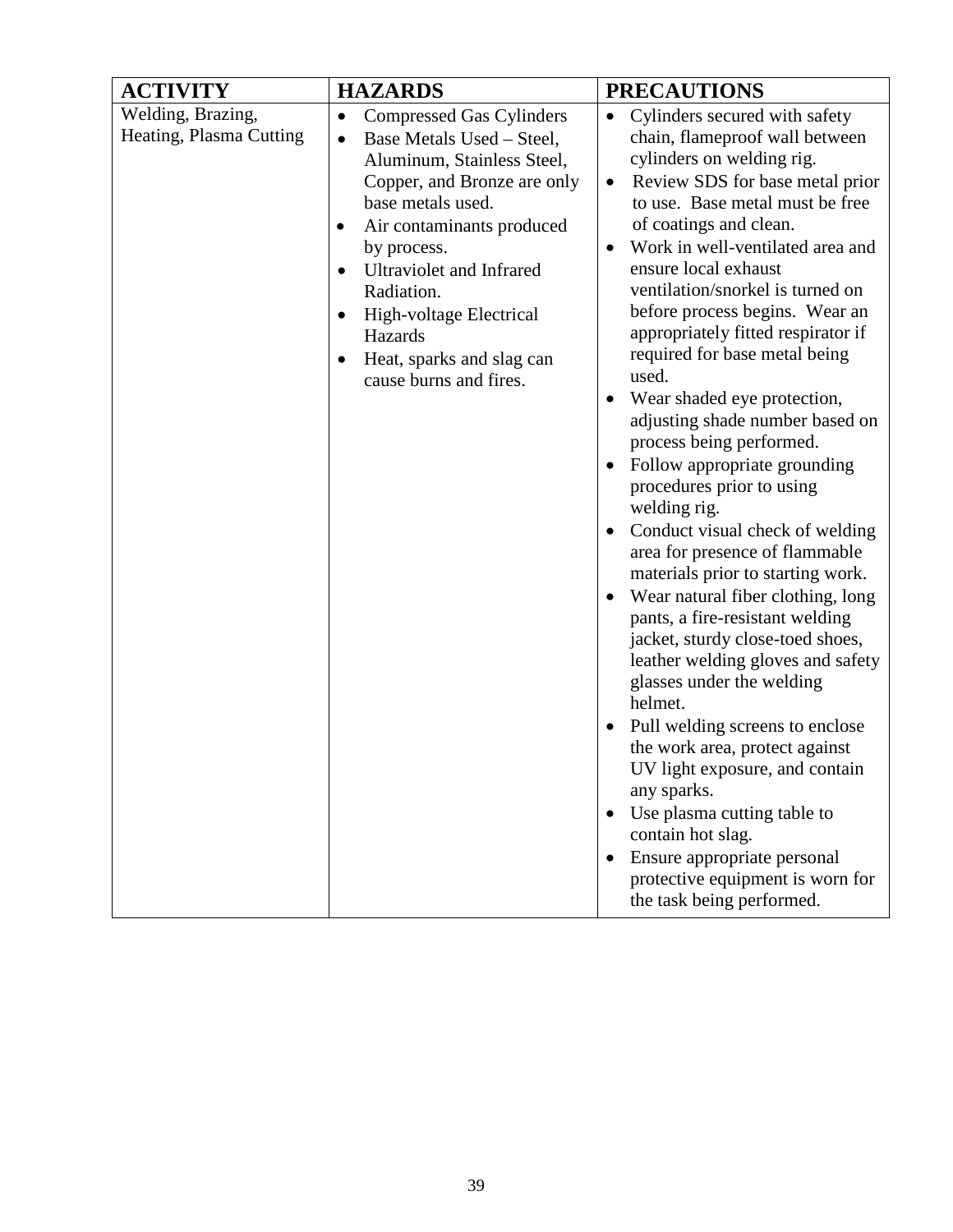| <b>ACTIVITY</b>                                             | <b>HAZARDS</b>                                                                                                                                                                                                                                                                                                                                                                                               | <b>PRECAUTIONS</b>                                                                                                                                                                                                                                                                                                                                                                                                                                                                                                                                                                                                                                                                                                                                                                                                                                                                                                                                                                                                                                                                                                                                     |
|-------------------------------------------------------------|--------------------------------------------------------------------------------------------------------------------------------------------------------------------------------------------------------------------------------------------------------------------------------------------------------------------------------------------------------------------------------------------------------------|--------------------------------------------------------------------------------------------------------------------------------------------------------------------------------------------------------------------------------------------------------------------------------------------------------------------------------------------------------------------------------------------------------------------------------------------------------------------------------------------------------------------------------------------------------------------------------------------------------------------------------------------------------------------------------------------------------------------------------------------------------------------------------------------------------------------------------------------------------------------------------------------------------------------------------------------------------------------------------------------------------------------------------------------------------------------------------------------------------------------------------------------------------|
| <b>Operating Mechanical</b><br><b>Equipment/Power Tools</b> | Improper or unauthorized use<br>$\bullet$<br>of equipment can cause<br>injuries.<br>Clothing, hair, fingers can get<br>caught in moving equipment.<br>Eye injury hazards such as<br>wood dust, metal shavings<br>and flying debris.<br>Dust produced during<br>cutting/sanding.<br>Prolonged exposure to high<br>noise levels may damage<br>hearing.<br>Malfunction or maintenance<br>required on equipment. | Users must be registered students<br>$\bullet$<br>at CMU, trained prior to working<br>with equipment and supervised<br>during use of equipment.<br>• Power disconnect locks are<br>installed on all equipment.<br>Emergency stop button kills<br>power to all equipment.<br>Keep machine guards in place.<br>Be aware of nip points on<br>equipment.<br>Use push sticks and jigs as<br>appropriate for the task.<br>No jewelry or loose clothing<br>allowed when using equipment.<br>Tie back long hair, including<br>beards.<br>Eye protection is required when<br>power tools are in use in the<br>studio. In addition to safety<br>glasses, face shields are required<br>when using the stationary<br>grinder, stationary sander, angle<br>grinder, die grinder and cutoff<br>tools.<br>Utilize dust collection systems,<br>wear gloves and dust mask when<br>working with treated or toxic<br>wood.<br>Ear muffs/hearing protection<br>devices are available in PPE<br>cabinet.<br>HEPA vacuums available to<br>clean up dust generated by<br>equipment.<br>North Arts Studio coordinator<br>performs repair and maintenance<br>of equipment only. |
| Use of Hand Tools (non-<br>powered)                         | Sharp or pointed tools can<br>$\bullet$<br>cause cuts or puncture<br>wounds.                                                                                                                                                                                                                                                                                                                                 | • All users must be trained before<br>using hand tools.<br>Wear appropriate task-dependent<br>$\bullet$<br>PPE such as eye protection,<br>leather work gloves.<br>Cut away from the body and<br>$\bullet$<br>keep hands and fingers clear of<br>the sharp object. Store tools<br>safely, protecting sharp edges or<br>blades when not in use.                                                                                                                                                                                                                                                                                                                                                                                                                                                                                                                                                                                                                                                                                                                                                                                                          |